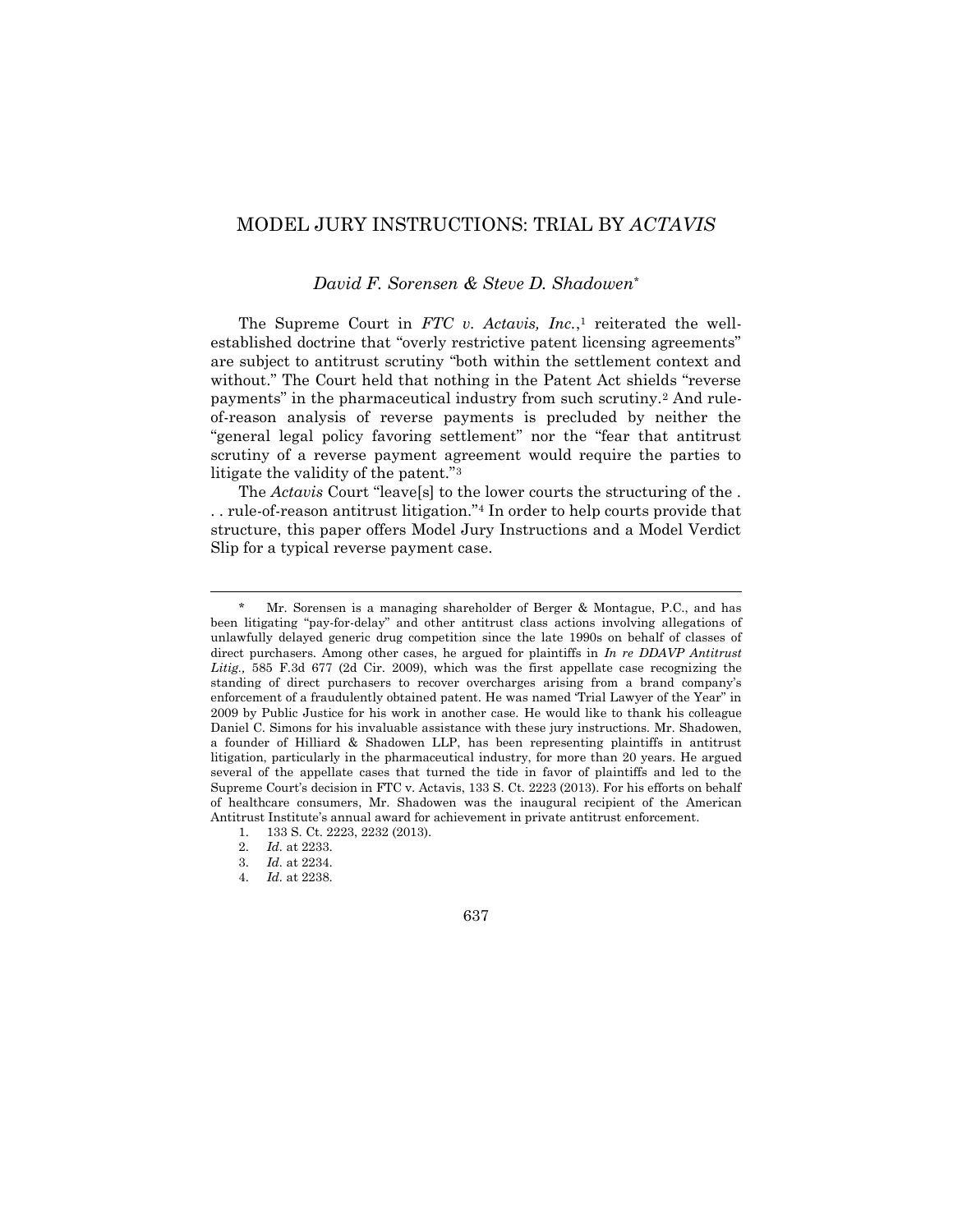These Model documents grew out of the authors' experiences in representing plaintiffs in the first post-*Actavis* reverse payment case tried to a jury. In that case, *In re Nexium (Esomeprazole) Antitrust*  Litigation,<sup>5</sup> the jury answered a series of special interrogatories, finding that Defendants' reverse-payment agreement violated the Sherman Act, but that, absent the violation, Defendants would not have entered into an alternative agreement with an earlier generic-entry date.<sup>6</sup> The Model Jury Instructions and Model Jury Verdict Slip that we offer here are *not* those that the Court in *Nexium* actually used, but are crafted with the benefit of the experience that we gained in that trial.<sup>7</sup>

The reader will readily see that the Model Jury Instructions cover many of the issues addressed by other participants in this symposium, including what counts as a "payment;" compared to what is a payment "large;" which justifications for the payment are cognizable and which are not; who has the burden of proof to show that the payment is large and unjustified; must plaintiffs define a relevant market if they are relying on direct evidence of market power; how should the jury weigh likely anticompetitive effects against any procompetitive effects; what is the role of the patent merits; and what is the proper standard for causation? The Model Instructions also include an overview of the Hatch-Waxman Act to orient jurors to the framework of these cases.

The Model Verdict Slip assumes that the court has separated the trial into phases and that the first phase includes the elements of violation and impact through a determination of whether a generic version of the brand drug would have entered the market but for the antitrust violation and if so, when. Determining the quantum of damages, and the right to equitable relief, is left for the second phase of the trial. Bifurcation along these lines permits all plaintiffs, whether direct or indirect purchasers and whether class plaintiffs or opt-outs, to participate in the first trial.

Specifically, the verdict form requires the jury to determine whether there was a large payment that was unreasonably restrictive of competition and whether, absent the payment, generic entry would likely have occurred sooner than it did. If jurors answer those questions in favor of plaintiffs, the form then requires jurors to determine the but-for

<sup>5.</sup> No. 12-md-02409 (D. Mass.).

<sup>6.</sup> As of the date of this writing, Plaintiffs' motions for a new trial in the *Nexium* case and for an injunction (based on the jury's affirmative answers to the first three questions) are pending in the district court.

<sup>7.</sup> We are aware of only one other set of Model Jury Instructions for reverse payment cases in the wake of *Actavis*. *See* Aaron Edlin, Scott Hemphill, Herbert Hovenkamp & Carl Shapiro, *Activating Actavis*, 28 Antitrust 16, 20–21 (2013).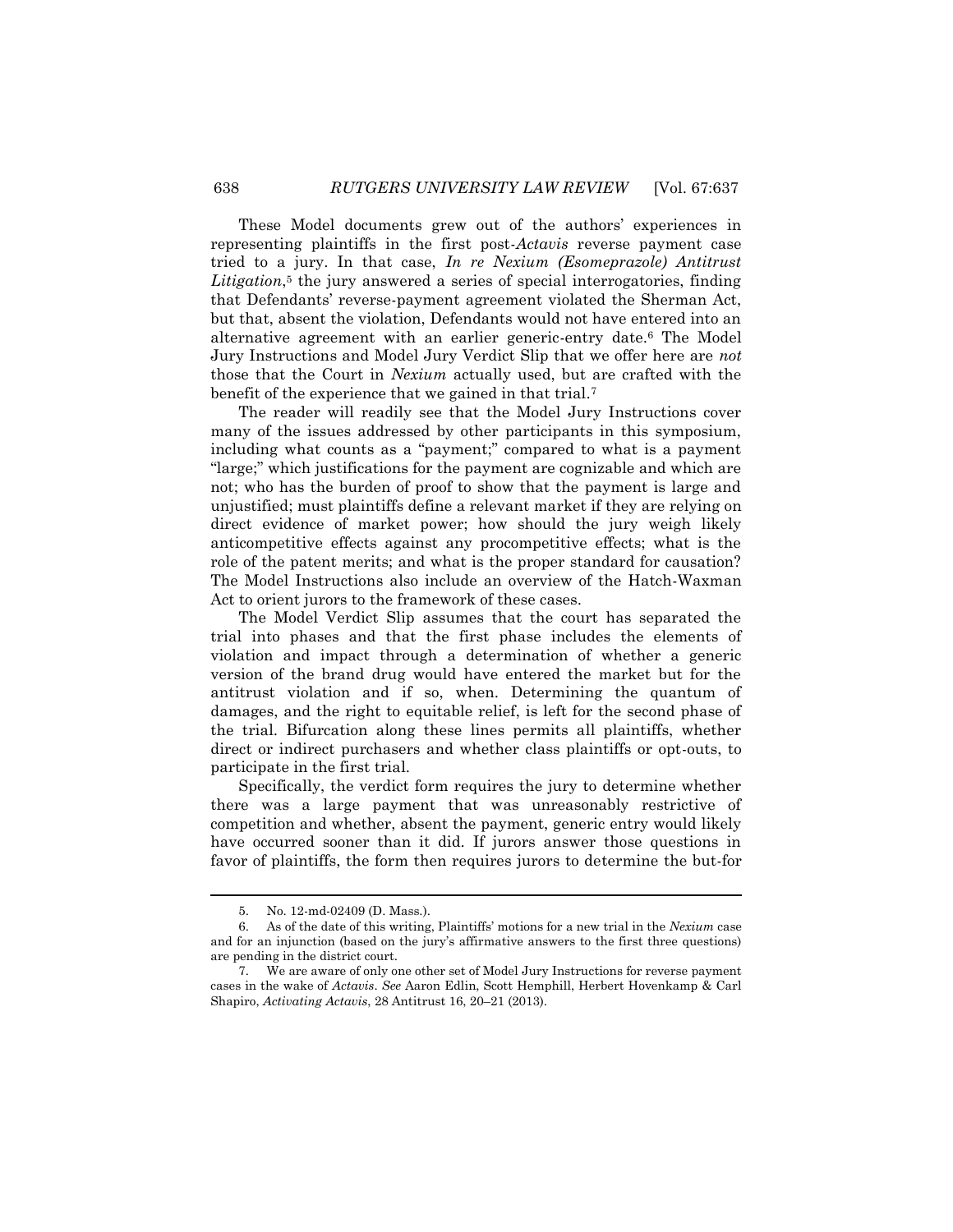entry dates for other generics and/or an authorized generic as applicable. If the jury in the first phase of the trial answers all of these questions, all that is left for the second phase is equitable relief and the calculation of damages using the first jury's findings regarding when but-for entry would have occurred and by how many other generics. In order to avoid pass-on and other thorny issues, the court can provide separate phasetwo proceedings for each of the different varieties of plaintiffs.

Depending on whom you ask, the *Nexium* trial taught any number of lessons. But one thing it undoubtedly taught is that jurors need help understanding the interplay between the antitrust and patent laws, and Hatch-Waxman. These Model documents can help other courts structure the cases for trial, and can help academics and others identify and grapple with the legal and practical issues that the cases raise.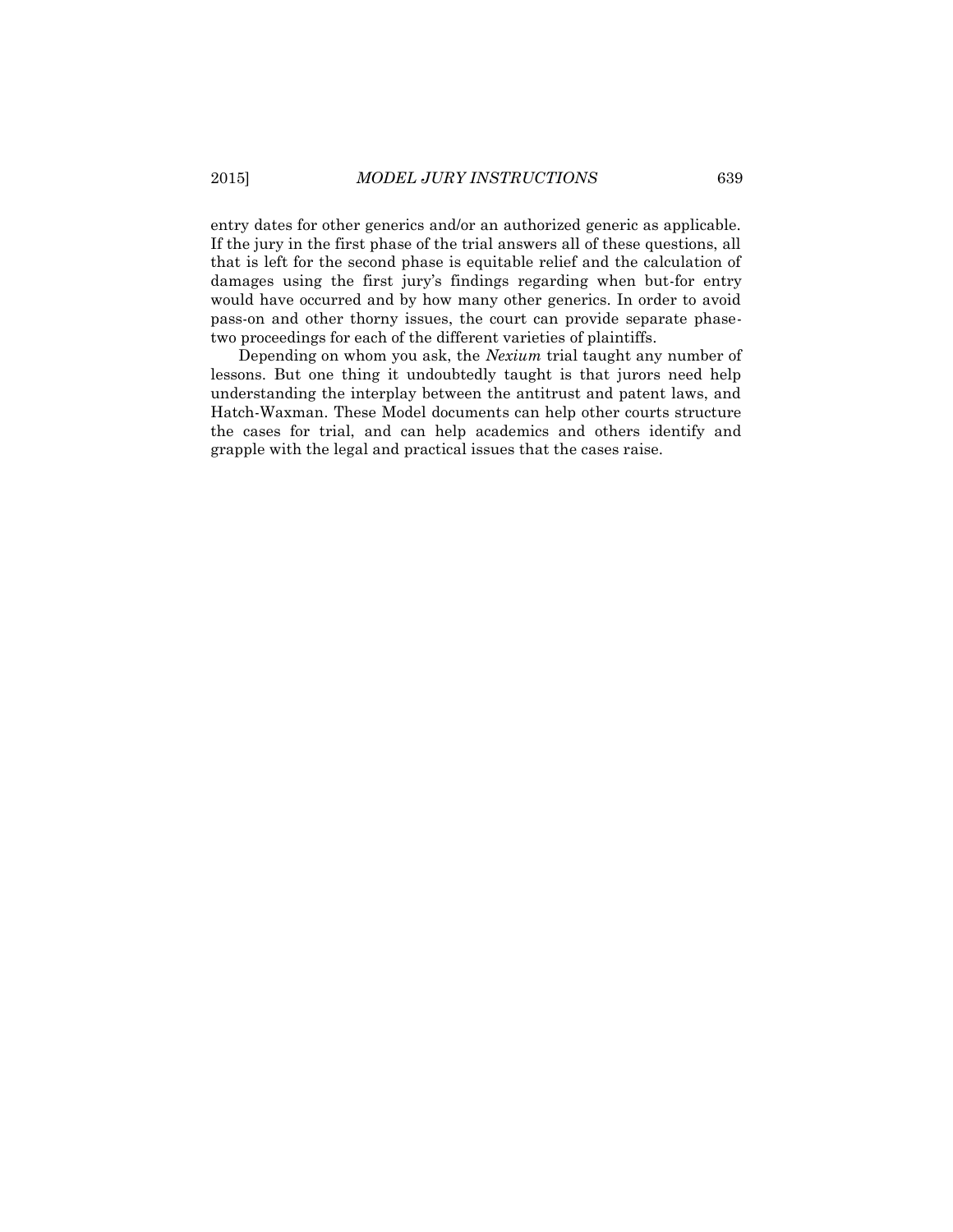# **UNITED STATES DISTRICT COURT DISTRICT OF \_\_\_\_\_\_\_\_\_\_\_**

In re: PRESCRIPTION DRUG ANTITRUST LITIGATION

 $MDL$  No.  $\_\_$ 

Civil Action No. \_\_\_\_

This Document Relates To:

# **MODEL JURY INSTRUCTIONS**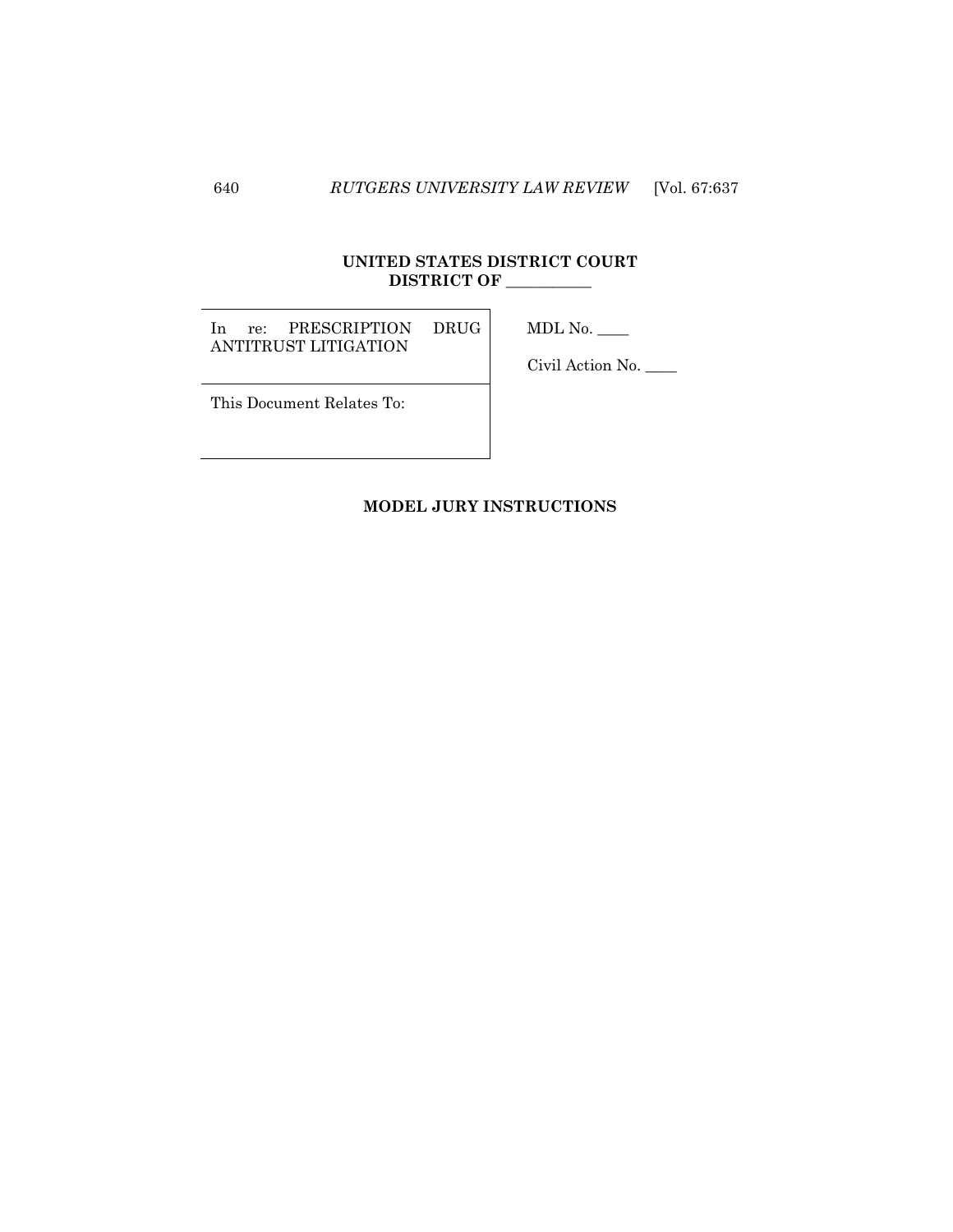# **TABLE OF CONTENTS**

| Introduction |                                                      |                                                            |  |  |
|--------------|------------------------------------------------------|------------------------------------------------------------|--|--|
|              | 1.                                                   |                                                            |  |  |
|              | $\overline{2}$ .                                     |                                                            |  |  |
|              | 3.                                                   |                                                            |  |  |
| Α.           |                                                      | Market Power Over [generic name of drug] [Question 1]  654 |  |  |
|              | $\mathbf{1}$ .                                       |                                                            |  |  |
|              | 2.                                                   |                                                            |  |  |
|              | 3.                                                   | Indirect Proof of Market Power in a Relevant Market659     |  |  |
| В.           | Patent Settlements Can Violate the Antitrust Laws663 |                                                            |  |  |
| C.           |                                                      |                                                            |  |  |
|              | 1.                                                   | Plaintiffs Allege Payments to Delay Generic Entry 665      |  |  |
|              | 2.                                                   | Section 1 Prohibits Contracts, Combinations and            |  |  |
|              |                                                      | Conspiracies That Unreasonably Restrain Trade666           |  |  |
|              | 3.                                                   |                                                            |  |  |
| D.           |                                                      |                                                            |  |  |
|              | 1.                                                   | Brands and Generics Do Not Need to Make or Receive         |  |  |
|              |                                                      |                                                            |  |  |
|              | 2.                                                   | Unlawful Payments Can Be in a Form Other than              |  |  |
|              |                                                      |                                                            |  |  |
| Е.           |                                                      | Weighing Likely Anticompetitive Effects and Procompetitive |  |  |
|              |                                                      |                                                            |  |  |
| F.           |                                                      |                                                            |  |  |
|              | 1.                                                   |                                                            |  |  |
|              | 2.                                                   | Permitting Entry Before the Last Patent Expires Is         |  |  |
|              |                                                      |                                                            |  |  |
|              | 3.                                                   | Settling Based On "Business Reasons" Is Not A              |  |  |
|              |                                                      |                                                            |  |  |
|              | $\overline{4}$ .                                     | Avoidance Of Risk In The Patent Litigation Is Not A        |  |  |
|              |                                                      |                                                            |  |  |
|              | 5.                                                   | Legality of Agreement Not Dependent on Who Would           |  |  |
|              |                                                      |                                                            |  |  |
| G.           |                                                      | Plaintiffs May Rebut By Showing Likely Anticompetitive     |  |  |
|              |                                                      | Effects Outweigh Any Legitimate Procompetitive             |  |  |
|              |                                                      |                                                            |  |  |
| H.           |                                                      |                                                            |  |  |
|              | 1.                                                   | Market Entry Before [Date] [Question 4]  686               |  |  |
|              |                                                      | a.                                                         |  |  |
|              |                                                      | Plaintiffs Need Not Prove Defendants Were The<br>b.        |  |  |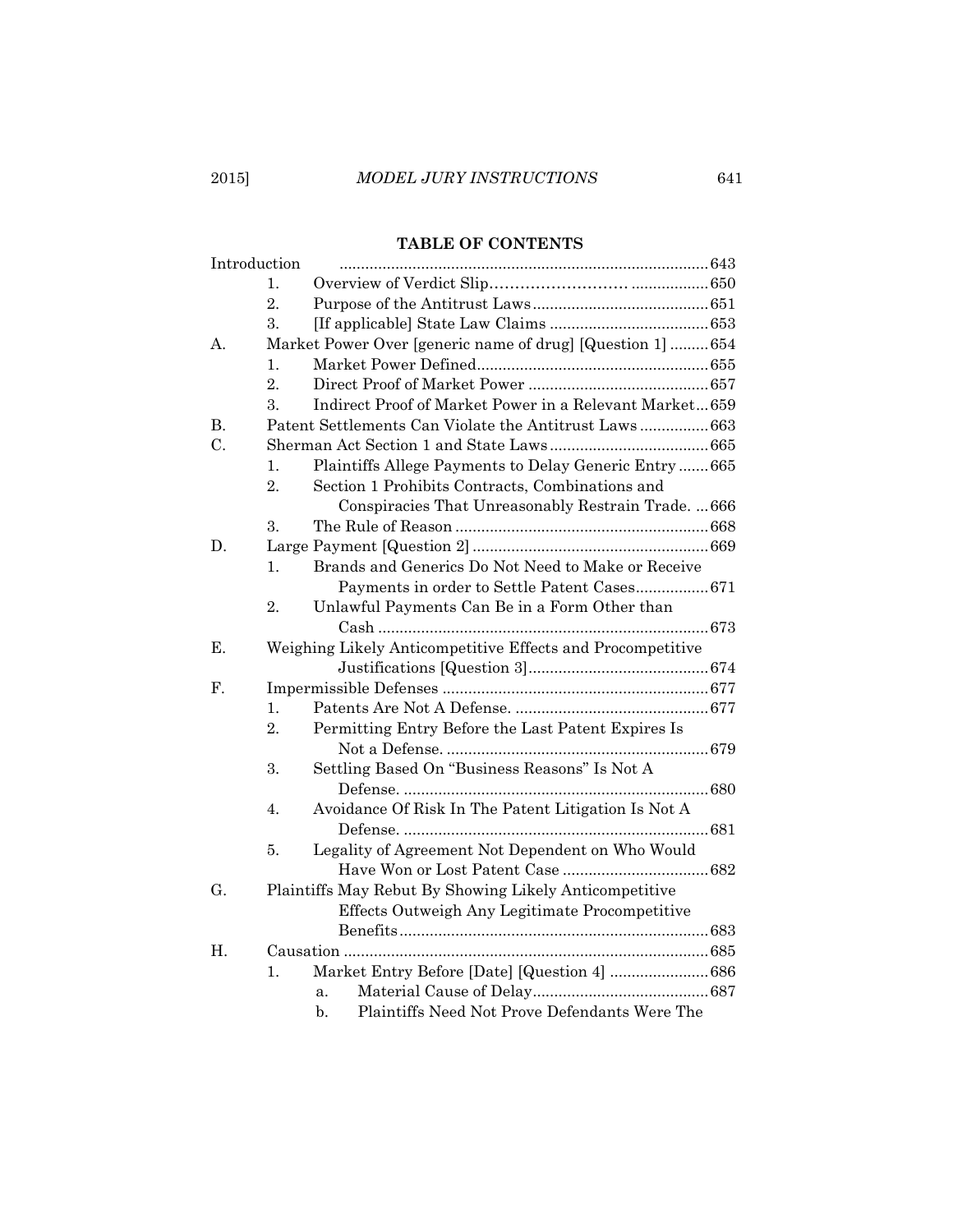# 642 *RUTGERS UNIVERSITY LAW REVIEW* [Vol. 67:637

| 2.            | Reasonable Estimate As To When A Generic [Brand] |  |
|---------------|--------------------------------------------------|--|
|               | name drug] Would Have Come To Market             |  |
|               |                                                  |  |
| $\mathcal{R}$ | Authorized Generic Entry [and other entry]       |  |
|               |                                                  |  |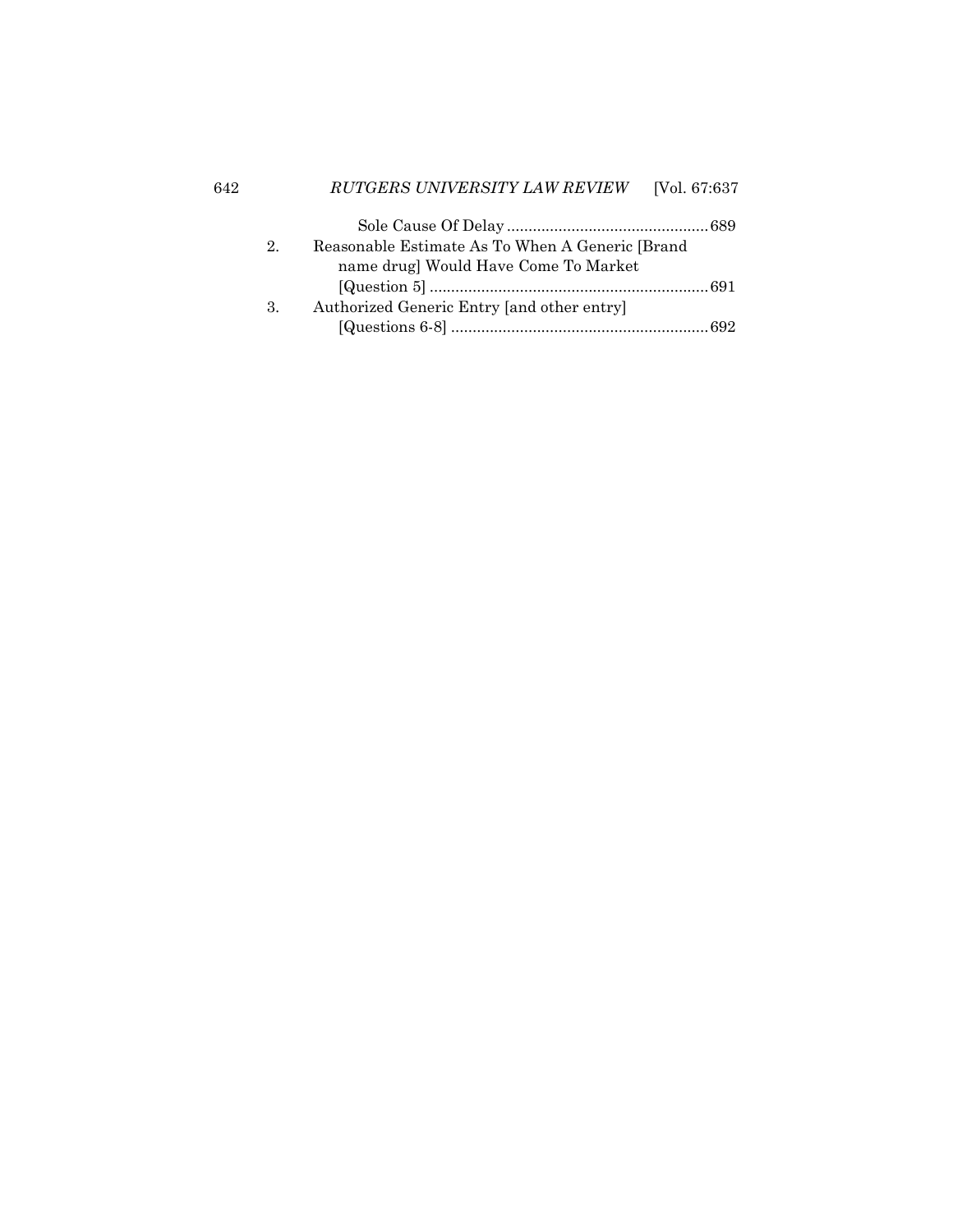# *Introduction*

<span id="page-6-0"></span>Basically, plaintiffs allege that [Brand Company] made a large payment to [Generic Company] in return for [Generic Company] agreeing to delay launching its generic until [Date]. Plaintiffs allege that absent the large payment, a generic would have become available earlier and purchasers would have been able to buy the less expensive generic instead of the more expensive brand. That is generally plaintiffs' theory. It is for you to judge it, but in doing so, you should apply these instructions.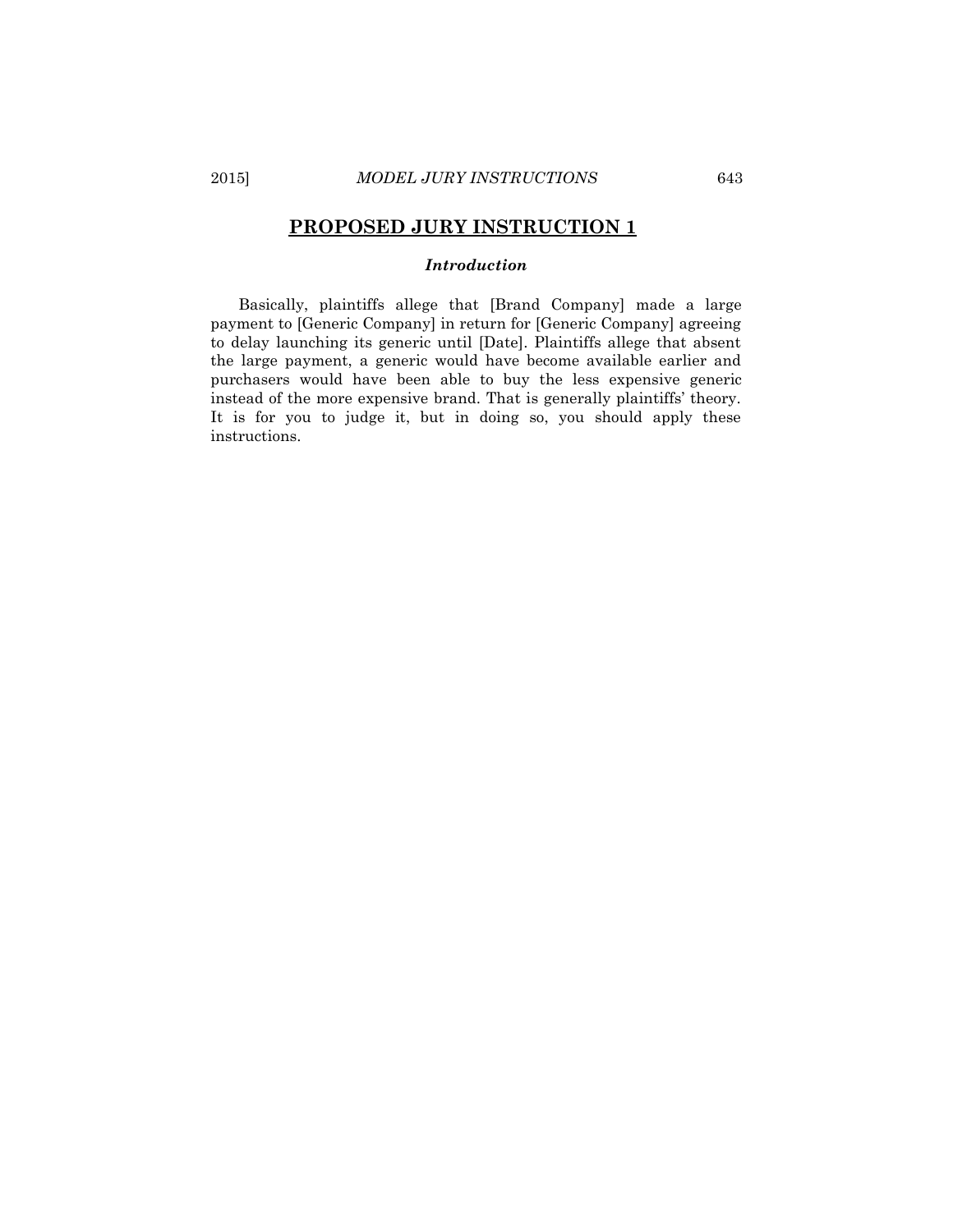#### **The Hatch-Waxman Act**

This case involves brand and generic drugs, and you have learned about how the United States Food and Drug Administration, or the "FDA," approves drugs. I am going to give you a brief explanation of the drug approval process to help you understand better the evidence that has been presented at trial.

Federal law requires that drug companies apply for and obtain approval from the

FDA before they can sell a drug in this country.<sup>8</sup> The first company to develop a drug files an application called a New Drug Application or "NDA."<sup>9</sup> The NDA contains technical information on the chemicals in the drug, the method of manufacturing it, and its effect on the human body.<sup>10</sup> The purpose of the New Drug Application is to demonstrate to the FDA that the drug is safe and effective for its proposed uses.<sup>11</sup>

If the FDA concludes after reviewing the application that the drug is both safe and effective, it approves the New Drug Application and allows the drug to be sold in the United States.<sup>12</sup> Drugs approved under the New Drug Application process are often called "brand-name drugs" because manufacturers market them under a brand name rather than under the drug's chemical name. [Name of brand name drug], the prescription drug at issue in this case, is an example of a brand-name drug. The active ingredient in [Brand name drug] is a chemical called [chemical or generic name].

The FDA also approves generic drugs.<sup>13</sup> Generic drugs have the same active ingredient as the brand drug, but are usually sold under their chemical name. If you buy Tylenol, for example, you are buying the brand name version. The active ingredient in Tylenol is acetaminophen. If you buy a bottle just labeled acetaminophen, it's the generic. The same goes for prescription drugs. [Brand name] is the brand name; the generic is called [generic name].

<sup>8.</sup> Federal Food, Drug, and Cosmetic Act, 21 U.S.C. §§ 301–392 (2014).

<sup>9.</sup> Drug Price Competition and Patent Term Restoration Act of 1984 ("Hatch-Waxman Act"), 21 U.S.C. § 355 (2014).

<sup>10.</sup> *Id.* § 355(b)(1).

<sup>11.</sup> *Id.*

<sup>12.</sup> *Id.* § 355(c)(1)(A).

<sup>13.</sup> *Id.* § 355(b)(1).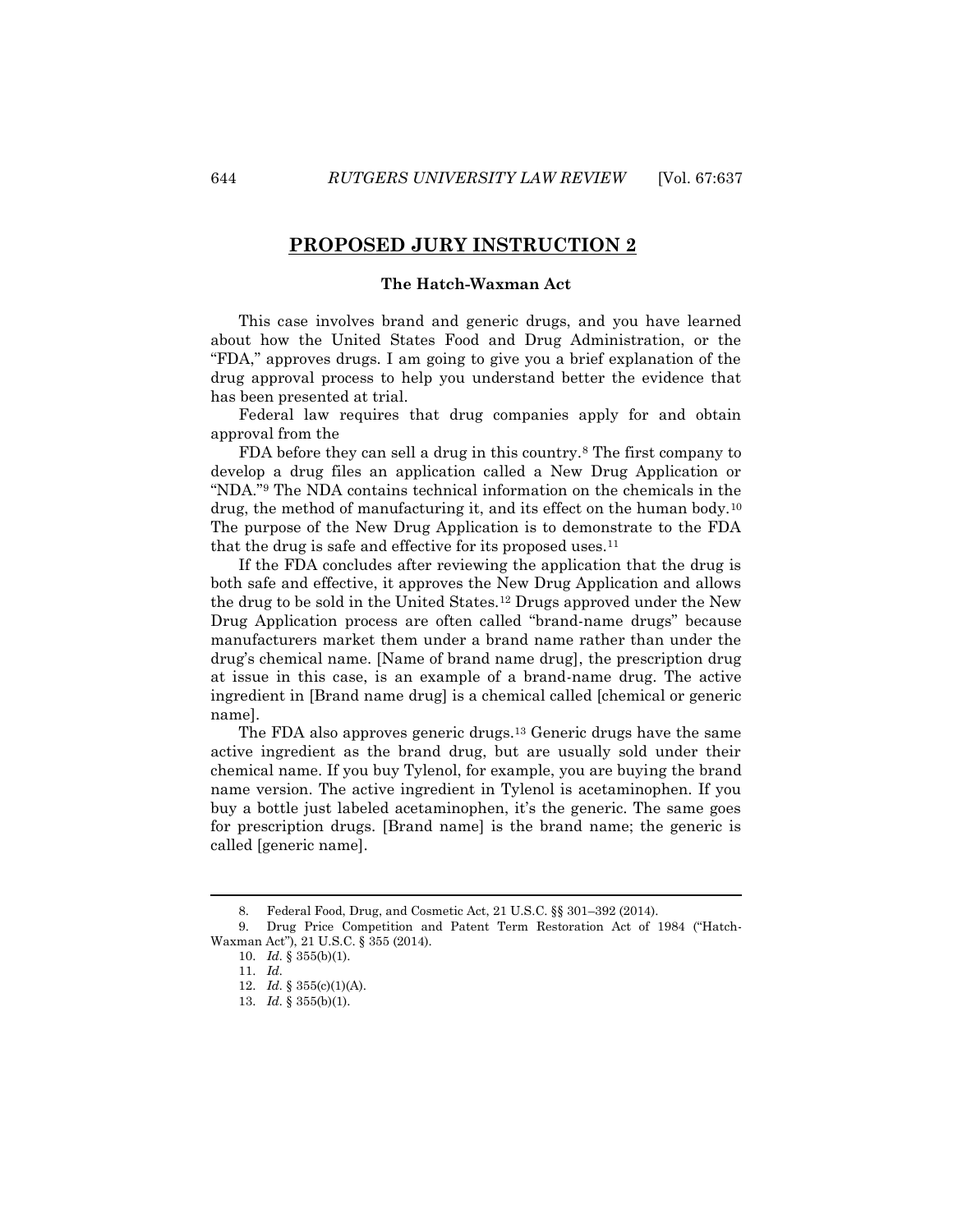You have heard evidence about a federal law that governs how generic drugs are approved. Its full name is the "Drug Price Competition and Patent Term Restoration Act of 1984," but it is more commonly called the "Hatch-Waxman Act" or simply "Hatch-Waxman."<sup>14</sup> The Hatch-Waxman Act covers the requirements and procedures for determining that a generic is as safe and effective as the brand drug. As suggested by its full name, Hatch-Waxman was intended in part to encourage price competition between brand and generic manufacturers.

The Hatch-Waxman Act requires that the generic drug be essentially the same as the brand-name drug: the generic drug must contain the same active chemical ingredient as the brand-name drug, must be in the same dosage form (*i.e.*, tablet or capsule) and the same dosage strength as the brand-name drug, and must be bioequivalent to the brand-name drug.<sup>15</sup>

A manufacturer gets FDA approval to market a generic drug by filing an Abbreviated New Drug Application,<sup>16</sup> also known as an "A-N-D-A," or an "ANDA." The generic company need not demonstrate all over again that the drug is safe and effective, because the FDA has already concluded that the brand drug is safe and effective. The generic company just needs to demonstrate that the generic drug is "bioequivalent" to the approved brand-name drug. "Bioequivalent" means that the generic drug has the same effect in the patient's body as the brand-name drug.<sup>17</sup> The generic company must also prove that it can manufacture the drug to the required specifications.<sup>18</sup> So that is some basic background on the requirements and procedures for establishing that a generic drug is safe and effective.

The Hatch-Waxman Act also addresses how and when brand and generic drug companies can compete with each other. Brand-drug manufacturers often assert that the brand drug, or the process for making it, is covered by one or more patents. A patent is a legal document issued by the United States Patent and Trademark Office, or "PTO," that describes an invention and allows the patent owner to file a lawsuit seeking to exclude other manufacturers from making, using, offering to sell, or selling the claimed invention within the United States.<sup>19</sup> If a person or entity sells something without permission and it is covered by a patent, the patent owner can sue the seller for what is called

 $\overline{a}$ 

<sup>14.</sup> *Id.* § 355.

<sup>15.</sup> *Id.* § 355(j)(2)(A).

<sup>16.</sup> *Id.* § 355(j)(1–2).

<sup>17.</sup> *Id.* § 355(j)(8)(B).

<sup>18.</sup> *Id.* § 355(j)(2)(A)(vi).

<sup>19.</sup> 35 U.S.C. § 271 (2014).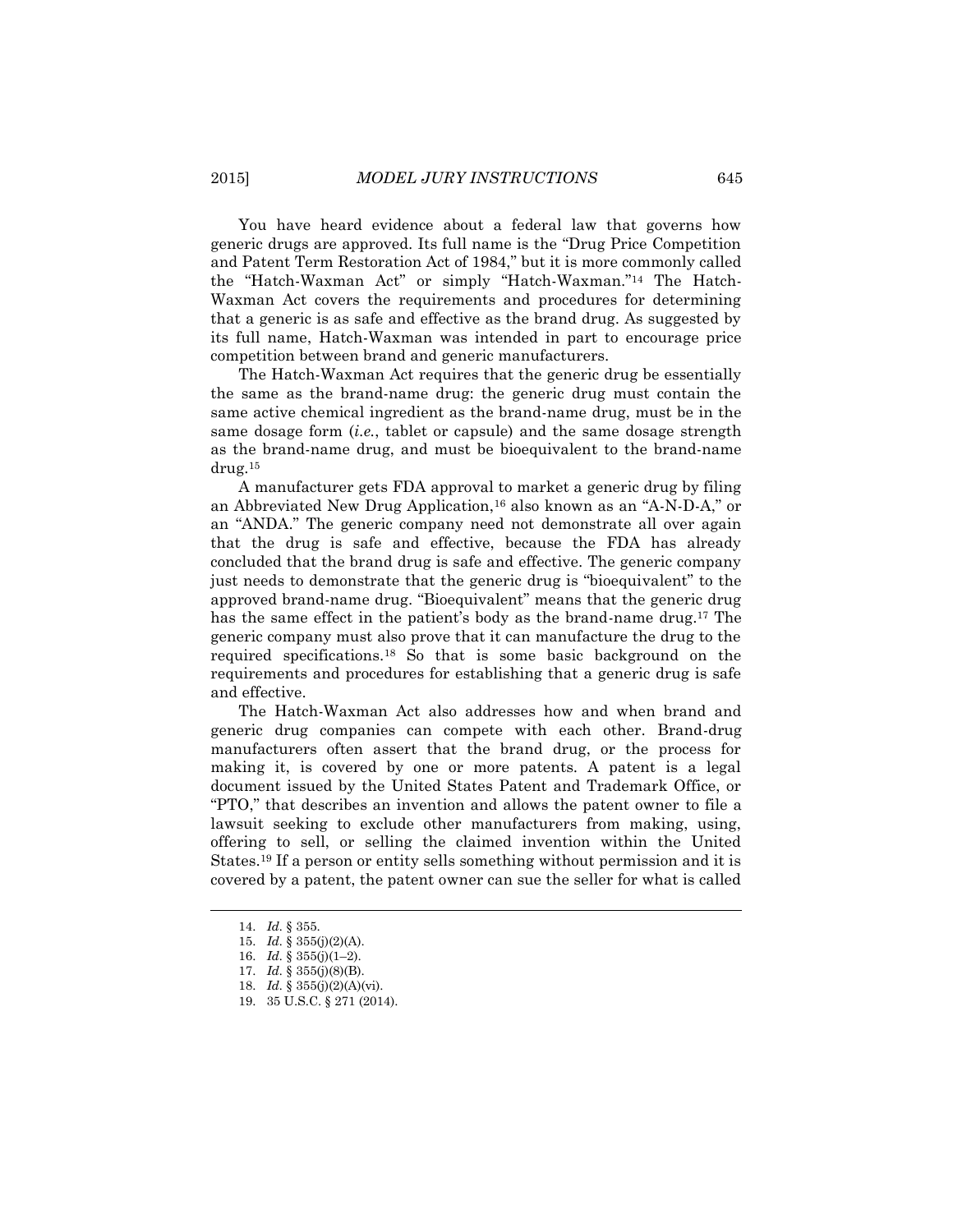"patent infringement." The person sued has a number of potential defenses, including that the patent is invalid, that it can't be enforced for certain reasons, or that there is no infringement even if the patent is valid.

Brand drug manufacturers often claim that sale of a competing generic drug would infringe one or more of the brand manufacturer's patents, while generic manufacturers often claim, in response, that their generic versions of brand drugs do not infringe or that the patents are not valid or not enforceable, or all of the above.

To promote these kinds of patent challenges, the Hatch-Waxman Act requires that a brand manufacturer filing a New Drug Application list all of its patents that it contends would be infringed by the sale of a competing generic.<sup>20</sup> The list is kept in an FDA publication called the "Orange Book"<sup>21</sup> because the paper version literally had an orange cover. By listing the patents in the Orange Book, the FDA is not making any judgments about whether the patents are valid or could be infringed. The FDA simply lists the patents that the brand drug manufacturers ask it to list.<sup>22</sup>

When a generic manufacturer submits an ANDA seeking FDA approval to market a generic version of the brand drug, the Hatch-Waxman Act requires the generic manufacturer to make one of four certifications regarding the patents that the brand manufacturer has listed in the Orange Book concerning the drug.<sup>23</sup> The particular type of patent certification involved in this case is known as a "Paragraph IV Certification."<sup>24</sup> In a Paragraph IV Certification, the generic manufacturer certifies that, although the brand manufacturer has listed certain patents in the Orange Book with respect to the brand drug, selling the generic drug before those patents expire will not infringe the patents because the patents are not valid or not enforceable or simply do

<sup>20.</sup> 21 U.S.C. § 355(b)(1).

<sup>21.</sup> The term "Orange Book" refers to the FDA's publication formally titled "Approved Drug Products with Therapeutic Equivalence Evaluations" and specifically its Patent and Exclusivity Information Addendum, which the FDA is required to update every thirty days. *Id.* § 355(j)(7)(A).

<sup>22.</sup> *In re* Buspirone Patent & Antitrust Litig., 185 F. Supp. 2d 363, 371 (S.D.N.Y. 2002) ("the FDA is required by law to publish the information in the Orange Book. *See* 21 U.S.C.  $\S$  355(b)(1) & (c)(2) ('Upon submission of patent information under [these] subsection[s], the Secretary shall publish it.'). Hence, the FDA's actions are nondiscretionary and do not reflect any decision as to the validity of the representations in an Orange Book listing.").

<sup>23.</sup> 21 U.S.C. § 355(b)(2)(A).

<sup>24.</sup> *Id.* § 355(j)(2)(A)(vii)(IV).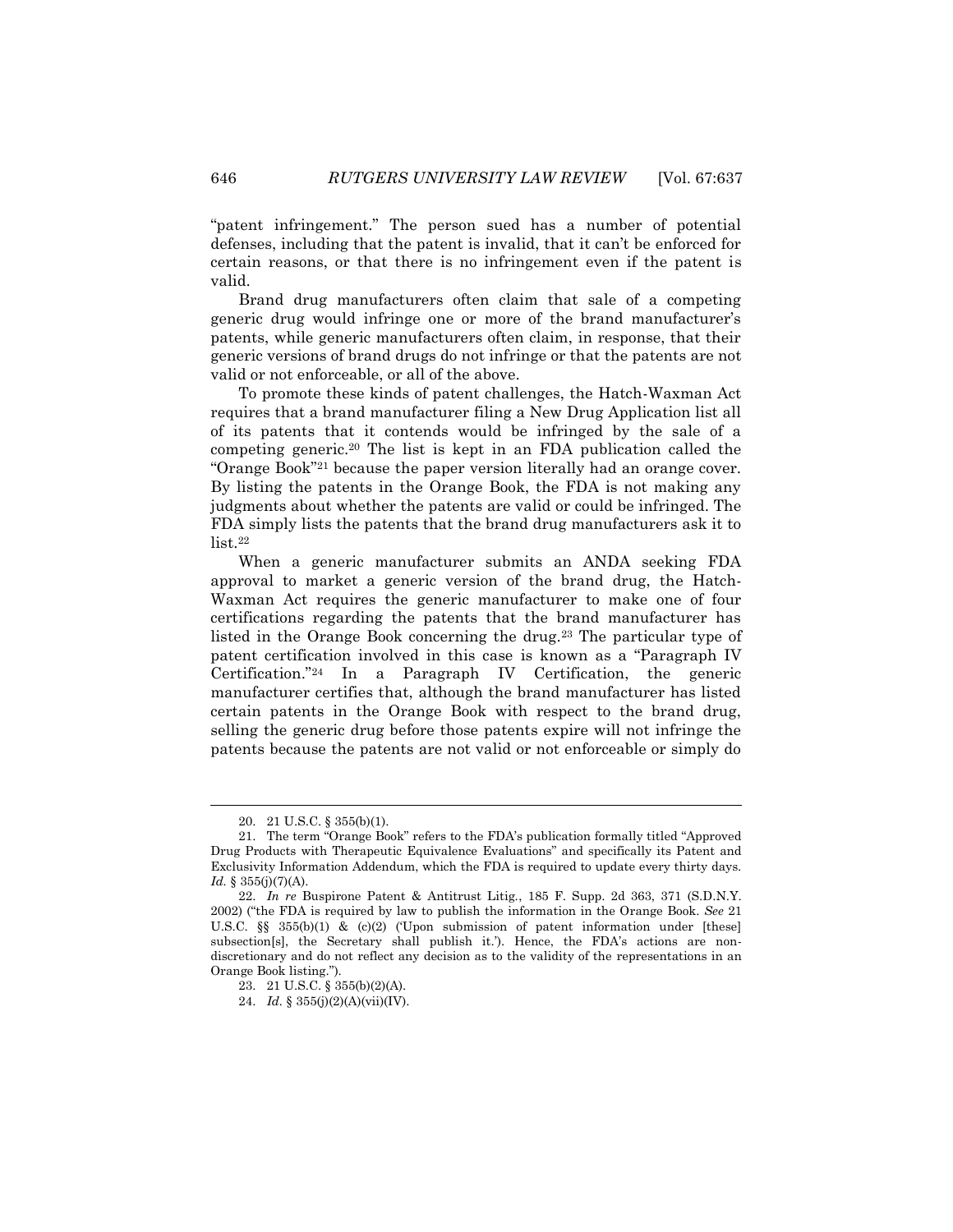not cover the generic drug, meaning the generic does not infringe the brand's patent.<sup>25</sup>

Under the Hatch-Waxman Act, within 45 days after receiving notice of the Paragraph IV Certification, the brand manufacturer can bring a patent infringement lawsuit against the generic manufacturer in federal court.<sup>26</sup> That federal court will then decide who is right: are the patents valid and infringed, or not?

If the brand manufacturer brings a patent infringement lawsuit within 45 days, the Hatch-Waxman Act provides that the FDA cannot approve the generic drug for 30 months or until there is a court ruling in the patent case declaring the patent invalid or not infringed, whichever happens first.<sup>27</sup> You may have heard the lawyers or witnesses referring to this as the "30-month stay"—because final FDA approval of the generic drug is "stayed"—or held up—for up to 30 months. A brand company is not required to sue within 45 days; the brand can choose to wait and sue later but by suing within 45 days the brand is able to get the advantage of the 30-month stay, which is not available if the brand files suit after the 45 day period.

At the end of the 30-month stay, the FDA may approve an ANDA even if the patent lawsuit has not ended or settled. If this happens, the generic manufacturer may choose to launch its generic product into the market "at risk"—that is, at risk of later losing the infringement case. Losing an infringement case after marketing at risk can result in the generic manufacturer having to pay damages to the brand patent holder.<sup>28</sup>

In passing the Hatch-Waxman Act, part of what Congress wanted to encourage is for generic manufacturers to challenge the validity and applicability of patents on brand drugs. Congress understood both that some brand patents are invalid and that generic companies can develop generics that do not infringe the patents even if they are valid. Congress wanted to give generic drug companies a financial incentive to do the work needed to challenge brand drug patents and demonstrate that they are invalid, or invent around them, which means developing a generic

<sup>25.</sup> *Id.*

<sup>26.</sup> *Id.* § 355(c)(3)(C).

<sup>27.</sup> *Id.* § 355(c)(3)(C)(i).

<sup>28.</sup> *See In re* Nexium (Esomeprazole) Antitrust Litig., 42 F. Supp. 3d 231 (D. Mass. 2014); *see also* 35 U.S.C. § 271(e)(4)(C) (2014) (providing that damages may be awarded "only if there has been commercial manufacture, use, offer to sell, or sale within the United States or importation into the United States of an approved drug"); 35 U.S.C. § 284 (2014) (providing for "damages adequate to compensate for the infringement, but in no event less than a reasonable royalty for the use made of the invention by the infringer").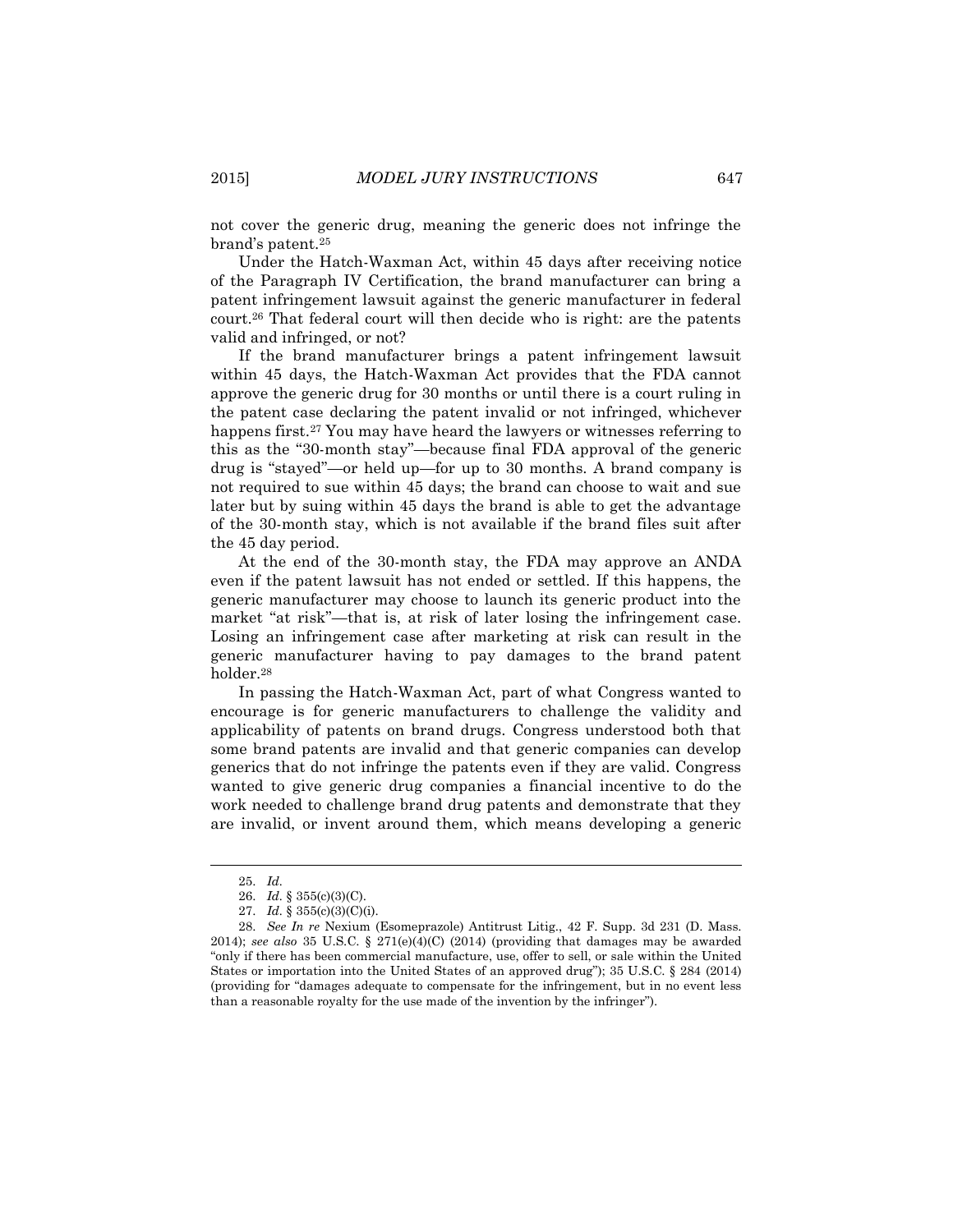that does not infringe.<sup>29</sup> So Congress created a kind of reward to encourage generic manufacturers to challenge brand patents.<sup>30</sup>

You have heard the lawyers and witnesses refer to this reward as the "180-day exclusivity." Here is how it works: the first generic manufacturer that files a Paragraph IV Certification with respect to a particular brand drug—often called a "first filer"—can get a period of 180 days (six months) as the only ANDA-approved version of that drug on the market.<sup>31</sup> The Hatch-Waxman Act prohibits the FDA from granting approval of any other manufacturer's ANDA for that drug until 180 days after the first generic manufacturer that filed a Paragraph IV Certification enters the market.<sup>32</sup>

This 180-day period of exclusivity can be very valuable. In some cases, it can even be worth hundreds of millions of dollars, depending on the sales of the corresponding brand drug.<sup>33</sup> The reason that the generic company often can earn so much during a six-month period of exclusivity is that a generic company with 180 days of exclusivity will be the only generic company whose ANDA will be approved until that 180 day period expires. As a result, the first filer will generally be able to charge a higher price for its generic product during the period of exclusivity than if it had to compete against other generic manufacturers and will not have to share generic sales with other generic companies.<sup>34</sup>

Unless it forfeits its exclusivity,<sup>35</sup> the first Paragraph IV filer can get this 180-day exclusivity regardless of when it enters the market: the first-filer gets the 180-day exclusivity if the 30-month stay expires and it launches; it gets the exclusivity if it does not launch until after the court decides the patent case; and in many circumstances it gets the 180-day exclusivity even if it settles the patent case rather than winning it at trial.<sup>36</sup>

<sup>29.</sup> H.R. REP. NO. 98-857, pt. 1, at 14–15 (1984), *reprinted in* 1984 U.S.C.C.A.N. 2647, 2647.

<sup>30.</sup> *See id.*

<sup>31.</sup> 21 U.S.C. § 355(j)(5)(B)(iv)(I).

<sup>32.</sup> *Id.*

<sup>33.</sup> FTC v. Actavis, Inc.*,* 133 S. Ct. 2223, 2229 (2013) ("[T]his 180-day period of exclusivity can prove valuable, [potentially] 'worth several hundred million dollars.'").

<sup>34.</sup> *See* FTC, AUTHORIZED GENERIC DRUGS: SHORT-TERM EFFECTS AND LONG-TERM IMPACT 41–48 (2011), *available at* http://www.ftc.gov/os/2011/08/2011genericdrugreport.pdf.

<sup>35.</sup> 21 U.S.C. § 355(j)(5)(D) (discussing ways first-filer can forfeit exclusivity).

<sup>36.</sup> 21 U.S.C. § 355(j)(5)(B)(iv)(I); *see also Nexium*, 42 F. Supp. 3d at 246 (D. Mass. 2014) ("Because no other manufacturer may launch a product until 180 days after the first filer has done so, a first filer's delay effectively delays all of its competitors' entries, creating a bottleneck in the market that postpones the date on which any generic product will become available.").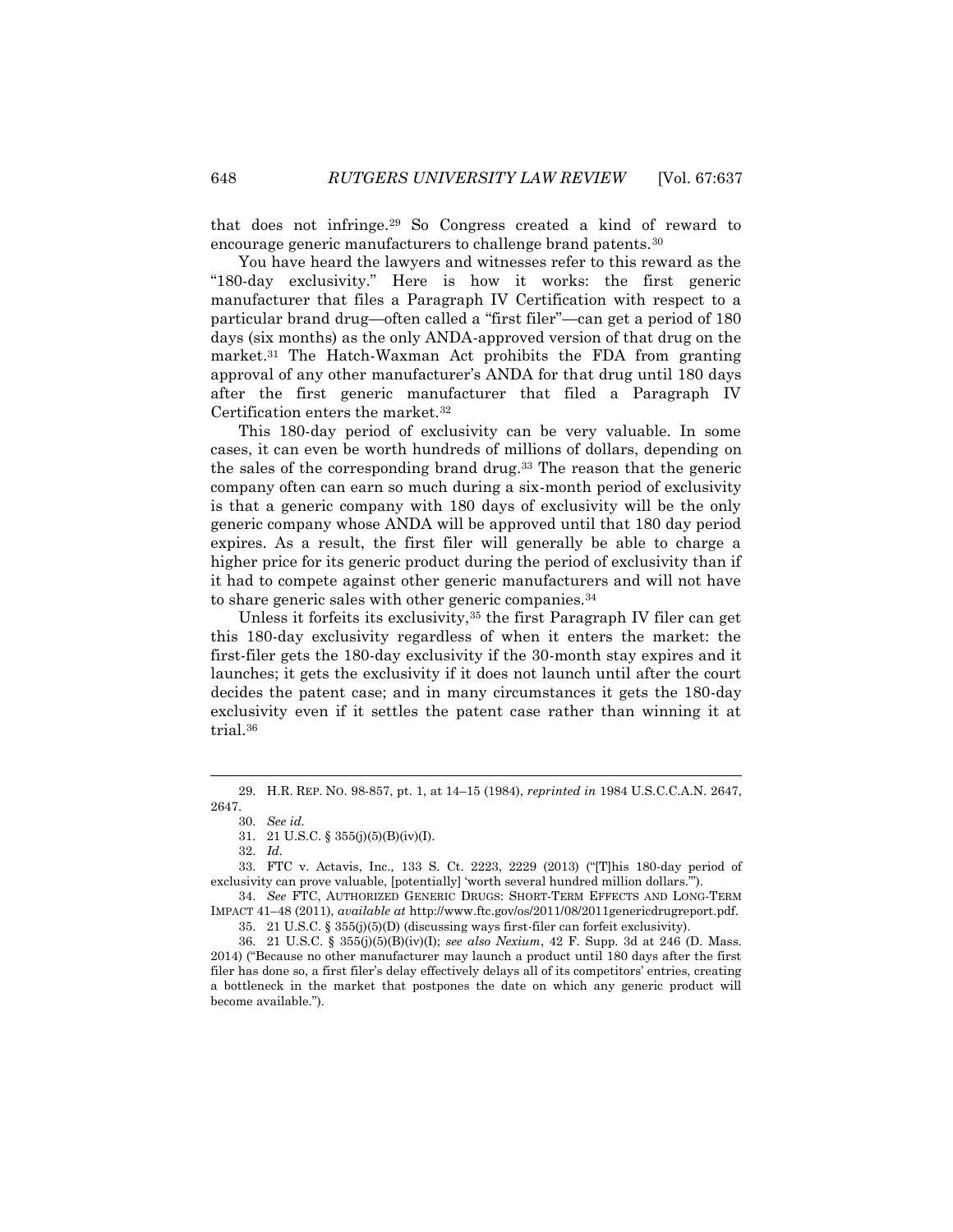[If case involves an authorized generic] When I just described the 180-day exclusivity, I was very careful to say that it prevents the FDA from granting approval only to any other manufacturer's ANDA during that period. The 180-day exclusivity does *not* apply to the brand company itself. The brand company can keep selling its own brand drug during the 180 day period and afterwards. A brand company can also decide to sell what is called an "authorized generic."<sup>37</sup> An authorized generic is the brand drug, sold by the brand company or by another company that the brand company authorizes, but with a generic label and usually at generic prices. The brand can sell an authorized generic whenever it wishes to, but it usually does not start selling one until a competing generic company is ready to launch its generic. The reason is that if the brand company launched the authorized generic before it faced generic competition, the brand company would just be taking branded sales from itself.

[If applicable] You heard testimony regarding other aspects of this 180-day exclusivity—for example, under certain circumstances the Paragraph IV first-filer might in effect transfer that exclusivity right to another generic manufacturer.<sup>38</sup> The Paragraph IV first-filer may also give up or "relinquish" its exclusivity; once the 180-day exclusivity is relinquished, it is no longer a barrier preventing other generic applicants from obtaining final approval.<sup>39</sup>

 $\overline{a}$ 

<sup>37.</sup> Teva Pharm. Indus. v. FDA, 410 F.3d 51, 54 (D.C. Cir. 2005); 21 U.S.C. § 355(t)(3). 38. Letter from William K. Hubbard, Associate Commissioner for Policy and Planning, FDA, to Bert W. Rein, Wiley Rein & Fielding LLP (Jul. 2, 2004) (responding to Citizen Petition at Docket No. 2004P-0227), *available at* http://www.regulations.gov/ #!documentDetail;D=FDA-2004-P-0014-0002 (follow "View Attachment" hyperlink).

<sup>39.</sup> *Id.* at 4–5.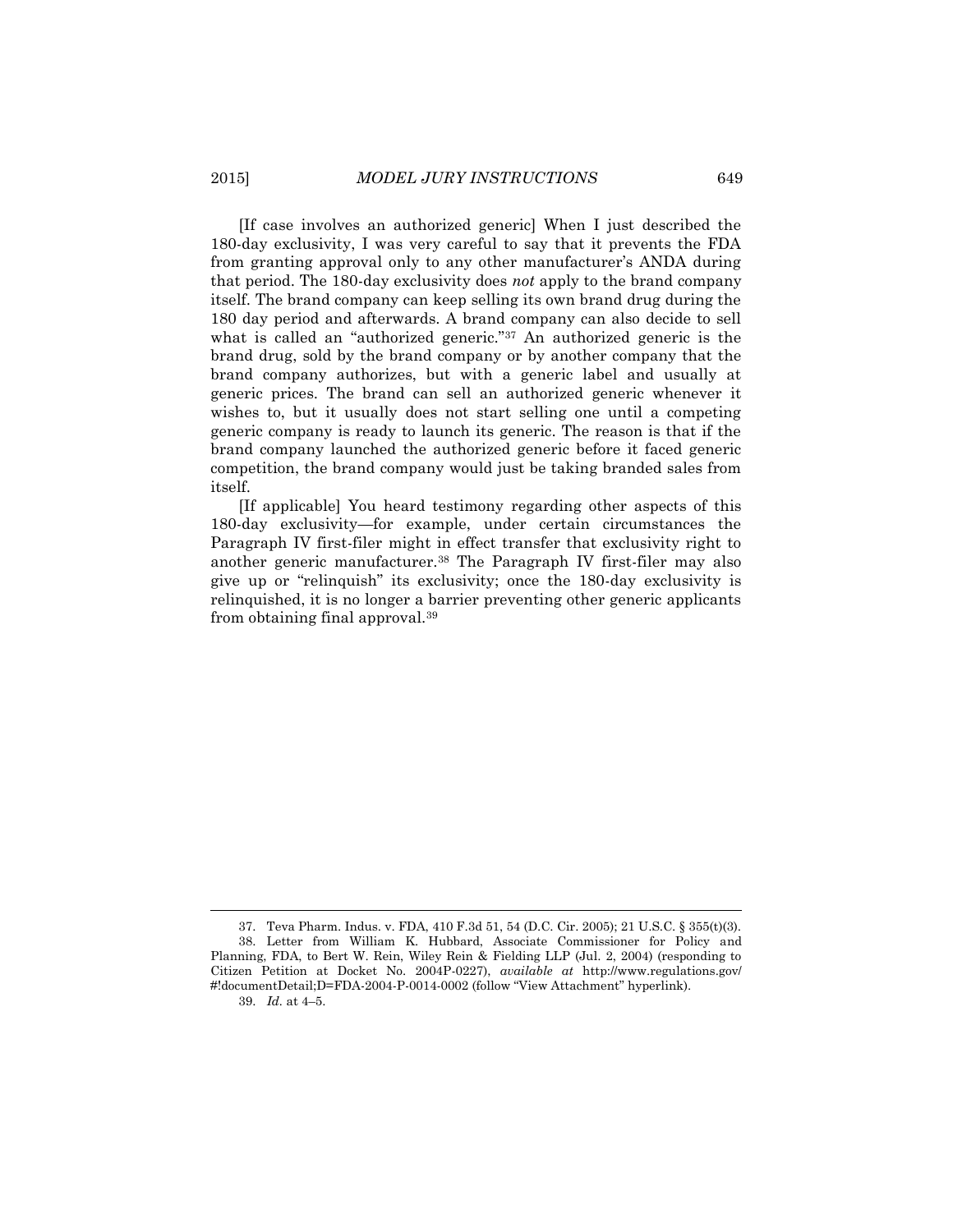#### <span id="page-13-0"></span>1. **Overview of Verdict Slip**

Turning to the verdict sheet. It has questions.

Question 1 asks: "Did [Brand Company] exercise market power over prescription [generic name of drug]?" As a jury you will have to decide whether to check yes or no. A "yes" is a finding for the plaintiffs; a "no" is a finding for the defendants. Note that when I use the term [generic name of drug] throughout these instructions, I am referring to the chemical name for [brand name drug].

Question 2 asks: "Did the settlement of the [Brand-Generic] patent litigation involve a large payment by [Brand Company] to [Generic Company]?" This is also a yes or no question. A "yes" is a finding for the plaintiffs; a "no" is a finding for the defendants.

Question 3 asks: "Was [Brand Company's] settlement with [Generic Company] unreasonably anticompetitive, i.e., do the likely anticompetitive effects of the agreement(s) outweigh any procompetitive justifications shown by the defendants for the payment(s)?" This is another yes or no question. A "yes" is a finding for the plaintiffs; a "no" is a finding for the defendants.

Question 4 asks: "Had it not been for the [Brand-Generic] agreement(s), would a generic version of [drug] have come to market before [date allowed under the challenged settlment]?" Again, yes or no. A "yes" is a finding for the plaintiffs; a "no" is a finding for the defendants.

If you answer Question 4 "yes," then you must answer Question 5. Question 5 asks, "If so, what is a reasonable estimate as to when?" This question asks you to reasonably estimate the month and year that a generic version of [drug] would have come to market, before [Date], if reasonable pharmaceutical companies in [Brand and Generic Company's] positions had not entered into a settlement with a large payment.

[If applicable] The next question, Question 6, asks "Would an authorized generic have entered at or about the same time?" This is a yes or no question—you should check yes if you conclude that [Brand Company] would have launched an authorized generic at or about the same time that another generic entered. A "yes" is a finding for the plaintiffs; a "no" is a finding for the defendants.

[If applicable] The next question, Question 7, asks "Would additional generics have entered thereafter?" This is also a "yes" or "no" question. If you answer "yes," you then must answer Question 8, which asks "If so, what is a reasonable estimate as to how many and when?"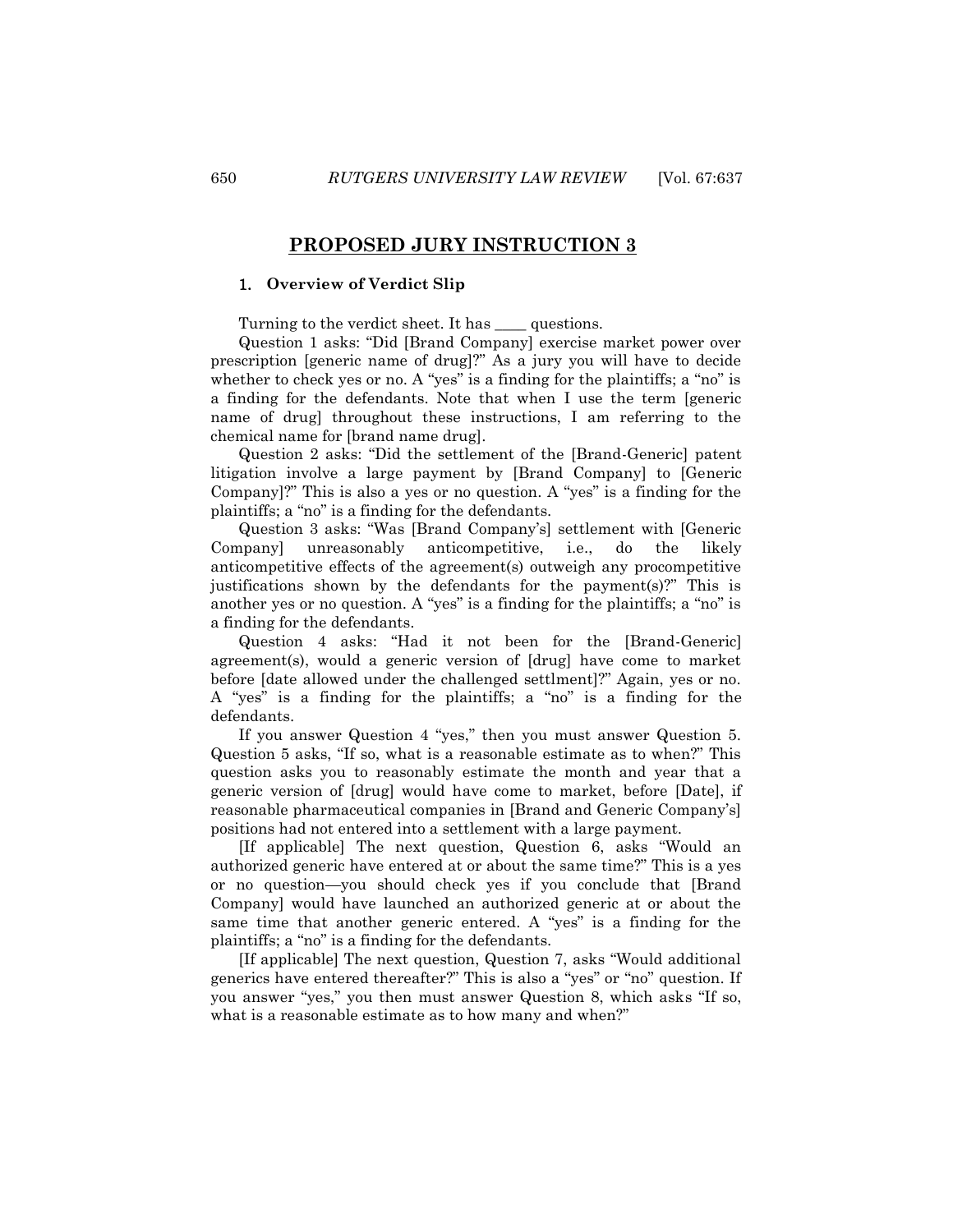l

### **PROPOSED JURY INSTRUCTION 4**

#### <span id="page-14-0"></span>2. **Purpose of the Antitrust Laws**

The direct purchaser plaintiffs have brought suit under a United States law known as the Sherman Antitrust Act.<sup>40</sup> The purpose of the Sherman Act is to preserve free and unfettered competition in the marketplace. The Sherman Act rests on the central premise that competition produces the best allocation of our economic resources—the lowest prices, the highest quality, and the greatest material progress.<sup>41</sup>

[If applicable] The end-payor plaintiffs have brought suit under the laws of 25 states and the District of Columbia that serve similar purposes.<sup>42</sup>

<sup>40.</sup> 15 U.S.C. § 1 (2014).

<sup>41.</sup> ABA SECTION OF ANTITRUST LAW, MODEL JURY INSTRUCTIONS IN CIVIL ANTITRUST CASES A-2 (2005) [hereinafter ABA MODEL JURY INSTRUCTIONS].

<sup>42.</sup> **Arizona**: Bunker's Glass v. Pilkington PLC, 47 P. 3d 1119, 1124 (Ariz. Ct. App. 2002) ("The underlying purpose of the Arizona antitrust act is to establish a 'public policy of first magnitude' in furthering a competitive economy."); **California**: Turnbull & Turnbull v. ARA Transp., Inc., 268 Cal.Rptr. 856, 865 (Ct. App. 1990) ("Unfair Practices Act's legitimate purpose of safeguarding the public against the creation or perpetuation of monopolies and of fostering and encouraging competition. This purpose is basically the same as that of the Sherman Act."); **Florida**: FLA. STAT. § 501.202 (2014), Purposes; rules of construction (purposes include "protect[ing] the consuming public and legitimate business enterprises from those who engage in unfair methods of competition"); **Hawaii**: Island Tobacco Co., Ltd. v. R.J. Reynolds Indus., Inc., 513 F. Supp. 726, 738 (D. Haw. 1981) ("[l]egislative history of Hawaii's antitrust law clearly indicates that the state laws are to be interpreted and construed in harmony with analogous federal antitrust laws"); *see also* Beerman v. Toro Mfg. Corp., 615 P.2d 749, 754 (Haw. 1980) ("the Hawaii legislature intended HRS § 480-2 . . . to provide consumers with individual causes of action where they have been injured by a deceptive trade practice."); **Iowa**: IOWA CODE § 553.2 (2013) ("This chapter shall be construed to complement and be harmonized with the applied laws of the United States which have the same or similar purpose as this chapter. This construction shall not be made in such a way as to constitute a delegation of state authority to the federal government, but shall be made to achieve uniform application of the state and federal laws prohibiting restraints of economic activity and monopolistic practices."); **Kansas**: State v. Consumers Warehouse Mkt., Inc., 329 P.2d 638, 643 (Kan. 1958) ("There can be no doubt the purpose of the Act, stated in a general way, is to safeguard the public against the creation of monopolies and to foster and encourage competition by the prohibition of unfair practices."); **Maine**: Tri-State Rubbish, Inc. v. Waste Mgmt., Inc., 875 F. Supp. 8, 14 (D. Me. 1994) ("[t]he Maine antitrust statute parallels the Sherman Act"); **Massachusetts**: MASS. GEN. LAWS ANN. ch. 93, § 1 (West 2014) ("It is the purpose of this chapter to encourage free and open competition in the interests of the general welfare and economy by prohibiting unreasonable restraints of trade and monopolistic practices in the commonwealth."); **Michigan**: MICH. COMP. LAWS ANN. § 445.773 (West 2014) ("The establishment, maintenance, or use of a monopoly, or any attempt to establish a monopoly, of trade or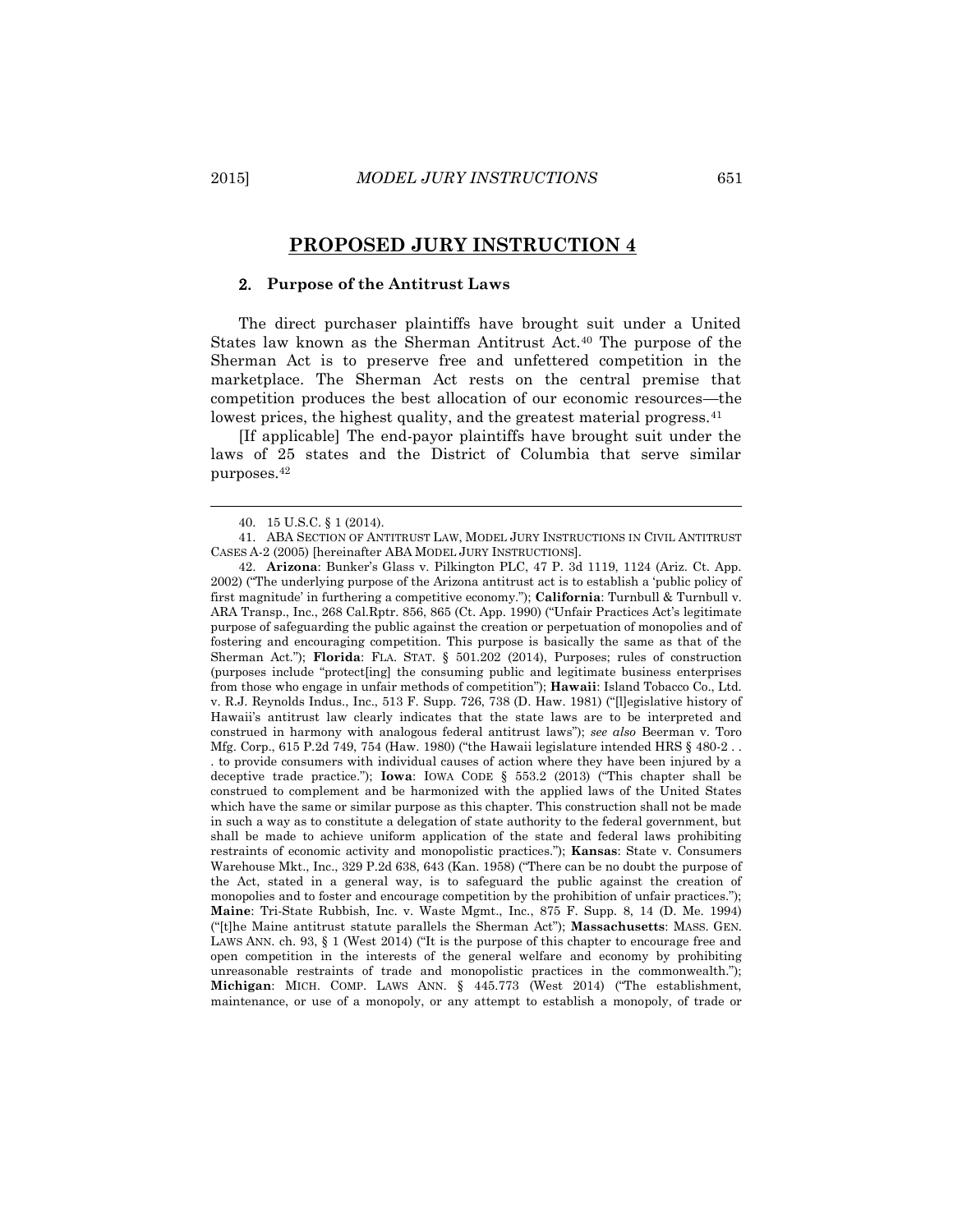commerce in a relevant market by any person, for the purpose of excluding or limiting competition or controlling, fixing, or maintaining prices, is unlawful."); **Minnesota**: Howard v. Minn. Timberwolves Basketball Ltd. P'ship, 636 N.W.2d 551, 556 (Minn. Ct. App., 2001) ("Minnesota antitrust law should be interpreted consistently with federal court interpretations of federal antitrust law."); **Mississippi**: MISS. CODE ANN. § 75-21-39 (West 2014) ("This chapter shall be liberally construed in all courts to the end that trusts and combines may be suppressed, and the benefits arising from competition in business preserved to the people of this state."); **Nebraska**: Ploog v. Roberts Dairy Co., 240 N.W. 764, 765 (Neb. 1932) ("The aim of our antitrust laws is to preserve inviolate the principle of free, fair and open competition."); **Nevada**: NEV. REV. STAT. ANN. § 598A.050 (West 2014) ("The provisions of this chapter shall be construed in harmony with prevailing judicial interpretations of the federal antitrust statutes."); **New Mexico**: N.M. STAT. ANN. § 57-1- 15; *see also* United Nuclear Corp. v. Gen. Atomic Co., 597 P.2d 290, 310 (N.M. 1979) ("The underlying purposes behind both the federal and state Laws are the same, to establish a 'public policy of first magnitude'; that is, promoting the national interest in a competitive economy."); **New York**: Columbia Gas of N.Y. v. N.Y. State Elec. & Gas Corp., 28 N.Y.2d 117, 127 (1971) ("We have previously declared that section 340 encourages a 'strong public policy in favor of free competition for New York' and represents 'a public policy of the first magnitude.'" (citations omitted)); **North Carolina**: DKH Corp. v. Rankin-Patterson Oil, 506 S.E.2d 256, 258 (N.C. Ct. App. 1998) (Chapter 75 of the North Carolina General Statutes "was modeled after the Sherman Act and many of Chapter 75's provisions closely resemble it."); **North Dakota:** 81 Op. N.D. Atty Gen. 35 (N.D. 1981) (recognizing that North Dakota's statute is "similar to the Sherman Antitrust Act" and noting that "the federal system provides instruction as to what courses of action are permissible, and what courses of action are prohibited"); **Oregon**: Jones v. City of McMinnville, 244 F. App'x 755, 758 (9th Cir. 2007) (finding that Oregon and federal antitrust statutes are "almost identical" and that Oregon courts look to federal decisions as "persuasive") (quoting OR. REV. STAT. §§ 646.725, 646.730, 646.715(2); Or. Laborers-Emp'rs Health & Welfare Trust Fund v. Philip Morris, Inc., 185 F.3d 957, 963 n.4 (9th Cir. 1999); **Rhode Island**: ERI Max Entm't, Inc. v. Streisand, 690 A.2d 1351, 1353 (R.I. 1997) ("The purpose of antitrust laws is to protect competition, not [individual] competitors." (citing UXB Sand & Gravel, Inc. v. Rosenfield Concrete Corp., 599 A.2d 1033, 1035 (R.I. 1991)); **South Dakota**: House of Seagram, Inc., Seagram Distillers Co. Div. v. Assam Drug Co., 83 S.D. 320, 327 (1968) ("[T]he antitrust laws are for the protection of the public."); *see also* S.D. CODIFIED LAWS § 37-1-22 (2014) ("Judicial interpretations of similar statutes as guide. It is the intent of the Legislature that in construing this chapter, the courts may use as a guide interpretations given by the federal or state courts to comparable antitrust statutes."); **Tennessee**: Leggett v. Duke Energy Corp., 308 S.W.3d 843, 852 (Tenn. 2010) (The Tennessee Trade Practices Act "is a general antitrust statute establishing that various anticompetitive practices are 'against public policy, unlawful, and void'"); **Utah**: UTAH CODE ANN. § 76-10-3102 (West 2014) ("The purpose of this [Utah Antitrust Act] is, therefore, to encourage free and open competition in the interest of the general welfare and economy of this state by prohibiting monopolistic and unfair trade practices, combinations and conspiracies in restraint of trade or commerce and by providing adequate penalties for the enforcement of its provisions."); **Vermont**: Otis-Wisher v. Fletcher Allen Health Care, Inc., 951 F. Supp. 2d 592, 603 (D. Vt. 2013) (The purpose of the Vermont Consumer Fraud Act is "to protect the public from unfair and deceptive business practices and to encourage fair and honest competition."); **West Virginia**: Princeton Ins. Agency, Inc. v. Erie Ins. Co., 690 S.E.2d 587, 598 (W. Va. 2009) ("the overarching objective of antitrust laws is to protect competition rather than competitors."); **Wisconsin**: Huntley v. Malone & Hyde, Inc., 541 N.W.2d 838, n.5 (Wis. Ct. App. 1995) ("As we have already noted, the antitrust laws protect *competition*, not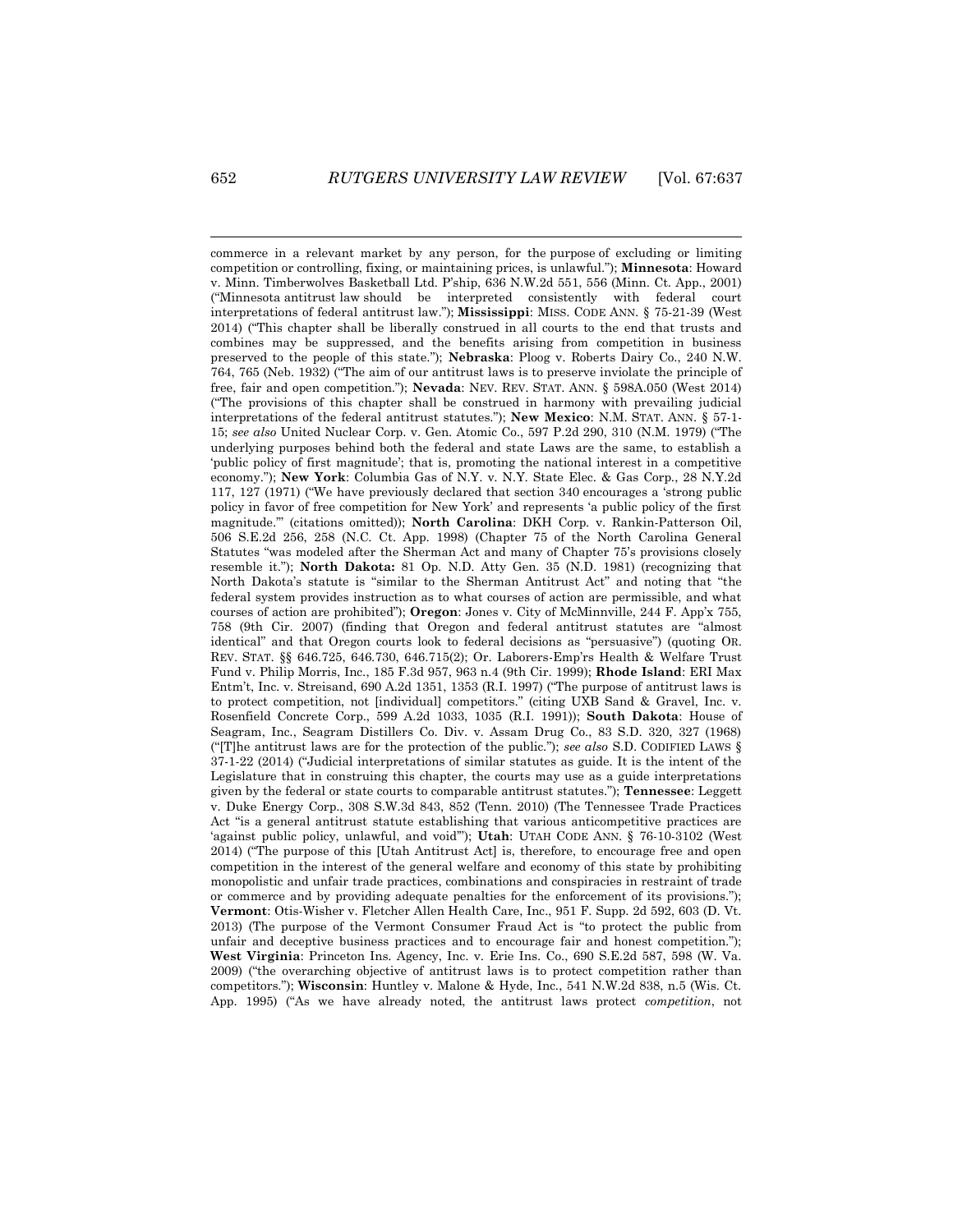#### <span id="page-16-0"></span>3. **[If applicable] State Law Claims**

The state laws under which the end-payors have brought suit also attempt to protect competition. The end-payor plaintiffs' claims under these state laws track claims under the federal antitrust statute, the Sherman Act, and similarly declare illegal the same anticompetitive conduct alleged by the direct purchaser plaintiffs.

Because the end-payor plaintiffs' claims under the laws of the 25 states and the District of Columbia are to be interpreted and construed in harmony with the Sherman Act, if you find that the defendants are liable under the Sherman Act under the instructions I am about to give you, you should also find that they are liable under the laws of the District of Columbia and 25 states, namely: Arizona, California, Florida, Hawaii, Iowa, Kansas, Maine, Massachusetts, Michigan, Minnesota, Mississippi, Nebraska, Nevada, New Mexico, New York, North Carolina, North Dakota, Oregon, Rhode Island, South Dakota, Tennessee, Utah, Vermont, West Virginia, and Wisconsin.<sup>43</sup>

*competitors*."); **D.C**: D.C. CODE § 28-4501(b) (2015) ("The purpose of this chapter is to promote the unhampered freedom of commerce and industry throughout the District of Columbia[.]").

<sup>43.</sup> *See In re* Relafen Antitrust Litig., 221 F.R.D. 260, 275, 278 (D. Mass. 2004) (finding that "[w]ith respect to substantive matters," the statutes of twelve "Exemplar States"—Arizona, California, Florida, Kansas, Maine, Massachusetts, Michigan, Minnesota, New York, North Carolina, Tennessee, and Vermont—are "uniformly parallel to their federal counterparts, the Sherman Act and the Federal Trade Commission Act."); *see also*  Wedgewood Inv. Corp. v. Int'l Harvester Co., 613 P.2d 620, 623 (Ariz. Ct. App. 1979) ("The Arizona legislature clearly intended to strive for uniformity between federal and state antitrust laws."); D.C. CODE § 28-4515 (2012) (harmonization provision); Island Tobacco Co., Ltd. v. R.J. Reynolds Indus., Inc., 513 F. Supp. 726, 738–39 (D. Haw. 1981) ("[l]egislative history of Hawaii's antitrust law clearly indicates that the state laws are to be interpreted and construed in harmony with analogous federal antitrust laws."); IOWA CODE § 553.2 (2013) (harmonization provision; purpose is "to achieve uniform application of the state and federal laws prohibiting restraints of economic activity and monopolistic practices."); Tri-State Rubbish, Inc. v. Waste Mgmt., Inc., 875 F. Supp. 8, 14 (D. Me. 1994) ("Maine antitrust statute parallels the Sherman Act."); MICH. COMP. LAWS ANN. § 445.784(2) (West 2014) (harmonization provision) ("It is the intent of the legislature that in construing all sections of this act, the courts shall give due deference to interpretations given by the federal courts to comparable antitrust statutes, including, without limitation, the doctrine of per se violations and the rule of reason."); State by Humphrey v. Alpine Air Prods., Inc., 490 N.W.2d 888, 894 (Minn. Ct. App. 1992), *aff'd*, 500 N.W.2d 788 (Minn. 1993) ("Minnesota antitrust law should be interpreted consistently with federal court interpretations of the Sherman Act unless state law is clearly in conflict with federal law."); NEV. REV. STAT. § 598A.050 (2014) (harmonization provision); N.M. STAT. ANN. § 57-1-15 (West 2014) (harmonization provision; purpose is "to achieve uniform application of the state and federal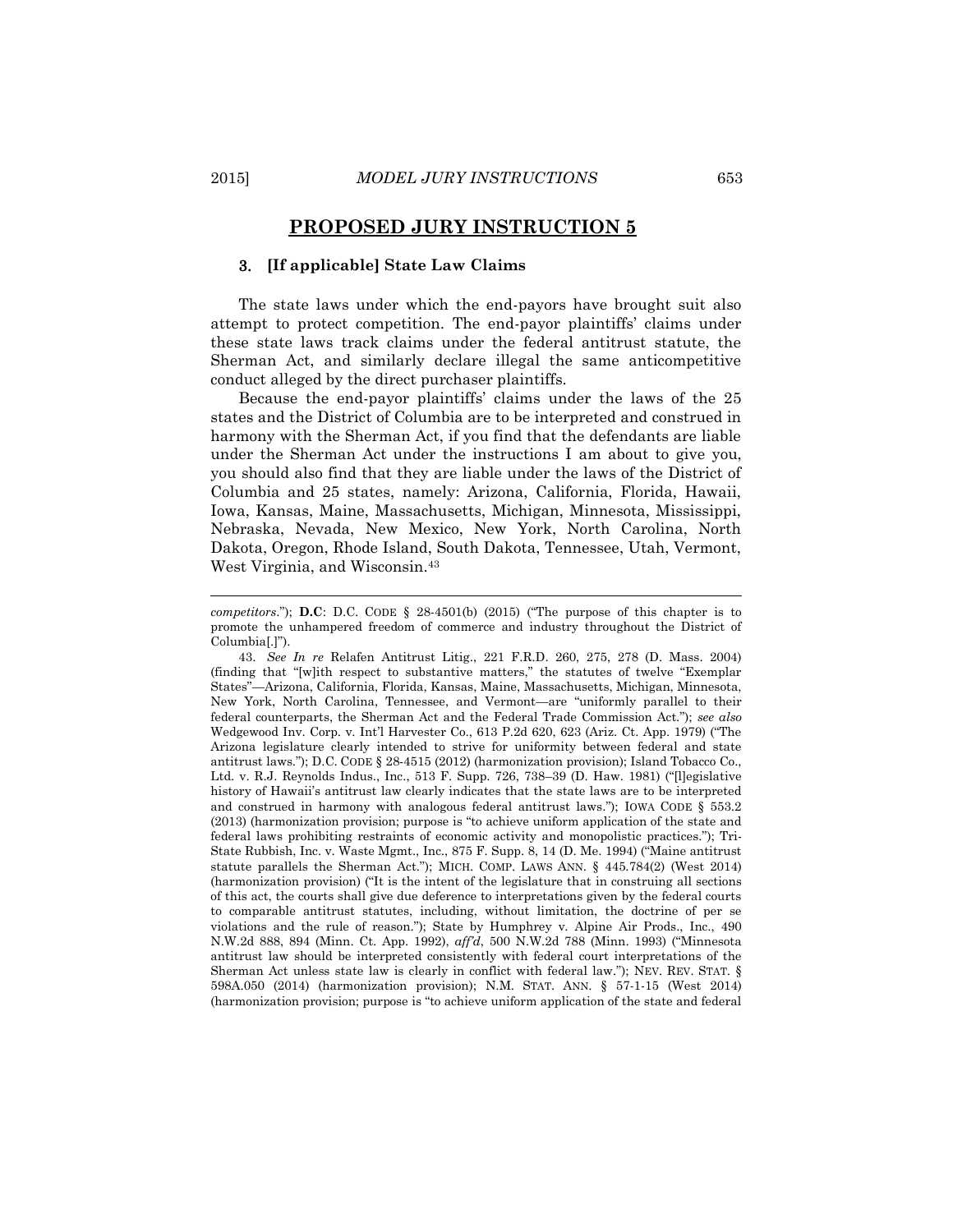#### <span id="page-17-0"></span>A. **Market Power Over [generic name of drug] [Question 1]**

Turning to Question 1, it asks: "Did [Brand Company] exercise market power over prescription [generic name of drug]?" As part of assessing whether defendants unreasonably restrained trade, you must consider whether [Brand Company] had market power with respect to the sale of prescription [generic or chemical name of drug], which is the generic or chemical name of [brand name of drug].<sup>44</sup>

44. If "anti-competitive effects of conduct can be ascertained through means short of extensive market analysis, and where no countervailing competitive virtues are evident, a lengthy analysis of market power is not necessary." NCAA v. Bd. of Regents of Univ. of Okla., 468 U.S. 85, 110 n.42 (1984). Thus, there is no separate requirement to prove market power. However, where proof of detrimental effects is unclear, proof of market power may serve as a surrogate. *See* Orson, Inc. v. Miramax Film Corp., 79 F.3d 1358, 1367 (3d Cir.

laws prohibiting restraints of trade and monopolistic practices."); Anheuser-Busch, Inc. v. Abrams, 520 N.E.2d 535, 539 (N.Y. 1988) ("the Donnelly Act—often called a 'Little Sherman Act'—should generally be construed in light of Federal precedent and given a different interpretation only where State policy, differences in the statutory language or the legislative history justify such a result"); DKH Corp. v. Rankin-Patterson Oil, 506 S.E.2d 256, 258 (N.C. Ct. App. 1998) (Chapter 75 of the North Carolina General Statutes "was modeled after the Sherman Act and many of Chapter 75's provisions closely resemble it."); 35 Op. N.D. Atty Gen. 76, 108 (N.D. 1981) ("Drawing from the body of knowledge developed in the federal system provides instruction as to what courses of action are permissible, and what courses of action are prohibited."); S.D. CODIFIED LAWS § 37-1-22 (West 2014) (harmonization provision) ("It is the intent of the Legislature that in construing this chapter, the courts may use as a guide interpretations given by the federal or state courts to comparable antitrust statutes."); UTAH CODE ANN. § 76-10-926 (West 2013) (harmonization provision); W.VA. CODE § 47-18-16 (2015) (harmonization provision) ("This article shall be construed liberally and in harmony with ruling judicial interpretations of comparable federal antitrust statutes."); Conley Publ'g Grp. Ltd. v. Journal Commc'ns., Inc., 665 N.W.2d 879, 885–86 (Wisc. 2003), *overruled on other grounds by* Olstad v. Microsoft Corp., 700 N.W.2d 139 (Wisc. 2005) ("Wisconsin courts have followed federal court interpretations of Sections 1 and 2 of the Sherman Act and have construed Wisconsin antitrust statutes in conformity with these federal court interpretations. This is longstanding policy."); *accord* CAL. BUS. & PROF. CODE § 16750(a) (West 2014); D.C. CODE § 28-4509 (West 2012); HAW. REV. STAT. § 480-3 (2014); Comes v. Microsoft Corp., 646 N.W. 2d 440, 446 (Iowa 2002); KAN. STAT. ANN. § 50-161(b) (2014); Bellinder v. Microsoft Corp., No. 00-C-0855, 2001 WL 1397995, at \*8 (D. Kan. Sept. 7, 2001); ME. REV. STAT. tit. 10, § 1104(1) (2014); MICH. COMP. LAWS ANN. § 445.778(2) (West 2014); MINN. STAT. § 325D.57 (2014); NEV. REV. STAT. § 598A.210(2) (2014); Pooler v. R.J. Reynolds Tobacco Co., No. CV00-02674, 2001 WL 403167, \*1–2 (D. Nev. Apr. 4, 2001); N.M. STAT. ANN. § 57-1-3(A) (West 2014); N.Y. GEN. BUS. LAW § 340(6) (McKinney 2010); Hyde v. Abbott Labs., 473 S.E.2d 680, 682, 685 (N.C. Ct. App. 1996); N.D. CENT. CODE ANN. § 51-08.1-08(3) (West 2014); P.R. LAWS ANN. tit. 10, § 268(a) (2014); S.D. CODIFIED LAWS § 37-1-33 (2014); Freeman Indus. LLC v. Eastman Chem. Co., 172 S.W.3d 512, 519–20 (Tenn. 2005); UTAH CODE ANN. § 76-10-919(1)(a) (LexisNexis 2014); W. VA. CODE R. § 142-9-1 (2014); WIS. STAT. ANN. § 133.18(1)(a) (West 2014).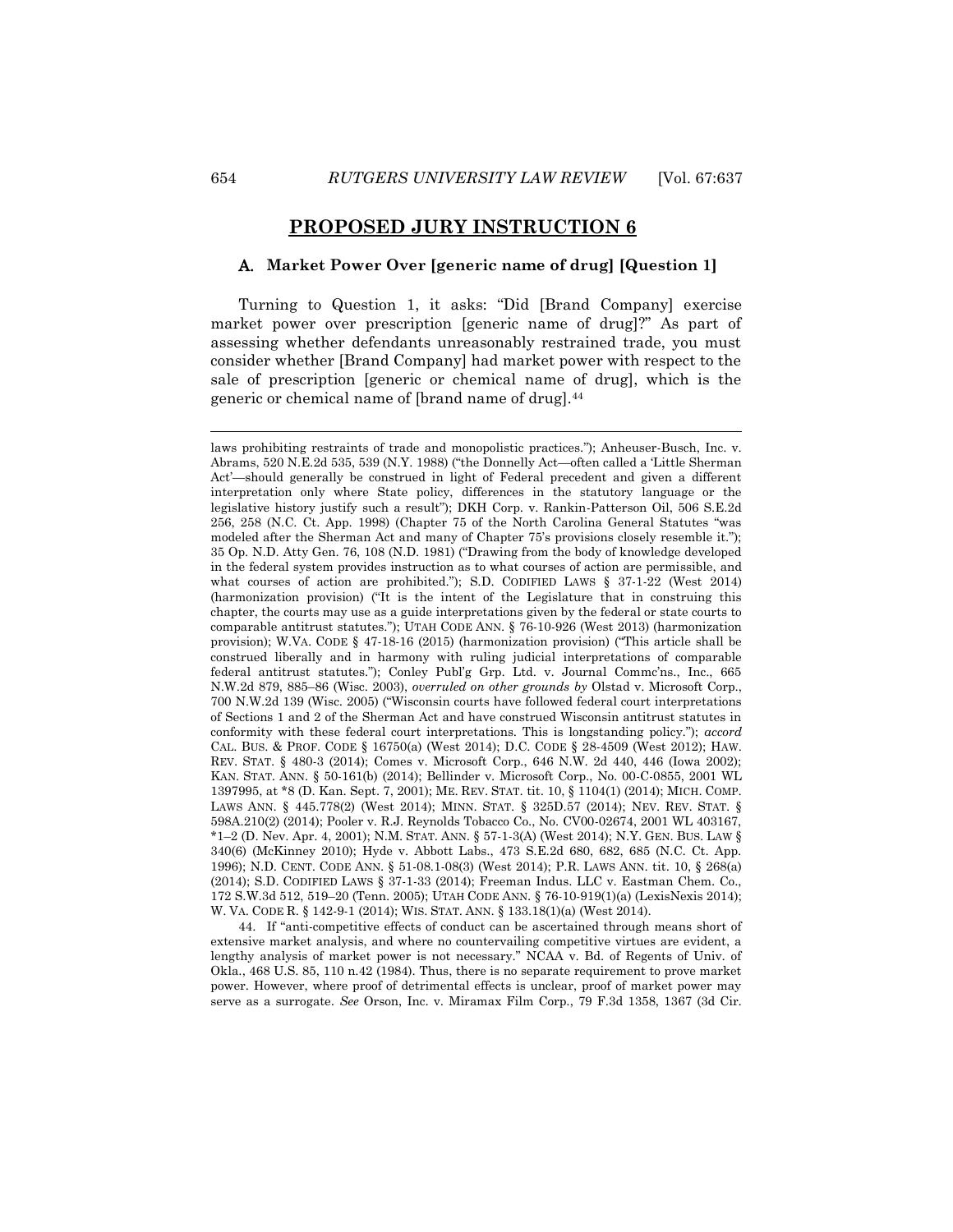#### <span id="page-18-0"></span>1. **Market Power Defined**

A company with market power can charge a higher price than it might otherwise charge in a competitive market. Market power is the ability (a) to control prices or (b) to exclude competition. Market power is the power to charge a price higher than the competitive price without losing so many sales to competing firms as to make the artificially high price unsustainable and unprofitable.<sup>45</sup> The "competitive level" is the price that would be charged in a market with fair competition.

A large payment from a brand manufacturer to a prospective generic competitor is itself a strong indicator of market power namely, the power to charge prices higher than the competitive level.<sup>46</sup> This is because it would be illogical for a brand company to make a large

46. FTC v. Actavis, Inc., 133 S. Ct. 2223, 2236 (2013) ("[W]here a reverse payment threatens to work unjustified anticompetitive harm, the patentee likely possesses the power to bring that harm about in practice. See [7 Areeda 3d ed. 2010)], ¶ 1503, at 392–393. At least, the 'size of the payment from a branded drug manufacturer to a prospective generic is itself a strong indicator of power'—namely, the power to charge prices higher than the competitive level. 12 *id.*, ¶ 2046, at 351.").

<sup>1996) (&</sup>quot;Due to the difficulty of isolating the market effects of the challenged conduct, however, such proof is often impossible to make. Accordingly, the courts allow proof of the defendant's 'market power' instead. Market power—the ability to raise prices above those that would prevail in a competitive market—is essentially a 'surrogate for detrimental effects.'") (quoting United States v. Brown Univ., 5 F.3d 658, 668–69 (3d Cir. 1993)).

<sup>45.</sup> Queen City Pizza, Inc. v. Domino's Pizza, Inc., 124 F.3d 430, 445 n.2 (3d Cir. 1997) ("The basic definition of market power is 'the power to raise prices above competitive levels without losing so many sales that the price increase is unprofitable.'") (quoting HERBERT HOVENKAMP, FEDERAL ANTITRUST POLICY: THE LAW OF COMPETITION AND ITS PRACTICE § 3.1, at 79 (1994)); DSM Desotech Inc. v. 3D Sys. Corp., 749 F.3d 1332, 1340 (Fed. Cir. 2014) ("The key inquiry in a market power analysis is whether the defendant has the ability to raise prices without losing its business . . . .") (internal quotations omitted) (quoting 42nd Parallel N. v. E St. Denim Co.*,* 286 F.3d 401, 405–06 (7th Cir. 2002)); ABA MODEL JURY INSTRUCTIONS, *supra* note 41, at A-6 ("[M]arket power[] has been defined as an ability profitably to raise prices above those that would be charged in a competitive market for a sustained period of time. A firm that possesses market power generally can charge higher prices for the same goods or services than a firm in the same market that does not possess market power."); *Id.* at C-4 ("[A] firm is a monopolist if it can profitably raise prices substantially above the competitive level for a significant period of time"). *See also* United States v. Grinnell Corp., 384 U.S. 563, 571 (1966) ([M]onopoly power is "the power to control prices or exclude competition."); United States v. Dentsply Int'l, Inc., 399 F.3d 181, 187 (3d Cir. 2005) ("[M]onopoly power . . . has been defined as the ability 'to control prices or exclude competition'") (quotations and citations omitted); United States v. Microsoft Corp., 253 F.3d 34, 51 (D.C. Cir. 2001) ("[A] firm is a monopolist if it can profitably raise prices substantially above the competitive level." (quoting 2A PHILLIP E. AREEDA ET AL., ANTITRUST LAW ¶ 501, at 85 (1995)).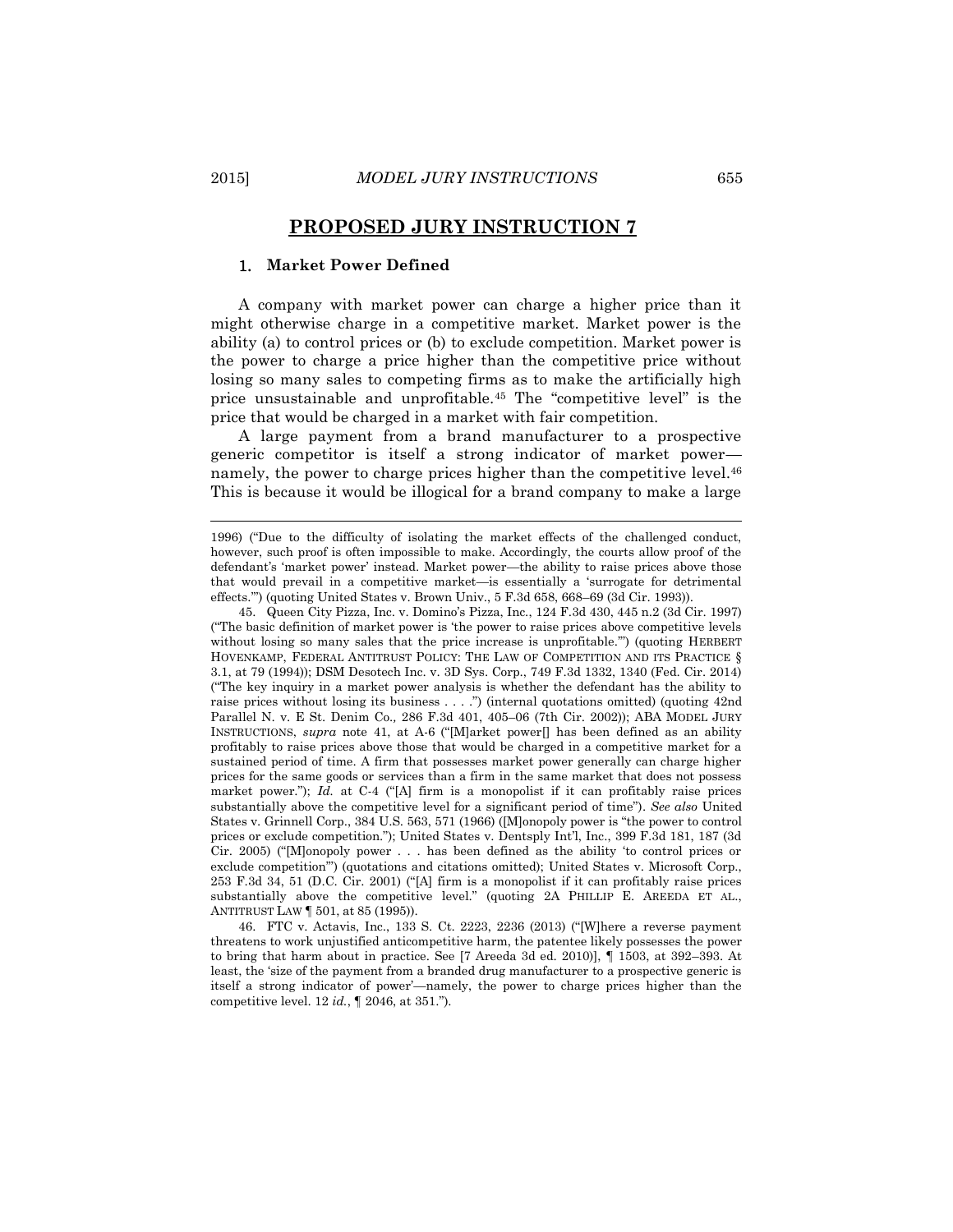payment to delay competition if the brand did not have market power there would be no point in making a payment to delay competition if existing competition had already pushed prices down to the competitive level.

There are two ways that plaintiffs can prove that [Brand Company] has market power: through either direct evidence or indirect evidence.<sup>47</sup> Either way is sufficient to show that [Brand Company] had market power. The plaintiffs do not need to prove market power using both direct evidence *and* indirect evidence.

To check "Yes" on Question 1, and find in plaintiffs' favor, you need only conclude that plaintiffs have proved [Brand Company]'s market power by one of these two methods.

<sup>47.</sup> *In re* Nexium Antitrust Litig., 968 F. Supp. 2d 367, 389 (D. Mass. 2013) ("Market power can be proven in one of two ways: either by (1) 'direct evidence of market power (perhaps by showing actual supracompetitive prices and restricted output)' or by (2) 'circumstantial evidence of market power . . . [which] show[s] that the defendant has a dominant share in a well-defined relevant market and that there are significant barriers to entry in that market and that existing competitors lack the capacity to increase their output in the short run.'") (quoting Coastal Fuels of P.R., Inc. v. Caribbean Petroleum Corp., 79 F.3d 182, 196–97 (1st Cir. 1996)); *see also* Rebel Oil Co., Inc. v. Atl. Richfield Co., 51 F.3d 1421, 1434 (9th Cir. 1995); Harrison Aire, Inc. v. Aerostar Int'l, Inc., 423 F.3d 374, 380–81 (3d Cir. 2005).

If a plaintiff establishes market power via direct proof, the plaintiff need not also define the relevant market. *See Nexium*, 968 F. Supp. 2d at 388 n.19 ("[T]he Direct Purchasers may not even need to allege a relevant market in order to state their Sherman Act claims."); FTC v. Ind. Fed'n of Dentists, 476 U.S. 447, 460–61 (1986) ("[P]roof of actual detrimental effects, such as a reduction of output, can obviate the need for an inquiry into market power . . . .") (quotations omitted); Re/Max Int'l, Inc. v. Realty One, Inc., 173 F.3d 995, 1018 (6th Cir. 1999) (citations omitted) (same); Broadcom Corp. v. Qualcomm, Inc., 501 F.3d 297, 307 n.3 (3d Cir. 2007) (same); PepsiCo, Inc. v. Coca-Cola Co., 315 F.3d 101, 107– 08 (2d Cir. 2002) (same); Rebel Oil Co. v. Atl. Richfield Co., 51 F.3d 1421, 1434 (9th Cir. 1995) (same); Flegel v. Christian Hosp., 4 F.3d 682, 688 (8th Cir. 1993) (same); Reazin v. Blue Cross & Blue Shield of Kan., Inc., 899 F.2d 951, 966–67 (10th Cir. 1990) (same); *see also* Eric L. Cramer & Daniel Berger, *The Superiority of Direct Proof of Monopoly Power and Anticompetitive Effects in Antitrust Cases Involving Delayed Entry of Generic Drugs*, 39 U.S.F.L. REV. 81, 85–86 (2004).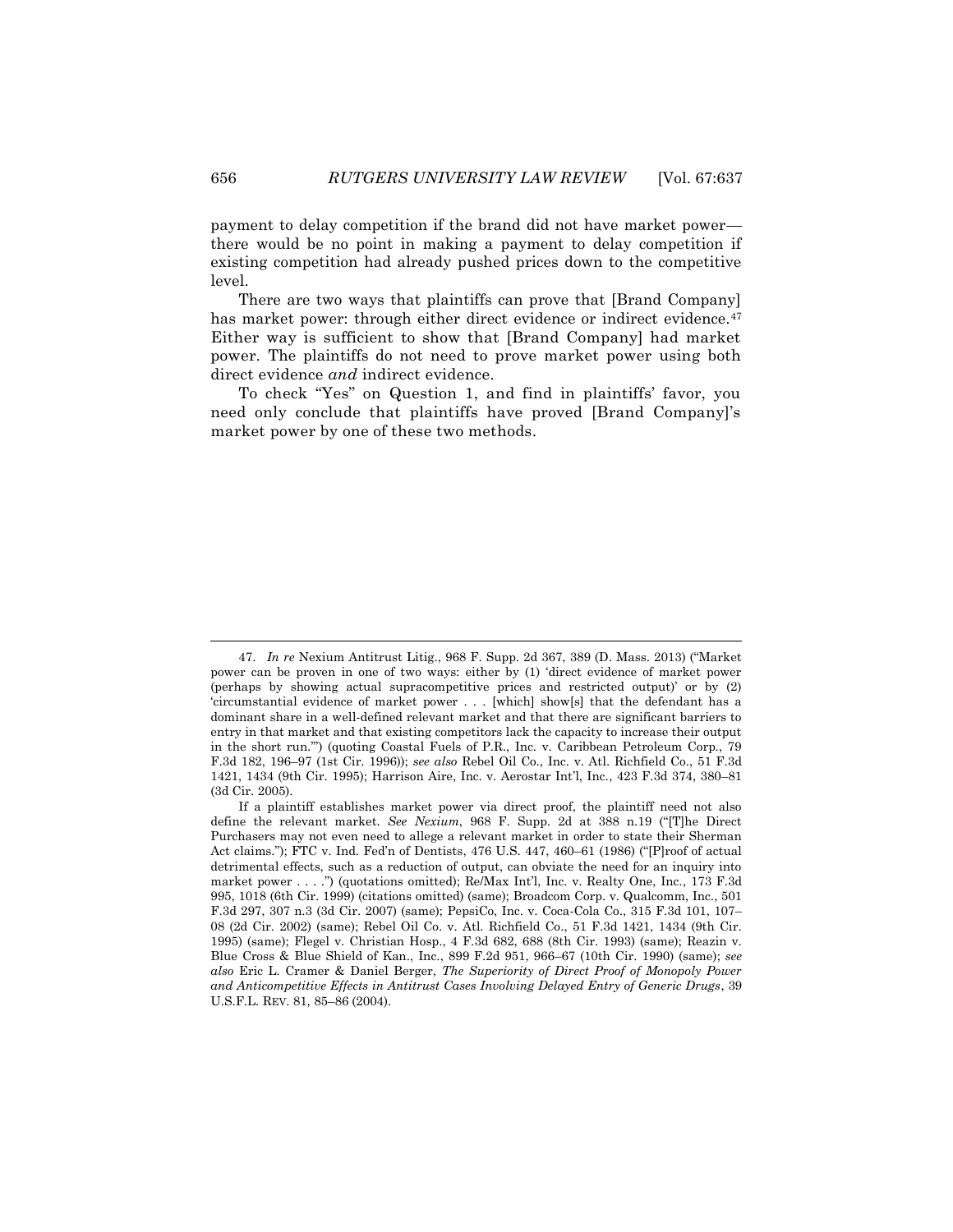# <span id="page-20-0"></span>2. **Direct Proof of Market Power**

I will now instruct you on the first method of proving market power, direct proof of market power. Under the direct method, plaintiffs can meet their burden by showing that [Brand Company] had the ability to maintain prices above competitive levels<sup>48</sup> or to exclude competition for a significant period of time.<sup>49</sup> The "competitive level" is the price that would be charged in a market with full and fair competition.

In considering whether there is direct proof of [Brand Company]'s power to control prices and exclude competition, you may consider what [Brand Company] and its generic competitors expected would occur if a generic version of [brand name drug] became available. In other words, if [Brand Company] expected that a generic version of [brand name drug] would be priced significantly below the brand and would take sales from the brand, then you may conclude that [Brand Company] had market power over [drug]. You may also consider whether [Brand Company] was earning higher than competitive profit margins—if [Brand Company] did not have market power such profit margins would have been competed away.<sup>50</sup> Finally, remember that patents themselves help to assure market power, and that a brand company without market power is unlikely to pay large sums to induce others to stay out of its market.<sup>51</sup>

If you find by direct proof that [Brand Company] had market power over [generic name of drug], then you must answer Question 1 "Yes," for the plaintiffs, and move on to Question 2. If you do not find by direct proof that [Brand Company] had market power over [generic name of drug], you must continue your deliberations as to Question 1 and must

 $\overline{a}$ 

<sup>48.</sup> *Nexium*, 968 F. Supp. 2d at 389 ("Market power can be proven in one of two ways," including "'direct evidence of market power (perhaps by showing actual supracompetitive prices and restricted output)'") (quoting Coastal Fuels of P.R., Inc. v. Caribbean Petroleum Corp., 79 F.3d 182, 196–97 (1st Cir. 1996)).

<sup>49.</sup> *See* ABA MODELY JURY INSTRUCTIONS, *supra* note 41, at C-23 ("[M]onopoly power is the power to control prices and exclude competition in a relevant antitrust market. More precisely, a firm is a monopolist if it can profitably raise or maintain prices substantially above the competitive level for a significant period of time.")

<sup>50.</sup> *Actavis*, 133 S. Ct. at 2236 ("[T]he Commission has referred to studies showing that reverse payment agreements are associated with the presence of higher-thancompetitive profits—a strong indication of market power.").

<sup>51.</sup> *Id.*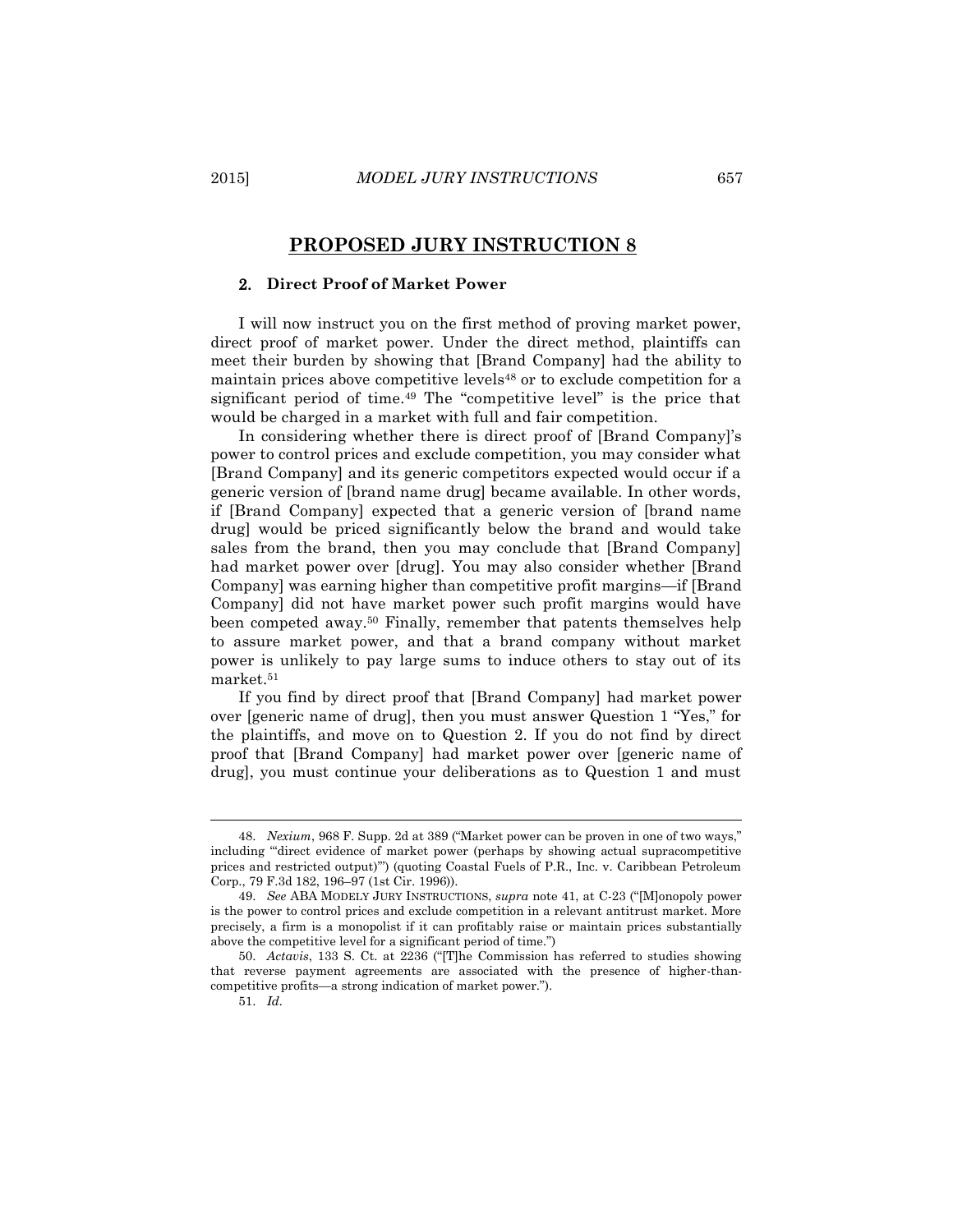decide whether there is indirect proof of [Brand Company]'s market power.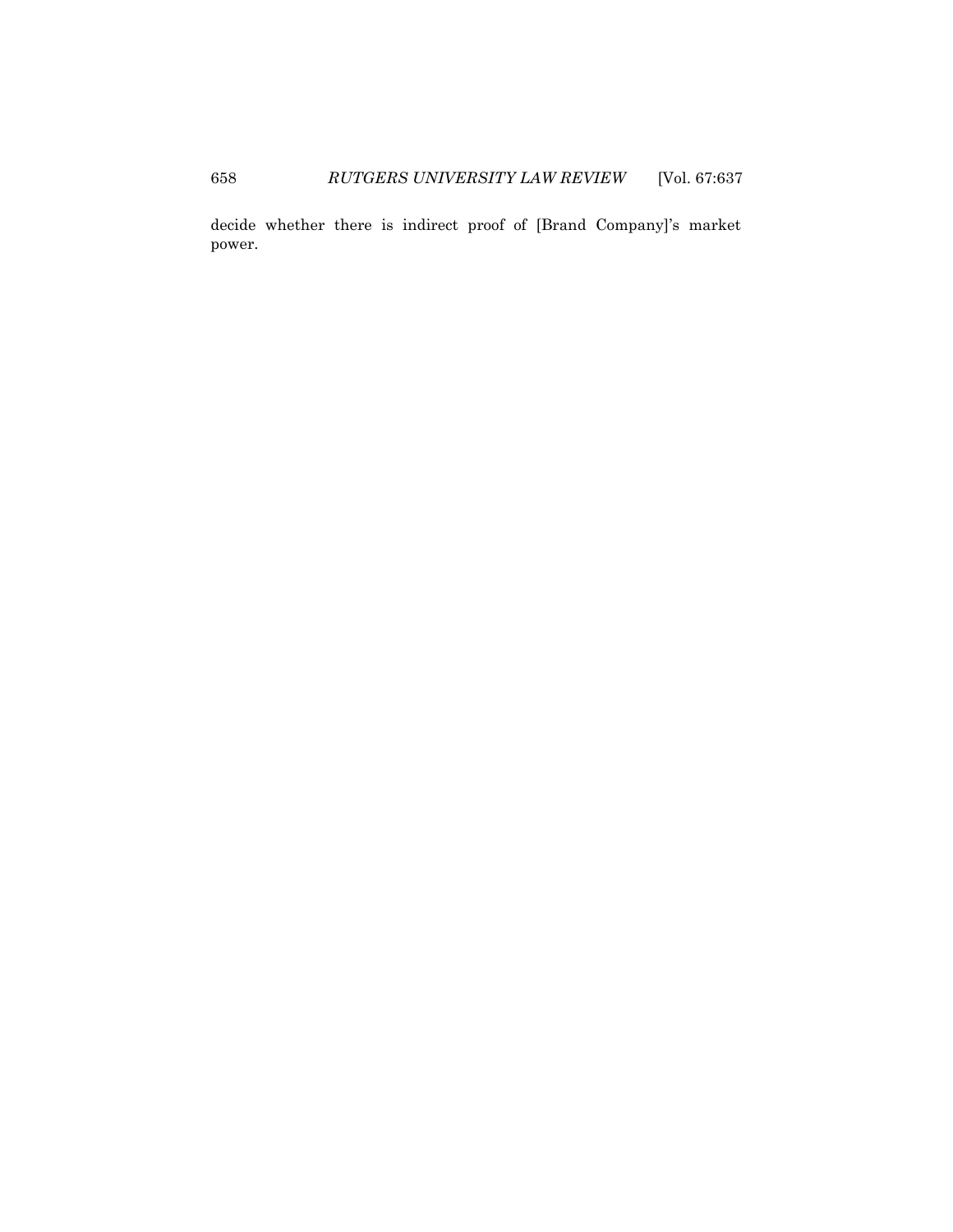l

### **PROPOSED JURY INSTRUCTION 9**

#### <span id="page-22-0"></span>3. **Indirect Proof of Market Power in a Relevant Market**

I will now instruct you on the second method of proving market power, through indirect proof. Again, plaintiffs are not required to prove market power using both methods, so you only need to reach this second method if you find that plaintiffs did not prove market power through direct evidence.

This second approach requires plaintiffs to show that it is more likely than not that [Brand Company] had market power in a relevant market.

The term "market" has a special meaning in antitrust law, and is not used the same way that you or I use the term "market" in our everyday or business conversations. Whether products are in the same market for antitrust purposes depends on whether a seller of one product faces enough price competition from the seller of another product so that the first seller cannot profitably raise or maintain its price above competitive levels.<sup>52</sup> If there is such price competition, then the two products are in

<sup>52.</sup> *Nexium*, 968 F. Supp. 2d at 387–88 ("The reasonable interchangeability of a set of products is not dependent on the similarity of their forms or functions; instead, '[s]uch limits are drawn according to the cross-elasticity of demand for the product in question the extent to which purchasers will accept substitute products in instances of price fluctuation and other changes.'") (quoting George R. Whitten, Jr., Inc. v. Paddock Pool Builders, Inc., 508 F.2d 547, 552 (1st Cir. 1974)); Queen City Pizza, Inc. v. Domino's Pizza, Inc., 124 F.3d 430, 437–38 (3d Cir. 1997) ("products in a relevant market are characterized by a cross-elastcitiy of demand, in other words, the rise in price of a good within a relevant product market would tend to create a greater demand for other like goods in the market") (internal quotes and citations omitted); Spirit Airlines, Inc. v. N.W. Airlines, Inc., 431 F.3d 917, 933 (6th Cir. 2005) ("[R]easonable interchangeability may be gauged by . . . consumer response (cross-elasticity); that is, consumer sensitivity to price levels at which they elect substitutes for the defendant's product or service"); FTC v. Lundbeck, Inc., 650 F.3d 1236, 1240–42 (8th Cir. 2011) (two drugs deemed to be in separate markets due to lack of price competition although they treat the same ailment); Lucas Auto. Eng'g, Inc. v. Bridgestone/Firestone, Inc., 275 F.3d 762, 767 (9th Cir. 2001); Syufy Enterps. v. Am. Multicinema, Inc., 793 F.2d 990, 994 (9th Cir. 1986) (market analysis must consider not only whether products are "interchangeable in use" but also "whether there is 'crosselasticity of demand' between excluded and included products"); SmithKline Corp. v. Eli Lilly & Co., Inc., 575 F.2d 1056, 1064–65 (3d Cir. 1978) (despite Lilly's evidence that "for virtually every purpose for which hospital physicians use cephalosporins, they also use other antibiotics . . . the cephalosporins and non-cephalosporin anti-infectives do not demonstrate significant positive cross-elasticity of demand insofar as price is concerned," and should therefore not be placed in the relevant product market); Allen-Myland, Inc. v. Int'l Bus. Machines Corp., 33 F.3d 194, 206 (3d Cir. 1994) ("The key test for determining whether one product is a substitute for another is whether there is a cross-elasticity of demand between them: in other words, whether the demand for the second good would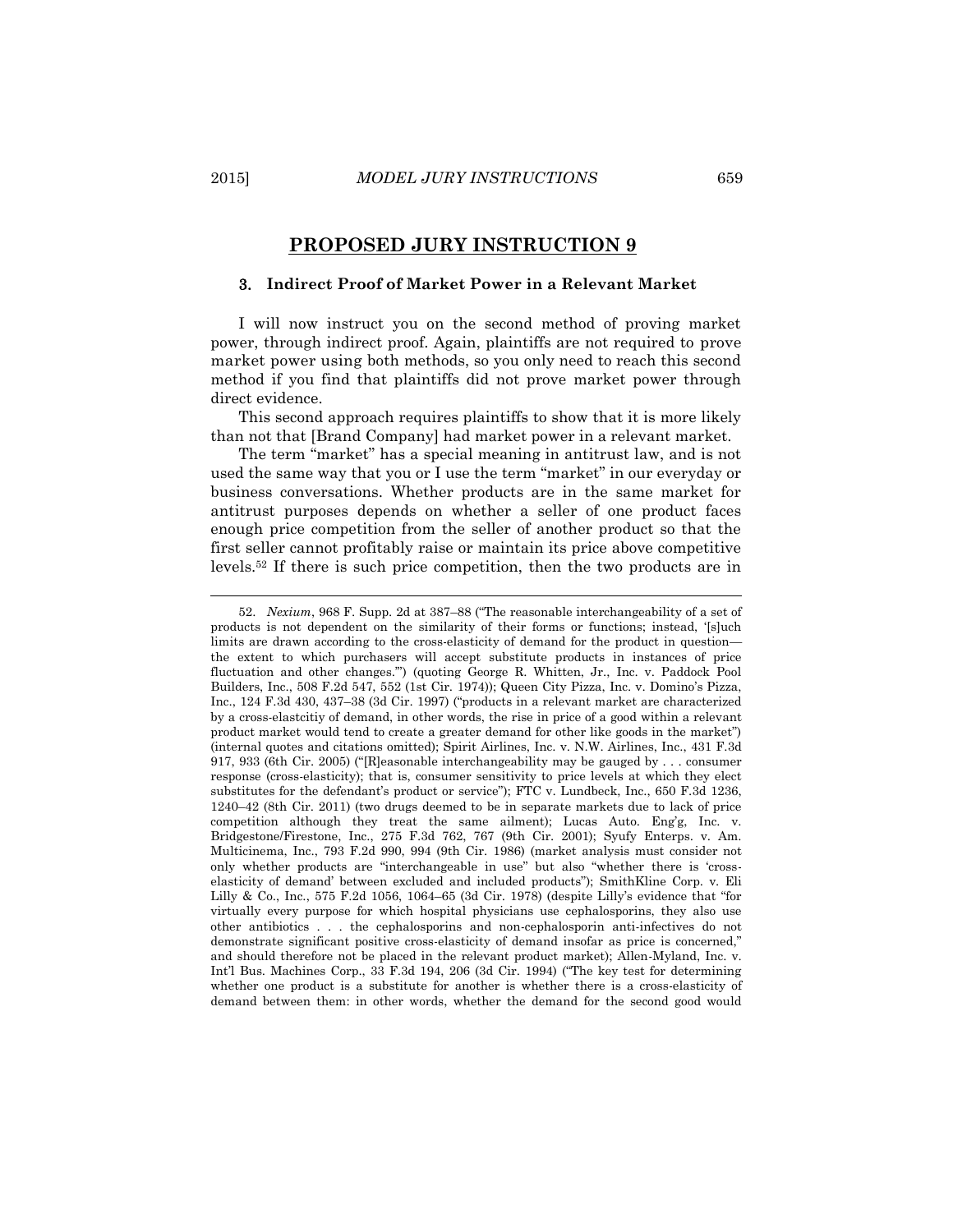the same relevant market; if there is not such price competition, they are not.

Here, plaintiffs' position is that the relevant product market is branded and generic versions of [drug] only. Defendants' position is that the relevant market includes other drugs that treat the same disease or disorder as [drug].

A relevant antitrust market can be limited to a single prescription drug such as a brand name drug and its generic prescription equivalents.<sup>53</sup>

For antitrust purposes, "a relevant market is made up of commodities reasonably interchangeable by consumers for the same purposes."<sup>54</sup> The reasonable interchangeability of a set of products does not depend on the similarity of their forms or functions; instead, "[s]uch limits are drawn according to the cross-elasticity of demand for the product in question the extent to which purchasers will accept substitute products in instances of price fluctuation and other changes."<sup>55</sup> There is cross elasticity of demand between two products if an increase in the price of one causes unit sales of the other to increase.

The mere fact that other drugs may be used to treat the same conditions as [drug at issue] does not tell you anything about [Brand Company]'s market power.<sup>56</sup> The relevant question is whether those other products constrained or restricted [Brand Company]'s ability to charge above-competitive prices for [brand name drug]—that is, did [Brand Company] drop the price of [brand name drug] or lose significant sales when those other products entered the market? If other products did not constrain [Brand Company] from selling prescription [drug] at

respond to changes in the price of the first"); Auburn News Co. v. Providence Journal Co., 504 F. Supp. 292, 302 (D.R.I. 1980), *rev'd on other grounds by* 659 F.2d 273 (1st Cir. 1981) (citing Brown Shoe, Co., Inc. v. United States, 370 U.S. 294 (1962)) ("When one gets down to brass tacks, or any other specific product, almost all products have substitutes: even buses, skywriters and road signs compete with newspapers for advertising. Antitrust law, however, is only concerned with products reasonably interchangeable with one another, in other words, products for which there is some cross elasticity of demand").

<sup>53.</sup> *Nexium*, 968 F. Supp. 2d at 388 (citing *In re* Terazosin Hydrochloride Antitrust Litig., 352 F. Supp. 2d 1279, 1319 n.40 (S.D. Fla. 2005)); *In re* Cardizem CD Antitrust Litig., 105 F. Supp. 2d 618, 680–81 (E.D. Mich. 2000), *aff'd*, 332 F.3d 896 (6th Cir. 2003); *see also* La. Wholesale Drug Co. v. Sanofi-Aventis, No. 07 Civ. 7343(HB), 2008 WL 169362, at \*7 (S.D.N.Y. Jan. 18, 2008).

<sup>54.</sup> *Nexium*, 968 F. Supp. 2d at 387 (citing United States v. E.I. du Pont de Nemours & Co., 351 U.S. 377, 395 (1956) (internal quotations omitted)).

<sup>55.</sup> *Id.* at 388 (citing George R. Whitten, Jr., Inc. v. Paddock Pool Builders, Inc., 508 F.2d 547, 552 (1st Cir. 1974)); *accord Brown Shoe Co.*, 370 U.S. at 325.

<sup>56.</sup> *Id.* (citing United States v. Archer-Daniels-Midland Co., 866 F.2d 242, 248 n.1 (8th Cir. 1988)).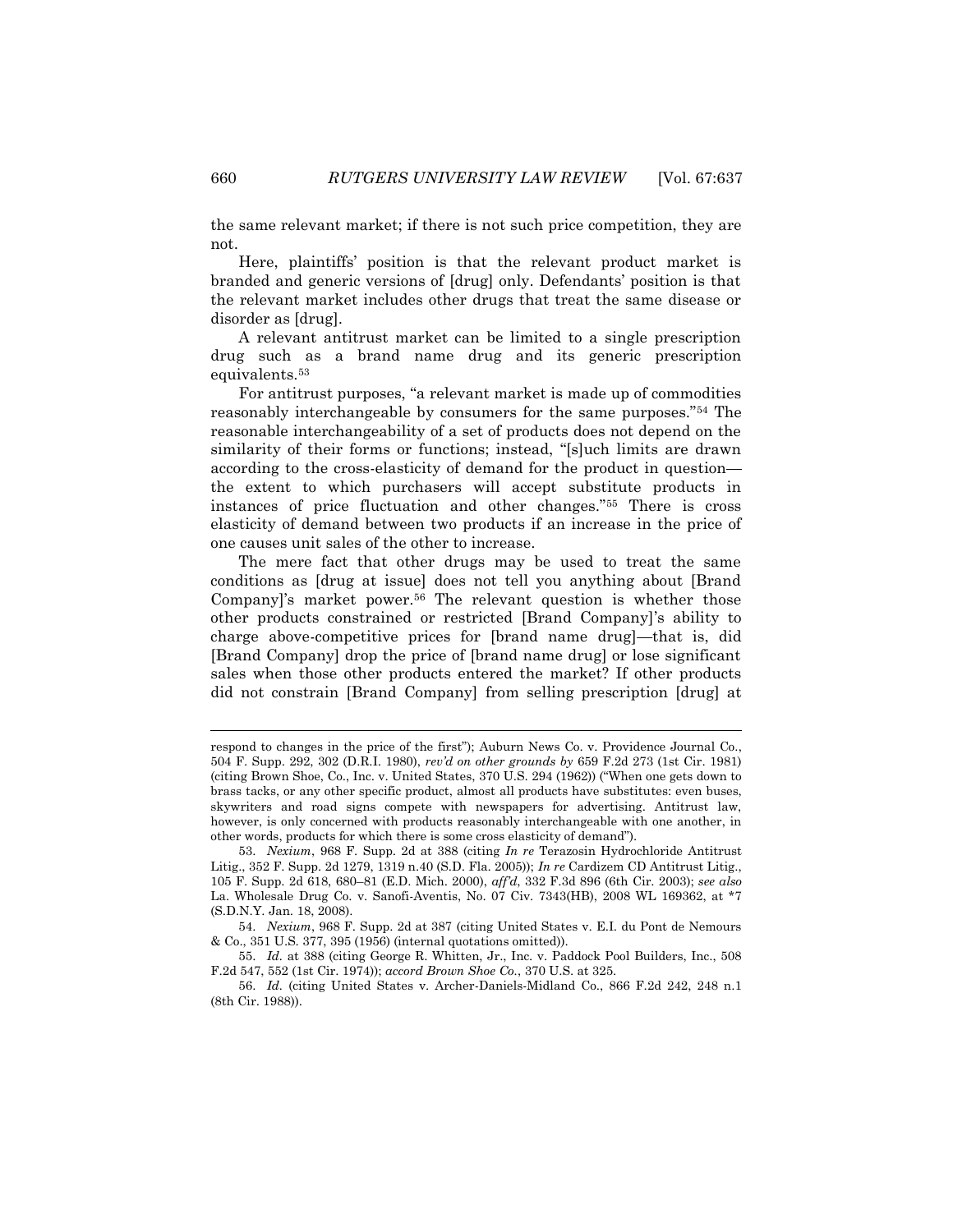prices higher than the competitive level, those products are not in the same relevant market as [drug at issue].

To determine whether another drug is in the relevant market with prescription [drug], you should consider whether a small but significant increase in the price of prescription [drug] for a sustained period of time would result or did result in a substantial number of consumers switching from prescription [drug] to another drug. During the trial, you have heard this referred to as the "SSNIP" test for "small but significant non-transitory increase in price." A significant increase in price is 5% or more; non-transitory means the price increase was in effect for a lasting period of time, for example a year.<sup>57</sup>

The parties agree that the relevant geographic market is the United States.

Once you define the relevant market, you must determine whether [Brand Company] has market power within that market.

If you find that the relevant market is limited to brand and generic versions of [drug at issue], then you are finding that [Brand Company] has market power because [Brand Company] had 100% of such a market since it sold all of that drug during the relevant time, and you are finding for the plaintiffs.

On the other hand, if you find that the relevant market includes, for example, all other drugs that treat the same condition as [drug], then you must determine whether [Brand Company] nevertheless has market power within that market. In making that determination, you may consider such facts as [Brand Company]'s market share within that

<sup>57.</sup> *See* ABA MODEL JURY INSTRUCTIONS, *supra* note 41, at C-7–C-8 ("To determine whether products are reasonable substitutes for each other, you should consider whether a small but significant permanent increase in the price of one product would result in a substantial number of consumers switching from that product to another. Generally speaking, a small but significant increase in price is approximately a five percent increase in price not due to external cost factors . . . . If you find that such switching would occur, then you may conclude that the products are in the same product market."); U.S. DEP'T OF JUSTICE & FED. TRADE COMM'N, HORIZONTAL MERGER GUIDELINES § 4.1 (2010) (reciting the "hypothetical monopolist test" and defining relevant product market to include only those products that if a "small but significant non-transitory increase in price" were taken, purchasers would switch to alternative products); *In re* Se. Milk Antitrust Litig., 739 F.3d 262, 277–78 (6th Cir. 2014) (applying hypothetical monopolist test in context of geographic market; "[u]sing the hypothetical monopolist as an entity that controls all the suppliers in a proposed market, a question is posed: could a monopolist profit if it imposed a 'small but significant non-transitory increase in price' ('SSNIP')? Typically, the increase that is posited is five percent. If buyers in a defined area would respond to a small, lasting increase in price—a SSNIP—by purchasing from another supplier, rendering the SSNIP unprofitable, the market has been too narrowly defined.") (footnotes and citation omitted).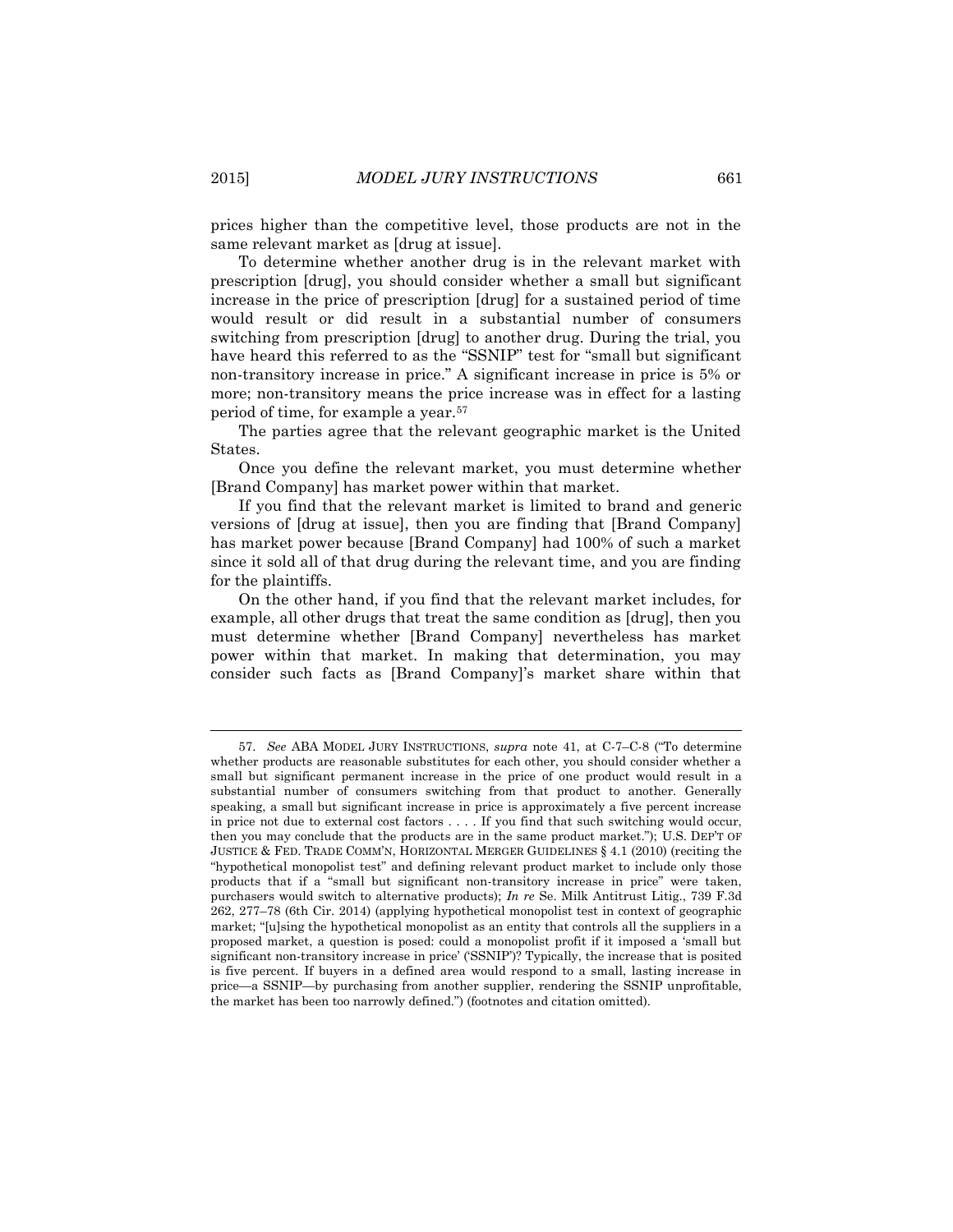market, as well as indications of market power such as those I detailed above.

If you find that plaintiffs have proven that [Brand Company] has market power over prescription [drug] through indirect proof, you have found for plaintiffs on this question and you must answer "yes" to Question 1 and proceed to Question 2. If you find that plaintiffs have not proven market power over prescription [generic name of drug] either through direct **or** indirect proof, you must answer "no" to Question 2 and you have found for the defendants.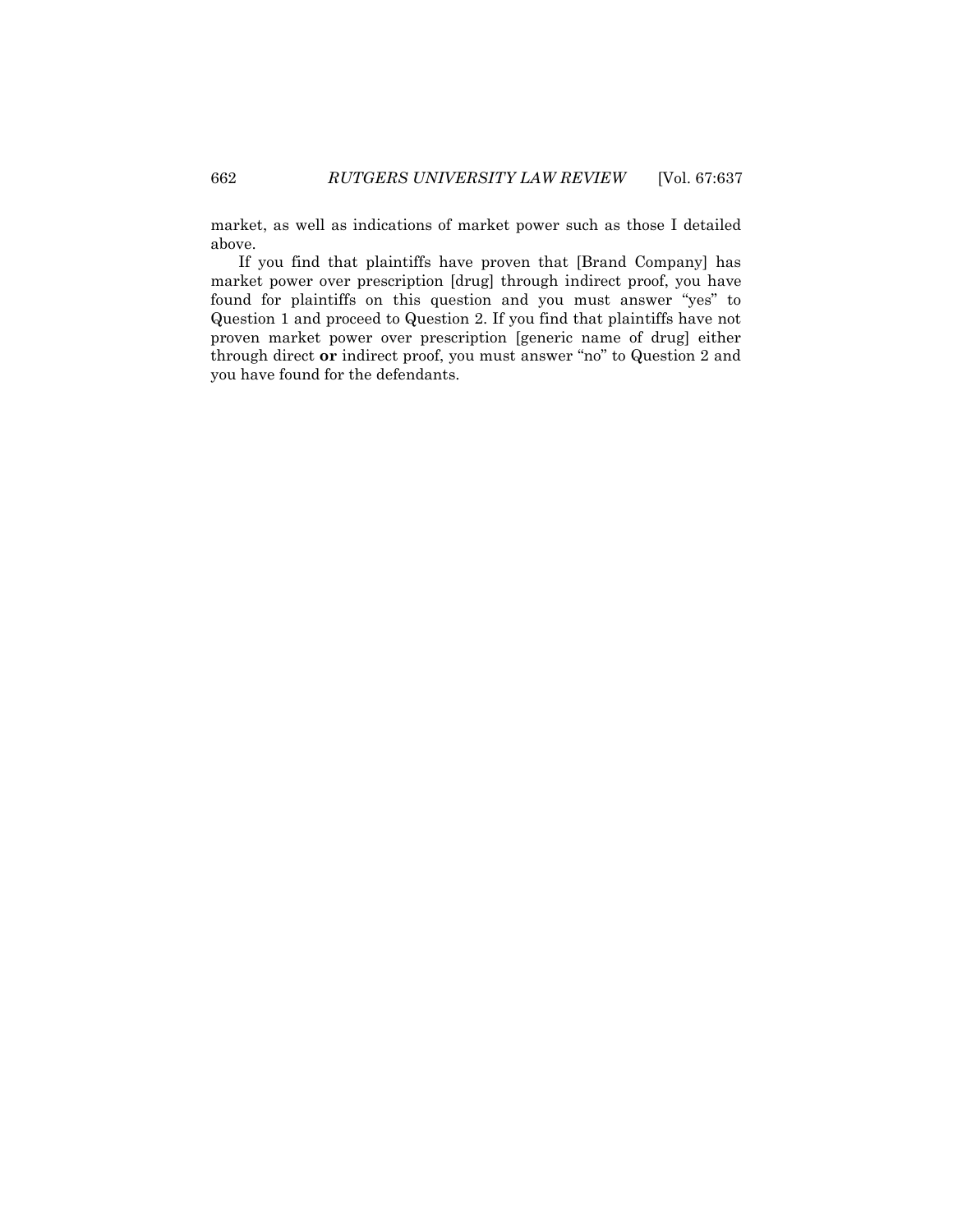#### <span id="page-26-0"></span>B. **Patent Settlements Can Violate the Antitrust Laws**

Before I move to Question 2 on the Verdict Sheet, I want to provide some general instructions about the settlement of pharmaceutical patent litigation and plaintiffs' claims.

You have heard evidence that [Brand Company] has various patents that allegedly cover [Brand name drug]. This is not a patent case, however, and in deciding whether defendants' agreement violated the antitrust laws, you do not have to and are not being asked to decide whether any of [Brand Company]'s patents was or was not valid, or was or was not infringed by [Generic Company]. As of the time that [Brand Company] and [Generic Company] reached the agreements that plaintiffs challenge, [Generic Company] asserted that [Brand Company]'s patents covering [Brand name drug] were [invalid or not infringed or both]. The patent issues were being litigated. [Generic Company] was challenging the patents and [if applicable] no court decision in the patent cases had been reached. A patent:

[M]ay or may not be valid, and may or may not be infringed. '[A] valid patent excludes all except its owner from the use of the protected process or product[.]' And that exclusion may permit the patent owner to charge a higher-than-competitive price for the patented product. But an invalidated patent carries with it no such right. And even a valid patent confers no right to exclude products or processes that do not actually infringe.<sup>58</sup>

In this case, it is not your role to determine whether [Brand Company]'s patents are valid, or would have been infringed.<sup>59</sup> Rather, you are to consider whether the antitrust laws were violated by an alleged payment from [Brand Company] to [Generic Company] to delay the entry date for generic version of [drug]. Plaintiffs here are purchasers of [drug] and are, broadly speaking, alleging that the [Brand Company-Generic Company] agreement reached on [Date] delayed the availability of generic [drug] in the United States and violated the antitrust laws. Antitrust law protects competition, and so alleging that defendants

<sup>58.</sup> FTC v. Actavis, Inc., 133 S. Ct. 2223, 2231 (2013).

<sup>59.</sup> The court may need to decide whether the patent merits are relevant to the question, for example, of causation depending on the plaintiff's theory of causation.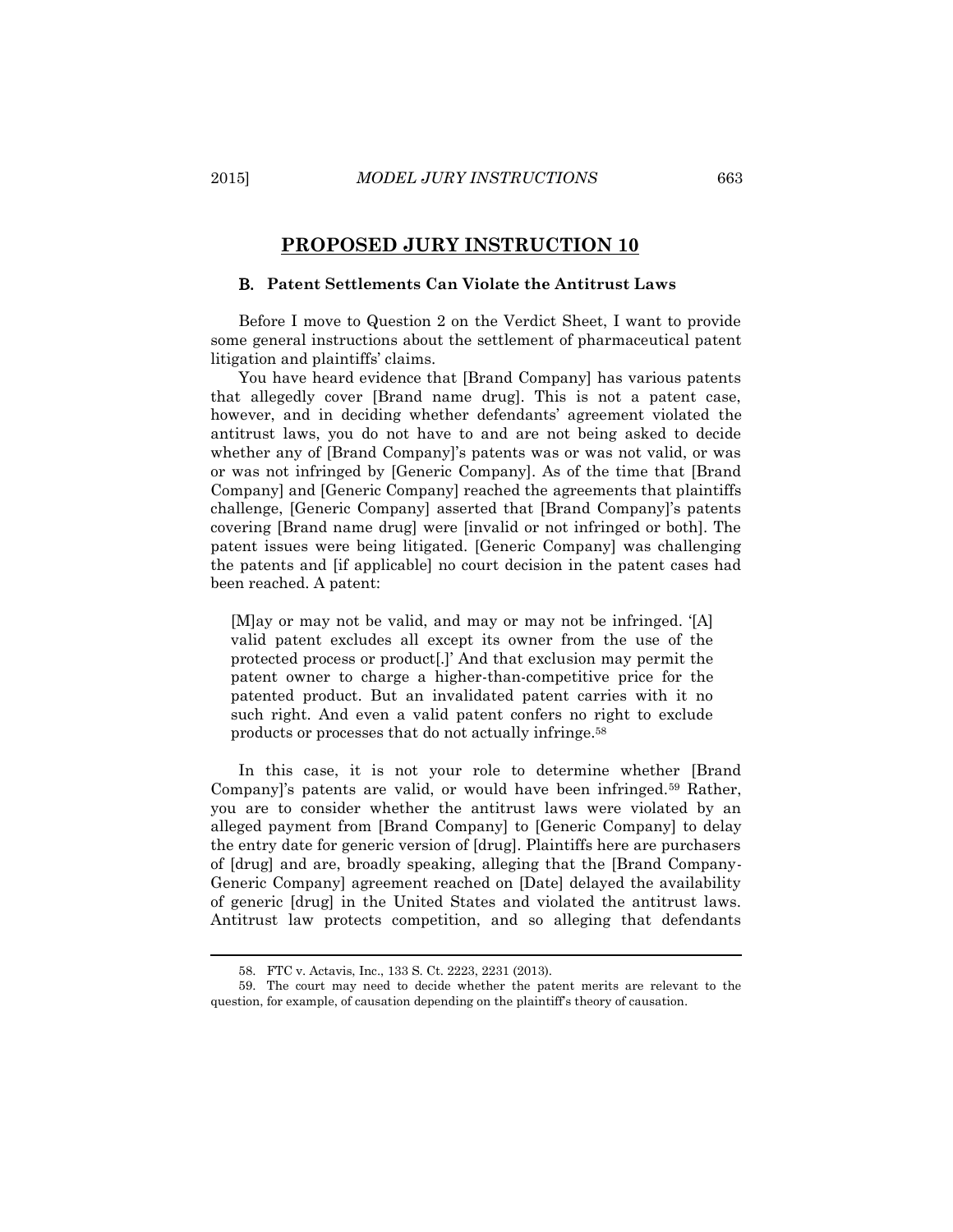violated the antitrust laws means that the defendants are alleged to have harmed competition.

If [Brand Company] paid [Generic Company] to avoid the risk that its patents would be held invalid or not infringed, or to maintain its profits from [brand name drug], or to delay the date when generic versions of [brand name drug] would be available, that payment can violate the antitrust laws.<sup>60</sup>

Patent settlements can sometimes violate the antitrust laws,<sup>61</sup> and plaintiffs do not need to prove that [Brand Company]'s patents covering [Brand name drug] were either invalid or not infringed in order to prove that the [Brand Company-Generic Company] settlement violated the antitrust laws.

<sup>60.</sup> *Actavis*, 133 S. Ct. at 2236–37.

<sup>61.</sup> *Id.* at 2232.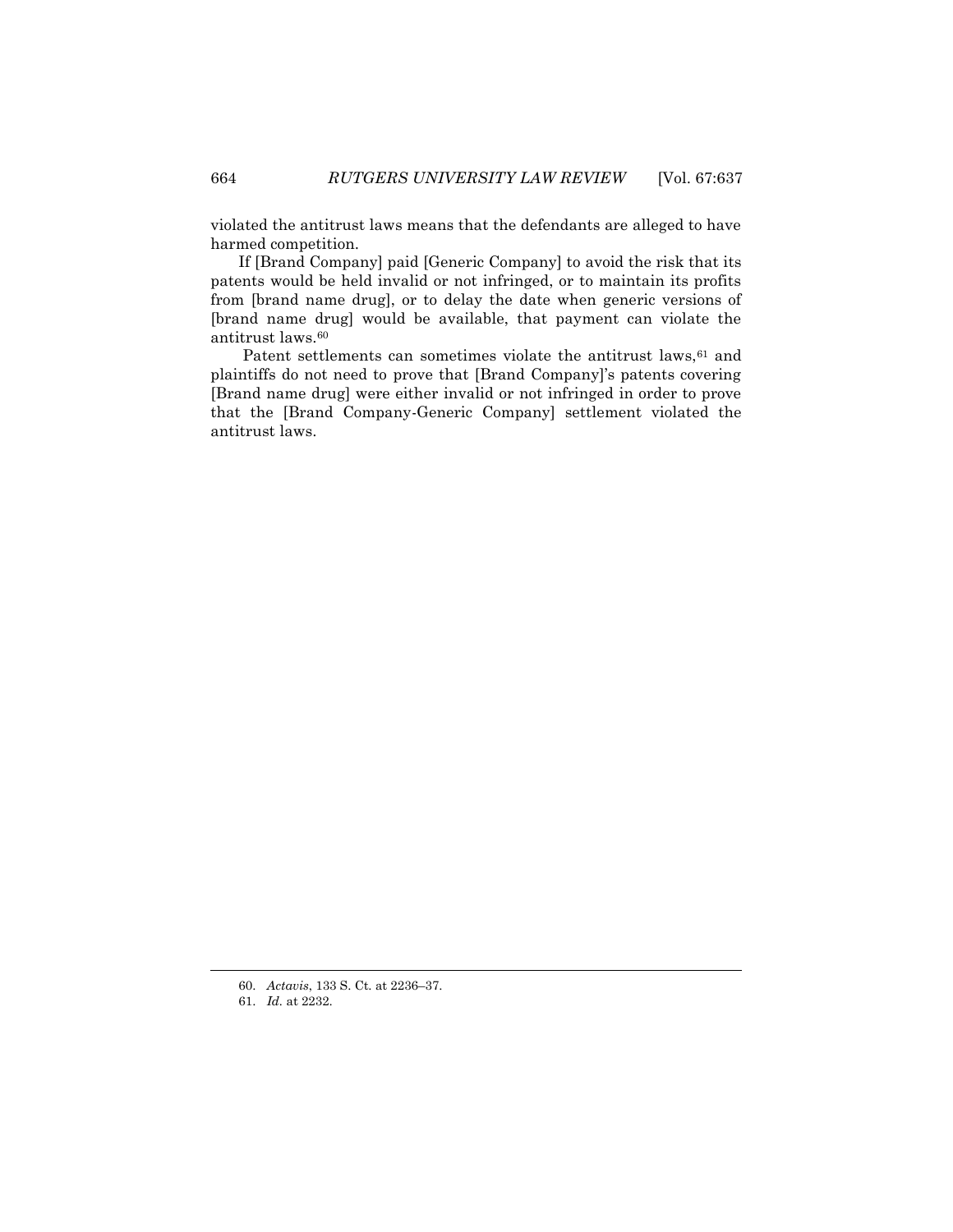### <span id="page-28-0"></span>C. **Sherman Act Section 1 and State Laws**

#### <span id="page-28-1"></span>1. **Plaintiffs Allege Payments to Delay Generic Entry**

The plaintiffs challenge the agreement(s) between [Brand Company] and [Generic Company], in evidence as Exhibit(s)  $[\_$ ], that provided that [Generic Company] would not launch its generic until [Date], [or unless another generic launched earlier][if applicable], and [if applicable] that [Brand Company] would not launch an "authorized generic" version of [Brand name drug] during the first 180 days after [Generic Company] was on the market. [Or other time period as applicable] [If applicable] [Brand Company] and [Generic Company] also entered into additional agreements that plaintiffs allege included large payments that are in evidence as [Exhibits \_\_\_\_\_].

Plaintiffs allege that [Brand Company] made a large payment to [Generic Company] through the "no authorized generic" or "No AG" promise in Exhibit \_\_\_\_, [and/or] through the other agreements, Exhibits \_\_\_\_\_\_\_\_\_, and in return, [Generic Company] agreed not to launch its generic [drug] until [date]. [Add more detail of agreements at issue as applicable].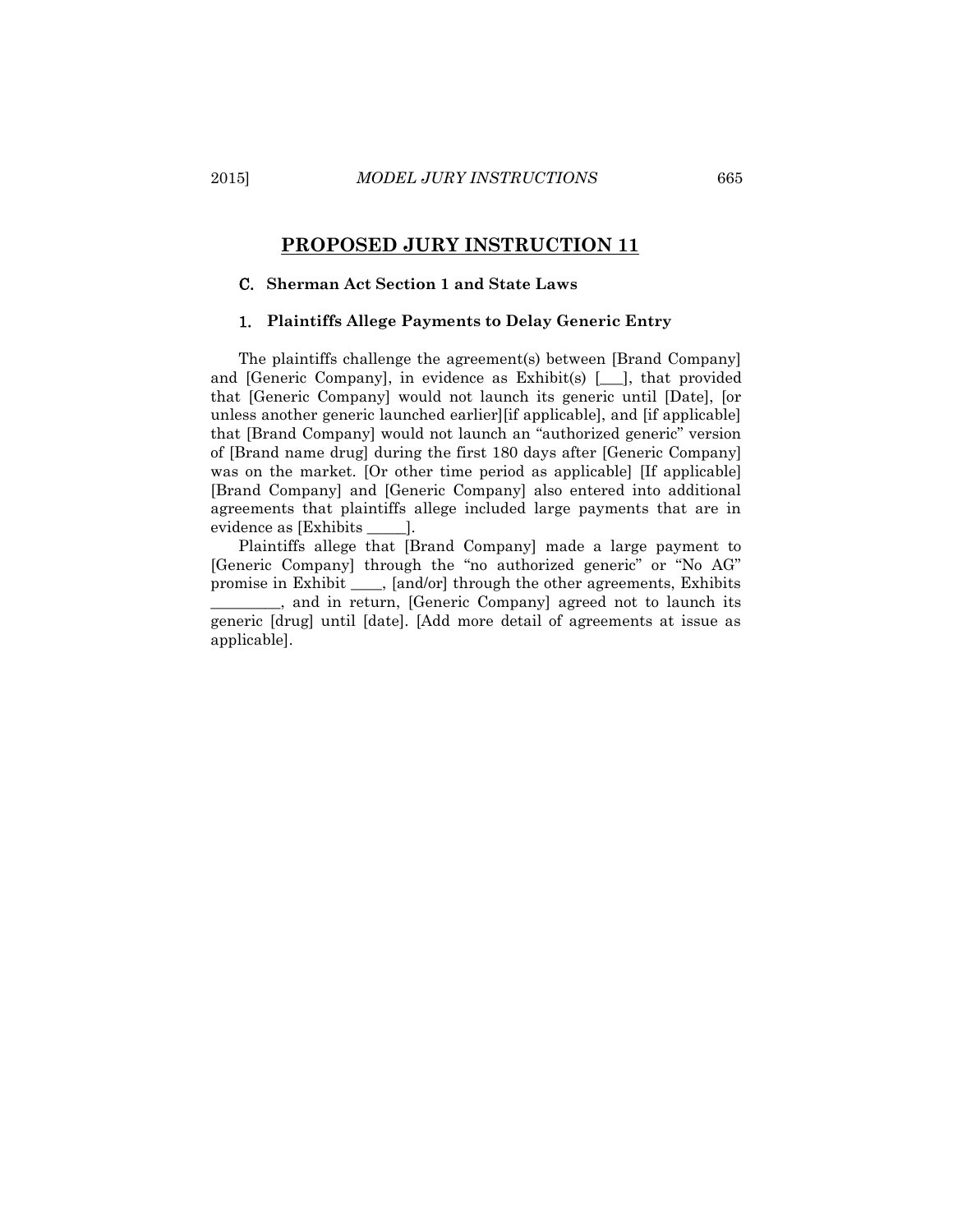### <span id="page-29-0"></span>2. **Section 1 Prohibits Contracts, Combinations and Conspiracies That Unreasonably Restrain Trade.**

To establish that an agreement is a violation of Section 1 of the Sherman Act and the state laws, the plaintiffs must prove the following by a preponderance of the evidence:

**First,** the existence of a contract or combination or conspiracy between [Brand Company] and [Generic Company]. You may find that the agreements signed by [Brand Company] and [Generic Company] constitute such a contract or combination or conspiracy between them.<sup>62</sup> Plaintiffs are not required to prove some other agreement.

**Second,** that the contract or combination or conspiracy unreasonably restrained trade;<sup>63</sup> and

63. Plaintiffs do not need to define the relevant market if market power can be shown directly, *e.g.*, through proof of high profit margins or anticompetitive effects. *See Nexium*, 968 F. Supp. 2d at 388 n.19 ("[T]he Direct Purchasers may not even need to allege a relevant market in order to state their Sherman Act claims"); FTC v. Indiana Fed'n of Dentists, 476 U.S. 447, 460–61 (1986) (quotations omitted) ("[P]roof of actual detrimental effects, such as a reduction of output, can obviate the need for an inquiry into market power . . . ."); Re/Max Int'l, Inc. v. Realty One, Inc., 173 F.3d 995, 1018 (6th Cir. 1999) (citations omitted) (same); Broadcom Corp. v. Qualcomm, Inc., 501 F.3d 297, 307 n.3 (3d Cir. 2007) (same); PepsiCo, Inc. v. Coca-Cola Co., 315 F.3d 101, 107–08 (2d Cir. 2002) (same); Rebel Oil Co. v. Atlantic Richfield Co., 51 F.3d 1421, 1434 (9th Cir. 1995) (same); Flegel v. Christian Hosp., Ne.-Nw., 4 F.3d 682, 688 (8th Cir. 1993) (same); Reazin v. Blue Cross & Blue Shield of Kansas, Inc., 899 F.2d 951, 966–67 (10th Cir. 1990) (same); *see also* Cramer & Berger, *supra* note 47.

However, to the extent that plaintiffs must prove market power, that showing is subsumed under the second element of restraint of trade.

<sup>62.</sup> 15 U.S.C. § 1 (2012) (emphasis added) ("Every *contract* . . . in restraint of trade . . . is declared to be illegal."); United States v. Am. Linen Supply Co., 141 F. Supp. 105, 115 (N.D. Ill. 1956) ("Section 1 of the Sherman Act condemns restraints of trade whether effected by means of contracts or by means of a conspiracy.") (citing Int'l Salt Co. v. United States, 332 U.S. 392 (1947)); United States v. Nat'l Football League, 116 F. Supp. 319, 321 (E.D. Pa. 1953) (football league by-laws constituted contract in violation of Section 1 of Sherman Act), *superseded by statute*, Sports Broadcasting Act of 1961, 15 U.S.C. § 1291, *as recognized in* Shaw v. Dallas Cowboys Football Club, Ltd., 172 F.3d 299, 302 (3d Cir. 1999). If direct evidence of an agreement is present, there is no need to present the jury with an elaborate instruction concerning how to assess whether there is an agreement using circumstantial evidence. *Cf. In re* Flat Glass Antitrust Litig., 385 F.3d 350, 357 n.7 (3d Cir. 2004) (noting "strictures of *Matsushita* do not apply when a plaintiff provides direct evidence of a conspiracy" because "no inferences are required from direct evidence to establish a fact and thus a court need not be concerned about the reasonableness of the inferences to be drawn from such evidence.") (discussing Matsushita Elec. Indus. Co. v. Zenith Radio Corp.*,* 475 U.S. 574, 588 (1986)).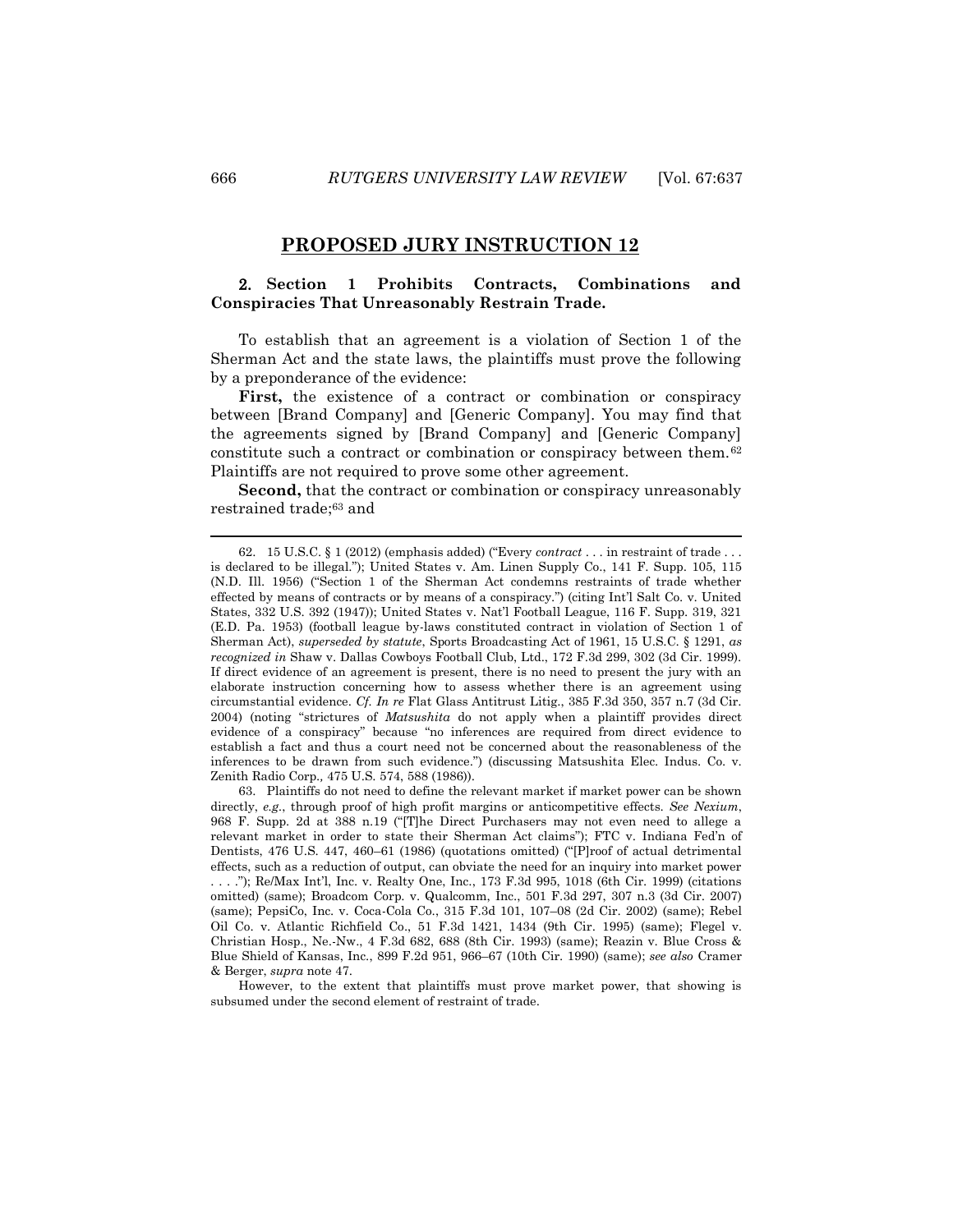**Third,** that the restraint caused delay of the entry of one or more generic versions of [drug] into the market.<sup>64</sup>

*Source*: ABA MODEL JURY INSTRUCTIONS IN CIVIL ANTITRUST CASES (2005) A-3, Instruction 2 (modified).

<sup>64.</sup> [If applicable] The parties have stipulated that defendants' conduct affects interstate commerce, so that element is not listed separately. The parties have also stipulated that defendants' conduct affects intrastate commerce, so that element is not listed separately.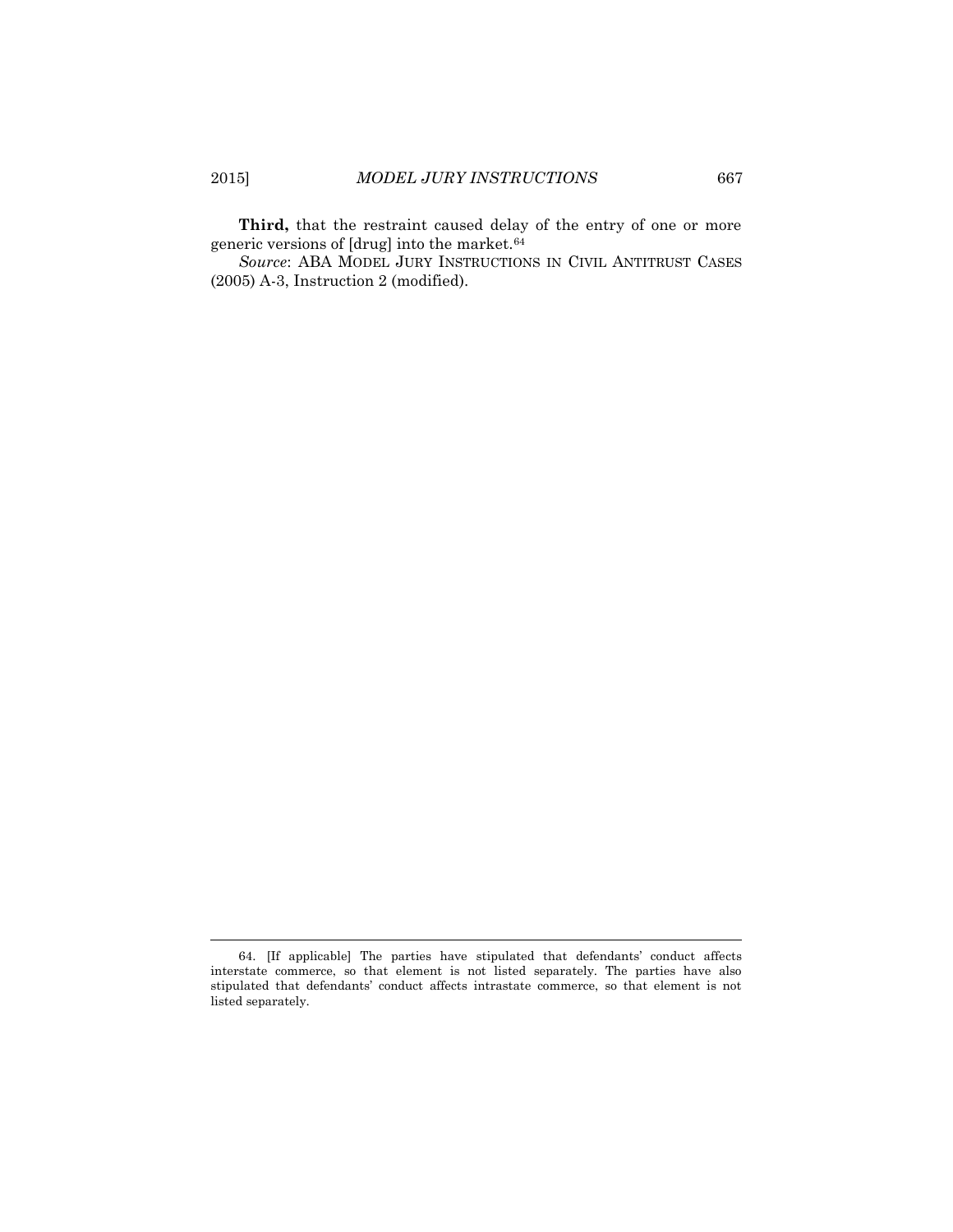#### <span id="page-31-0"></span>3. **The Rule of Reason**

Under Section 1 of the Sherman Act and analogous state laws, a restraint of trade is illegal only if it is found to be unreasonable. You must determine, therefore, whether the restraints challenged here—the alleged payments and the delay of the entry of generic [drug] into the market—are unreasonable. In making this determination, you must determine whether the plaintiffs have proven that the challenged restraint has harmed competition. The questions on the verdict sheet and my instructions will guide your deliberations on this issue.

*Source*: ABA MODEL JURY INSTRUCTIONS IN CIV. ANTITRUST CASES (2005) A-4, Instruction 3A (modified).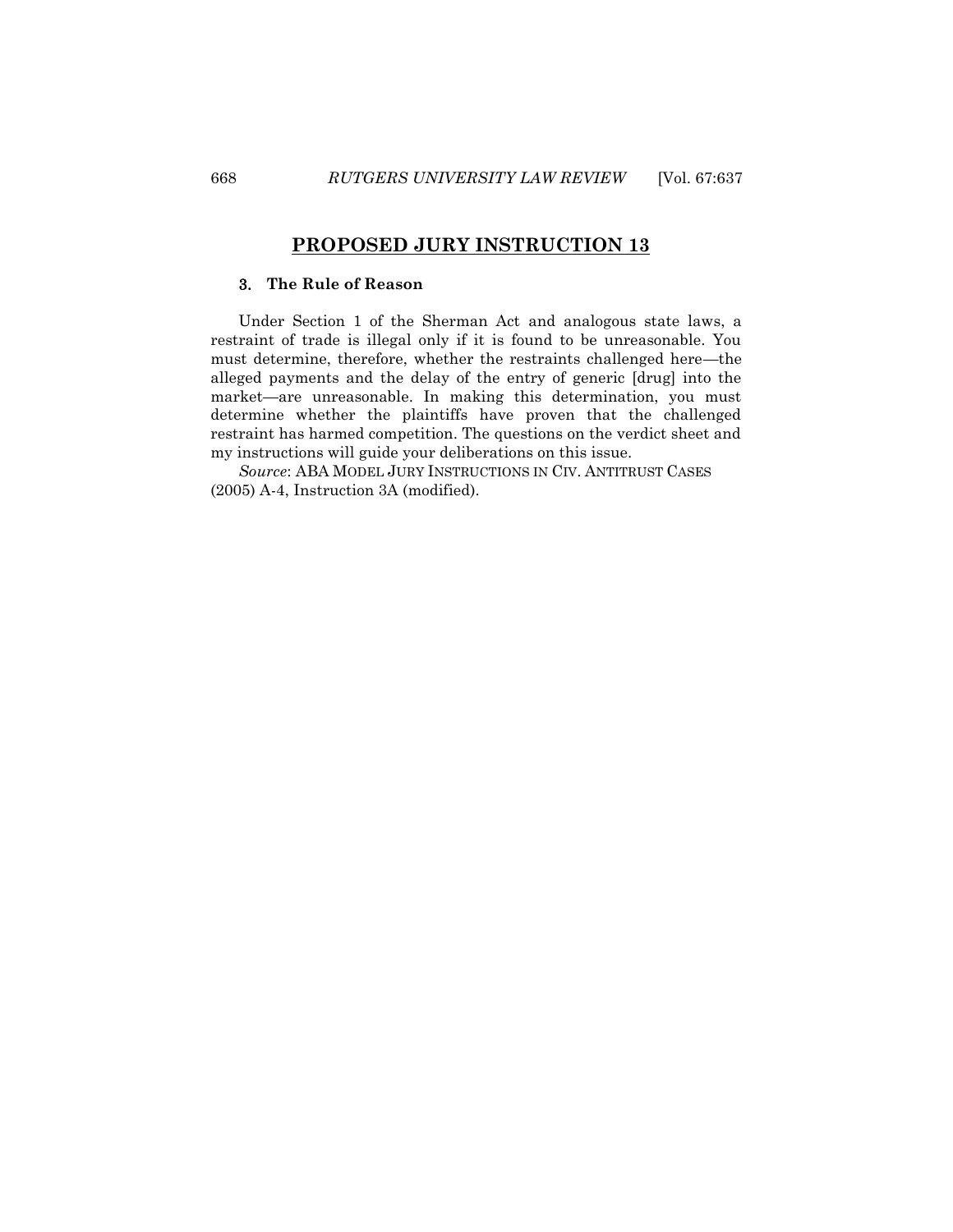#### <span id="page-32-0"></span>D. **Large Payment [Question 2]**

Question 2 on the verdict sheet asks you "Did the settlement of the [Brand-Generic] patent litigation involve a large payment by [Brand Company] to [Generic Company]?"

A "large" payment includes one that is more than [Brand Company]'s reasonably estimated saved patent litigation costs in settling with [Generic Company].<sup>65</sup> If you find that any payment made or promised by [Brand Company] to [Generic Company] was more than the amount that [Brand Company] reasonably would have had to pay its patent lawyers to continue its patent case against [Generic Company] to completion, or to settle it without making a large payment, whichever is less, then [Brand Company]'s payment to [Generic Company] was "large." Recall that you heard evidence from both plaintiffs and defendants regarding estimates of [Brand Company]'s saved litigation costs.

[As applicable] You also heard evidence concerning the size or dollar value of the "no authorized generic" or "No AG" promise made by [Brand Company] to [Generic Company]. And you heard evidence of the payments made or promised by [Brand Company] to [Generic Company] through the other agreements they reached.

Defendants may try to show that the size of the payment was no more than the money that [Brand Company] would have paid its own lawyers to pursue its patent suit had it not settled its patent case against [Generic Company]; that is, the payment was not "large."<sup>66</sup> Or, defendants may try to show that the payment constituted fair value for services to be provided within the same market as [Brand name drug] $67$ 

<sup>65.</sup> *Actavis*, 133 S. Ct. at 2236.

<sup>66.</sup> *Id.* at 2236 (noting that "offsetting or redeeming virtues are sometimes present" if the payment was "no more than a rough approximation of the litigation expenses saved through the settlement"); *id.* (payment may reflect "traditional settlement considerations . . . , such as avoided litigation costs").

<sup>67.</sup> Law v. NCAA, 902 F. Supp. 1394, 1406 (D. Kan. 1995), *aff'd*, 134 F.3d 1010 (10th Cir. 1998); *see also* Paladin Assocs., Inc. v. Montana Power Co., 328 F.3d 1145, 1157 n.11 (9th Cir. 2003) (based on *Topco*, procompetitive effects in one market cannot justify anticompetitive effects in a separate market); Los Angeles Mem. Coliseum Comm'n v. Nat'l Football League, 726 F.2d 1381, 1392 (9th Cir. 1984) ("[T]he relevant market provides the basis on which to balance competitive harms and benefits of the restraint at issue."); *In re*  NCAA Student-Athlete Name & Likeness Licensing Litig., 37 F. Supp. 3d 1126, 1151 (N.D. Cal. 2014) ("[T]he NCAA cannot restrain competition in the 'college education' market for Division I football and basketball recruits or in the 'group licensing' market for Division I football and basketball teams' publicity rights in order to promote competition in those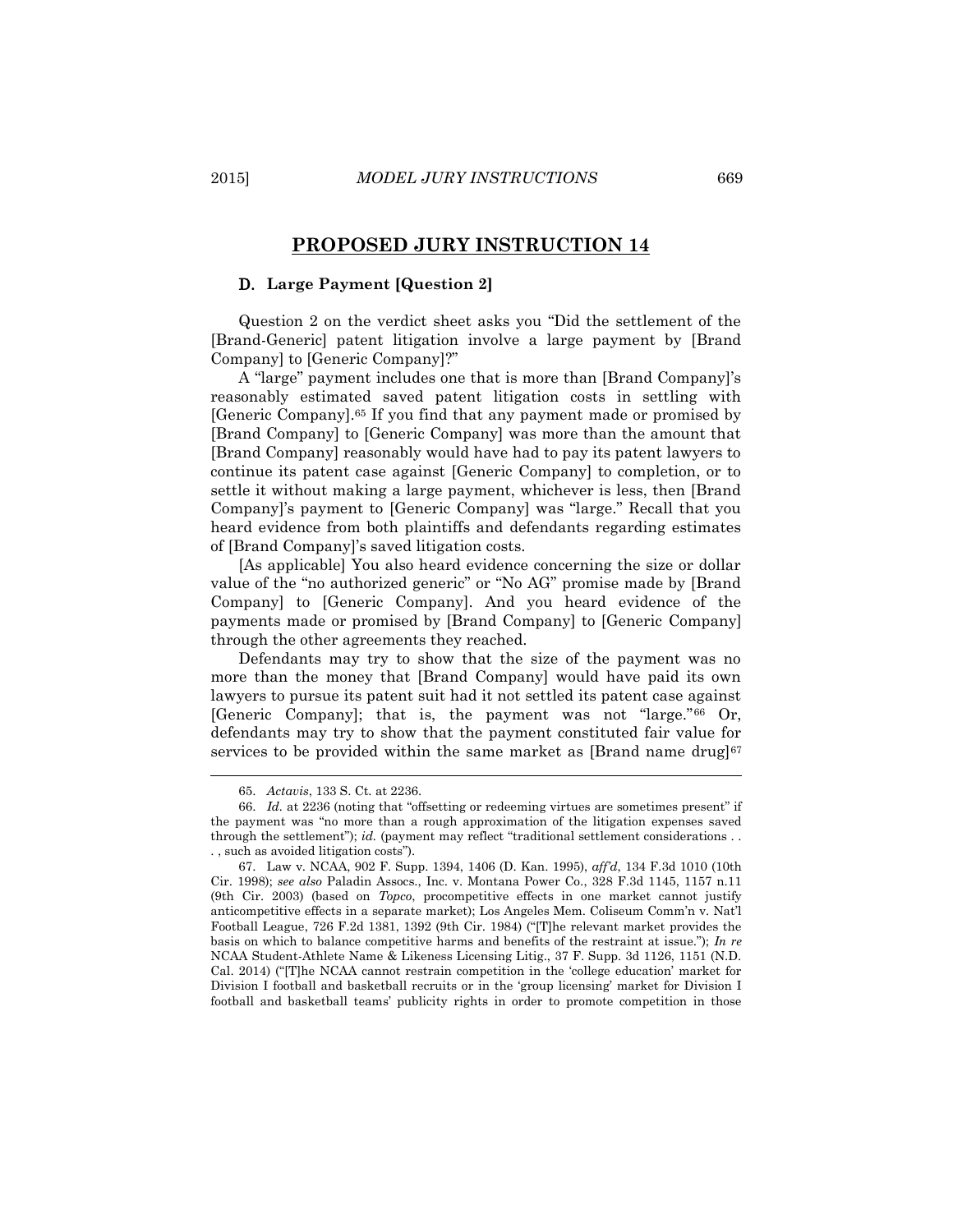by [Generic Company]; that is, the payment was not at all for the purpose of causing delay.<sup>68</sup> For example, a brand manufacturer might prove that it simply paid a generic manufacturer an amount that it would otherwise pay its lawyers, and a payment of that size cannot necessarily be said to be obtaining more protection from competition than the manufacturer could reasonably expect to result from the patent lawsuit.

If you find that payments made by [Brand Company] to [Generic Company] as provided for in the agreements were for "fair value," that is not necessarily a defense, however, if you find the agreements compensated [Generic Company] for agreeing to delay the generic entry date until [date].<sup>69</sup> In other words, even if the payment made by the brand to the generic company could be considered "fair value" for service the generic agreed to provide, if you find the reason the brand provivided this business opportunity to the generic was that the generic agreed to delay launching its generic version of [drug], you may find that the payment was "large."

69. *See* King Drug Co. of Florence, Inc. v. Cephalon, Inc., Nos. 2:06-CV-1797, 2:06-CV-1833, 2:06-CV-2768, 2:08-CV-2141, 2015 WL 356913, at \*15 (E.D. Pa. Jan. 28, 2015).

markets for women's sports or less prominent men's sports."). *Accord Actavis*, 133 S. Ct. at 2236 (payments might be justified when they "reflect compensation for other services that the generic has promised to perform—such as distributing *the patented item* or helping to *develop a market for that item*") (emphasis added); Sullivan v. Nat'l Football League, 34 F.3d 1091, 1112 (1st Cir. 1994) (suggesting (though not holding) that "it seems improper to validate a practice that is decidedly in restraint of trade simply because the practice produces some unrelated benefits to competition in another market").

<sup>68.</sup> *Actavis*, 133 S. Ct. at 2236 (noting that "offsetting or redeeming virtues are sometimes present . . . if the "payment . . . reflect[s] compensation for other services that the generic has promised to perform—such as distributing the patented item or helping to develop a market for that item."); *id.* (payment may reflect "traditional settlement considerations . . ., such as . . . fair value for services").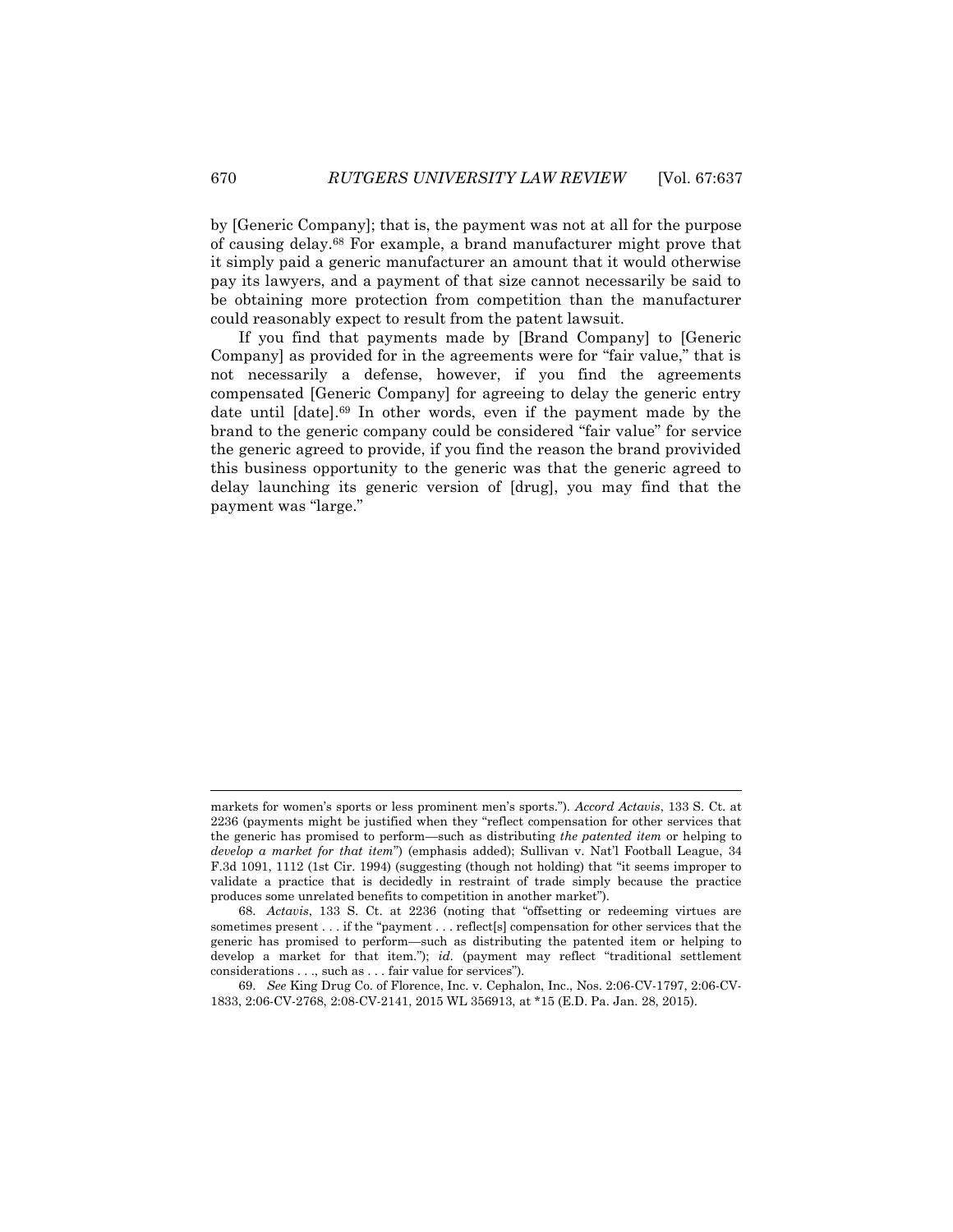# <span id="page-34-0"></span>1. **Brands and Generics Do Not Need to Make or Receive Payments in order to Settle Patent Cases.**

Remember that in the patent lawsuit between [Brand Company] and [Generic Company], there were no money damages for [Brand Company] to recover from [Generic Company]. That is because [Generic Company] had not entered the market with its generic and so could not be liable to [Brand Company] for infringement damages. Although there is no damage claim to compromise in Hatch-Waxman patent cases like this, brand and generic pharmaceutical companies can still settle their patent cases while also obeying the law by simply compromising on the date when the generic may enter the market.<sup>70</sup> No large payment by the brand to the generic company is needed or necessary to reach this type of lawful settlement. The idea behind such a lawful settlement is that the brand and generic will bargain with each other over the strengths and weaknesses of the patent suit brought by the brand against the generic. The brand will naturally say it has a strong case and so the date when the generic enters the market should be later, while the generic will argue the opposite, that the brand's patent is invalid or not infringed or both, and so the entry date should be earlier. When the brand and generic negotiate a settlement in this way, the entry date that they agree upon is generally considered fair and reasonable and therefore the settlement is generally considered lawful.<sup>71</sup>

If the brand makes a large payment to the generic, however, the payment likely delays the entry date. The logic is that if the brand company makes a large payment to the generic, the brand must be getting something from the generic in return. As the Supreme Court has held, unless the defendants provide some other explanation, what the brand is getting in return is likely an anticompetitive agreement by the generic to delay the introduction of its generic drug.<sup>72</sup> The delay does not have to be a delay of [Generic Company]'s own generic, but can include delaying other generics because [Generic Company] has 180 days of

<sup>70.</sup> *Actavis*, 133 S. Ct. at 2237.

<sup>71.</sup> *In re* Niaspan Antitrust Litig., 42 F. Supp. 3d 735, 751–52 (E.D. Pa. 2014).

<sup>72.</sup> *Actavis*, 133 S. Ct. at 2236 (holding that an "unexplained large reverse payment itself would normally suggest that the patentee has serious doubts about the patent's survival" which "in turn suggests that the payment's objective is to maintain supracompetitive prices to be shared among the patentee and the challenger rather than face what might have been a competitive market").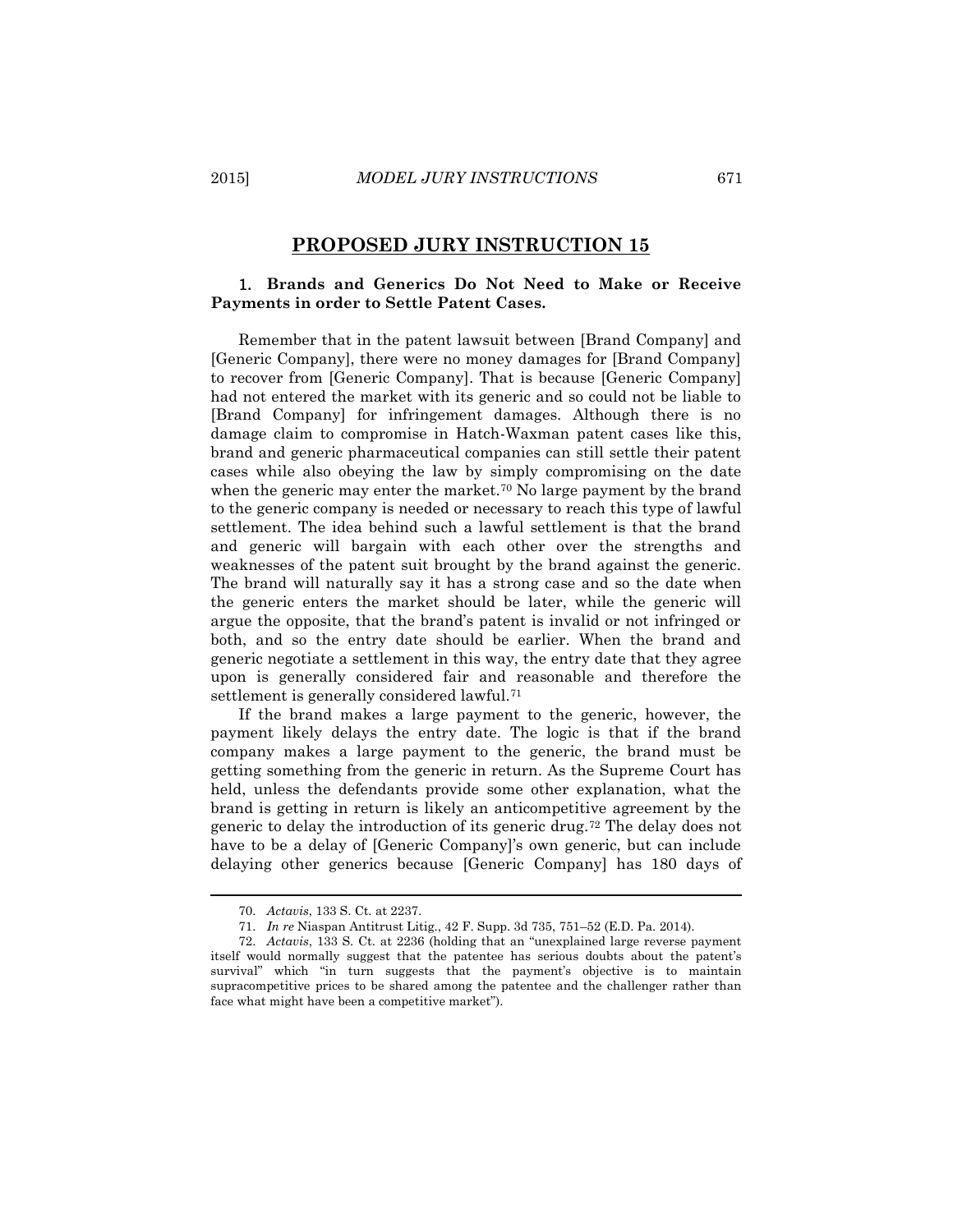exclusivity, and so a payment to delay [Generic Company] can have the foreseeable effect of delaying other generic companies.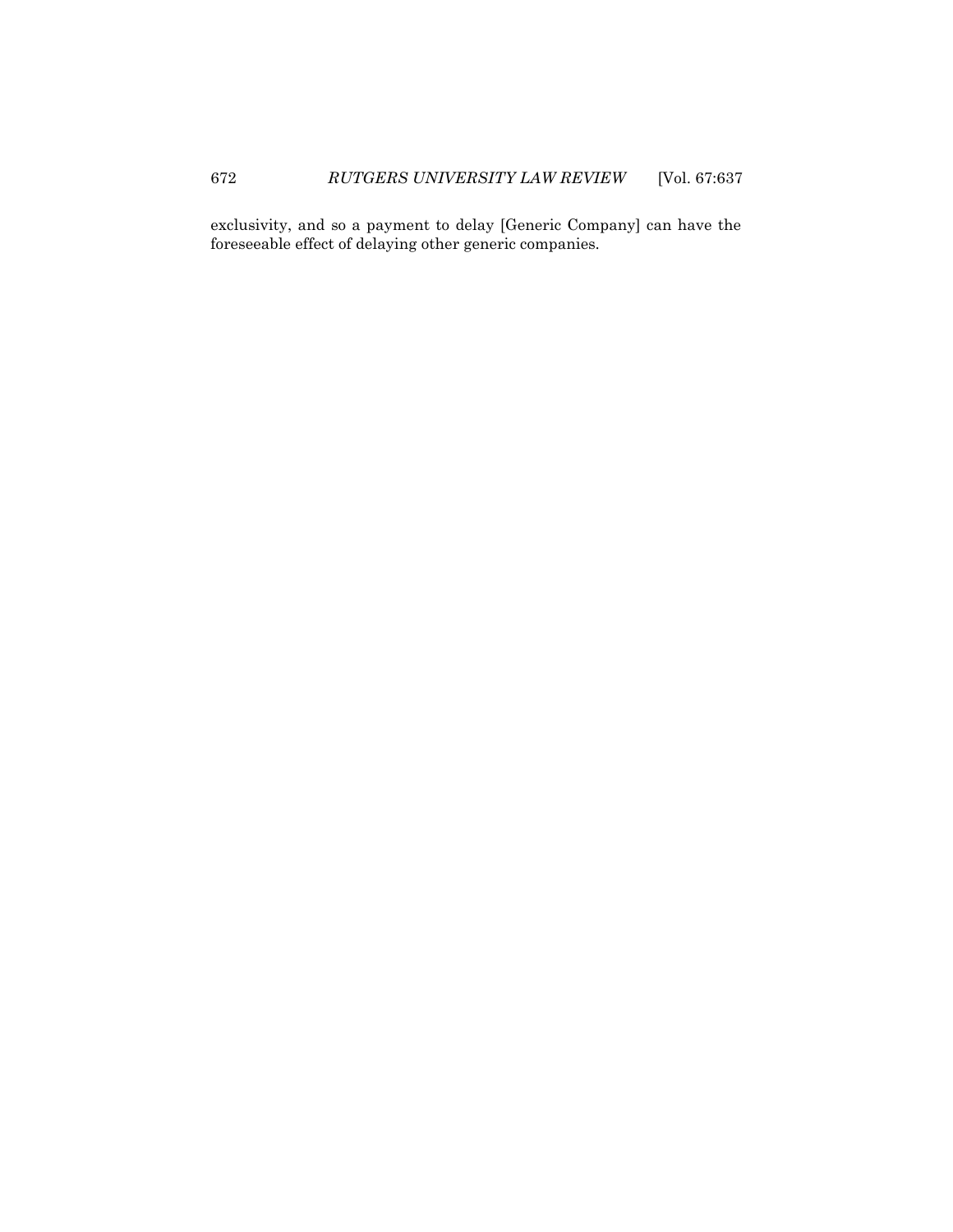#### <span id="page-36-0"></span>2. **Unlawful Payments Can Be in a Form Other than Cash**

[If applicable] A payment by a brand company to a generic does not have to be in cash to be illegal. A payment can take other forms, including the form of a promise by [Brand Company] not to launch an authorized generic during [Generic Company]'s 180-day exclusivity period.<sup>73</sup> Remember that [Brand Company] was free to launch an authorized generic version of [drug] at any time; nothing in Hatch-Waxman or any other law or regulation could have prevented [Brand Company] from launching an authorized generic version of its own brand drug whenever it wished to, including during [Generic Company]'s 180 days of exclusivity. That exclusivity period would only stop other generic companies from obtaining approval from the FDA, but has no application to authorized generics. Therefore, if [Brand Company] promised [Generic Company] that it would not launch an authorized generic in return for [Generic Company]'s promise to not launch a generic until [date], [Brand Company]'s promise can constitute a large payment. [If applicable] If you find that [Brand Company] made such a promise in exchange for [Generic Company]'s promise to not to launch its generic, I instruct you that the payment was large, because there is no dispute its dollar value was much larger than any possible saved litigation costs.

 $\overline{\phantom{a}}$ 

<sup>73.</sup> *In re* Aggrenox Antitrust Litig., No. 3:14-md-2516 (SRU), \_\_ F. Supp. 3d. \_\_, 2015 WL 1311352, at \*11 (D. Conn. March 23, 2015) ("A majority of courts to have examined the issue" have concluded "that 'payment' is not limited to cash transfers.") (collecting cases). *Id.* at \*13–14 (brand's agreement not to introduce an authorized generic can constitutue unlawful payment to generic); *Niaspan*, 42 F. Supp. 3d at 751–52 (same); *Nexium*, 42 F. Supp. 3d at 262 (finding that unlawful reverse payments are not limited to monetary payments); *Nexium*, 968 F. Supp. 2d at 392 ("Nowhere in *Actavis* did the Supreme Court explicitly require some sort of monetary transaction to take place for an agreement between a brand and generic manufacturer to constitute a reverse payment . . . This Court does not see fit to read into the opinion a strict limitation of its principles to monetary-based arrangements alone. Adopting a broader interpretation of the word 'payment,' on the other hand, serves the purpose of aligning the law with modern-day realities."); *see also* Time Ins. Co. v. AstraZeneca AB, No. 14-4149, 2014 WL 4933025, at \*3, \*9 (E.D. Pa. Oct. 1, 2014) (order granting plaintiff's motion to remand) (reverse payments may "take forms other than cash").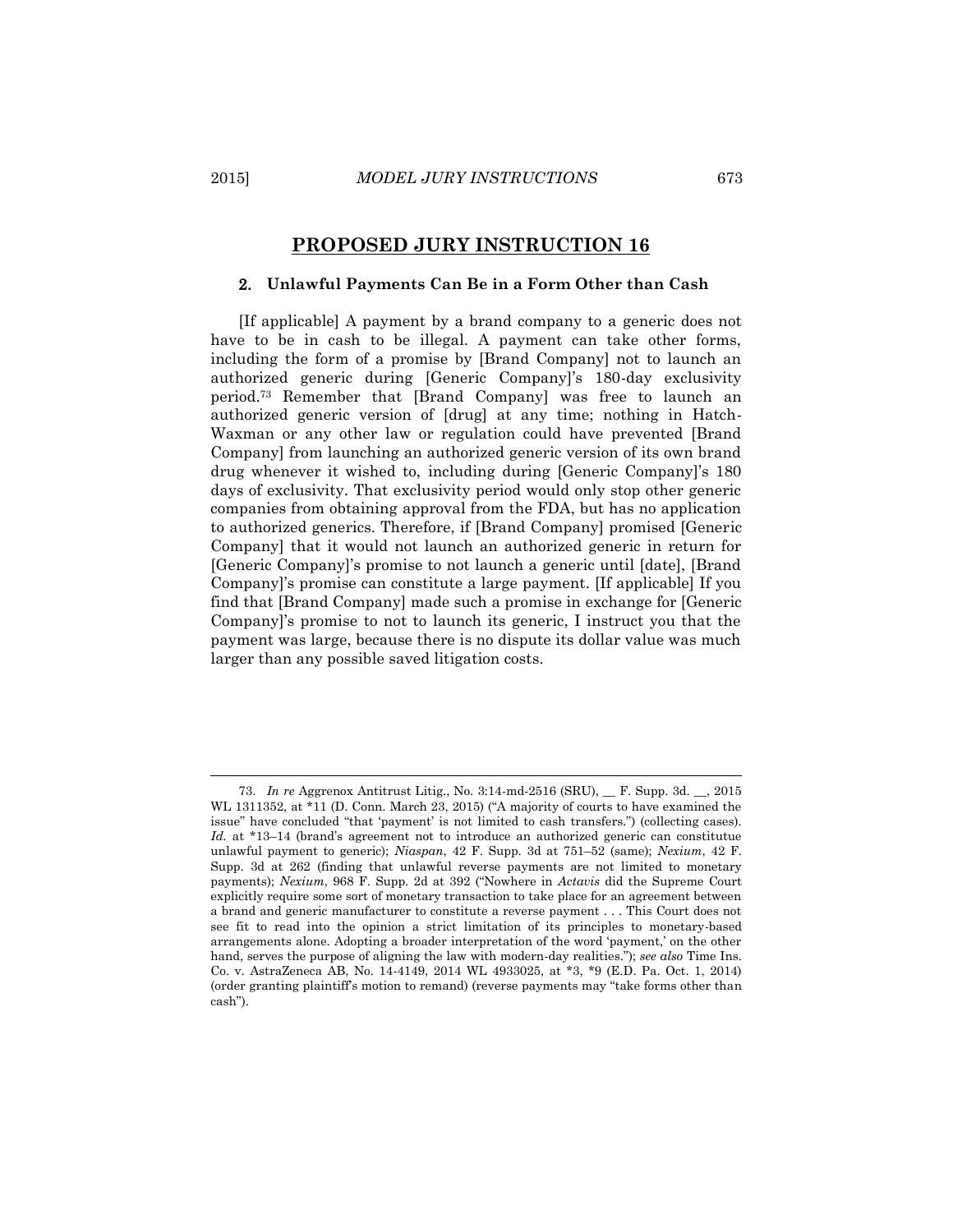# <span id="page-37-0"></span>E. **Weighing Likely Anticompetitive Effects and Procompetitive Justifications [Question 3]**

The third question asks you "Was [Brand Company's] settlement with [Generic Company] unreasonably anticompetitive, i.e., do the likely anticompetitive effects of the agreement(s) outweigh any procompetitive justifications shown by the defendants for the payment(s)?"

Plaintiffs allege that [Brand Company] made a large payment to [Generic Company] to get [Generic Company] to agree to accept [date] as the date for generic entry. According to plaintiffs, this payment violated the antitrust laws because it induced [Generic Company] to quit its challenge to [Brand Company's] patents, agree to the [date] entry date, and thereby delay the entry of—and prevent consumers from having access to—competing, less expensive, generic versions of prescription [drug].

Plaintiffs may demonstrate a likely harmful effect on competition if they can show that [Brand Company] made a large payment to [Generic Company] to eliminate the risk [Brand Company] faced of losing the patent lawsuit, or to delay generic competition, or to maintain and to share patent-generated monopoly profits.<sup>74</sup>

There is no dispute that [Brand Company] and [Generic Company] entered into a settlement agreement relating to [drug]. The agreement was introduced into evidence. [If applicable] There is no dispute that [Brand Company] and [Generic Company] entered into an agreement that provided that [Brand Company] would not introduce an "authorized generic" version of [Brand name drug] during [Generic Company]'s 180 day exclusivity period. [If applicable] There is no dispute that [Brand Company] and [Generic Company] entered into other agreements at the same time.

[As applicable] The parties do dispute, however, whether [Brand Company]'s promise concerning an authorized generic constituted a payment to [Generic Company] in exchange for [Generic Company]'s agreement to delay launching its generic until [Date]. And the parties dispute whether the other agreements that [Brand Company] entered

<sup>74</sup>*. Actavis*, 133 S. Ct. at 2234–35; *see also id*. at 2236 ("The owner of a particularly valuable patent might contend, of course, that even a small risk of invalidity justifies a large payment. But, be that as it may, the payment (if otherwise unexplained) likely seeks to prevent the risk of competition. And, as we have said, that consequence constitutes the relevant anticompetitive harm.").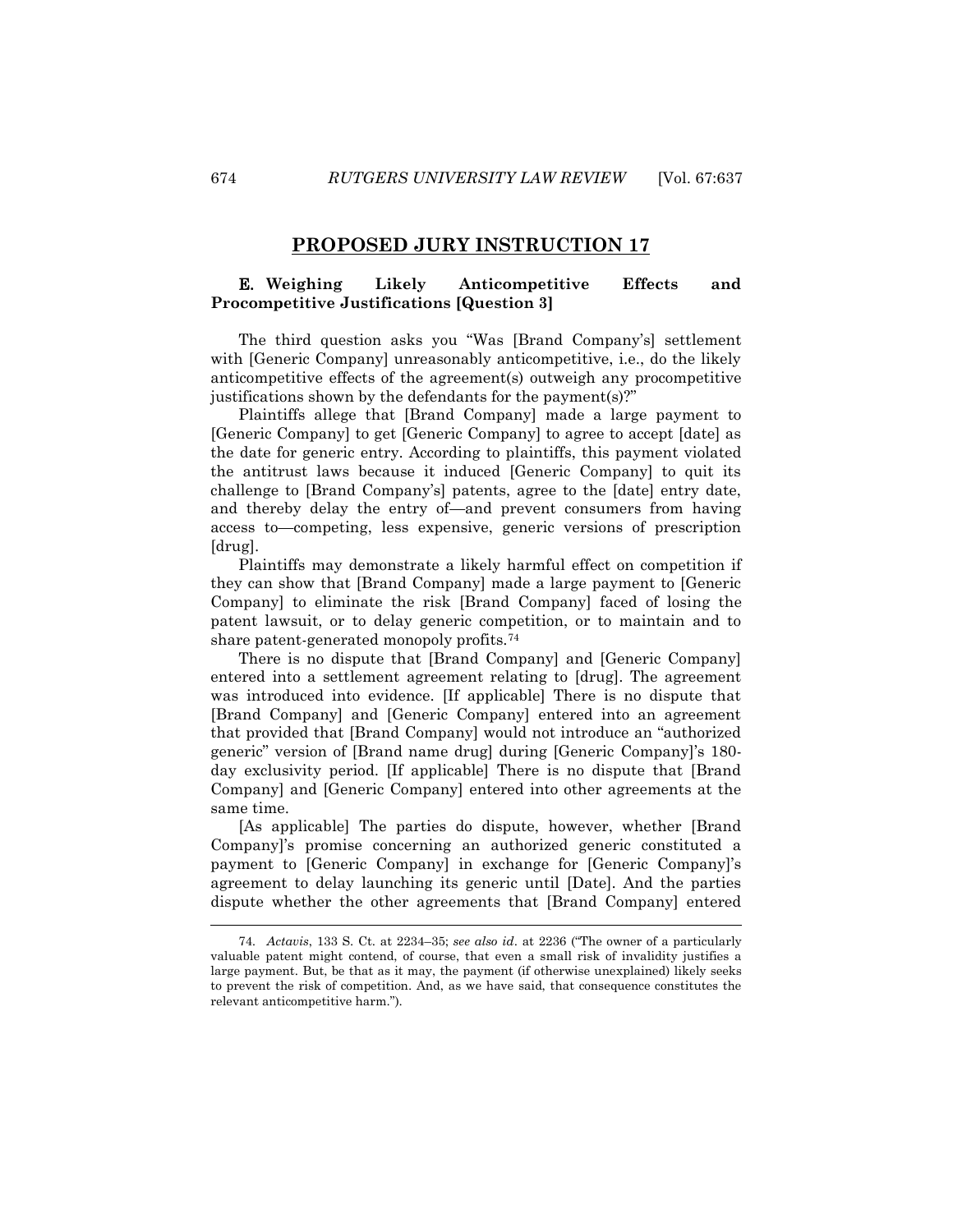into with [Generic Company] were ways for [Brand Company] to pay [Generic Company] for delay, or were instead solely for "fair value," meaning [Brand Company] was paying [Generic Company] fair value for actual goods or services that [Generic Company] provided rather than in any way paying for the purpose of or in exchange for delay.

Those disputes are for you to decide.

To find for plaintiffs, you do not need to find that all the agreements that [Brand Company] and [Generic Company] entered into included large payments from [Brand Company] to [Generic Company]. To find for the plaintiffs, it is enough if you find that any of those agreements, either alone or in combination, contained a large payment.

Defendants are entitled to defend this case by showing that any payment that [Brand Company] made to [Generic Company] was justified by some pro-competitive effect or benefit.

Defendants have the burden of producing evidence to show any such procompetitive justification.<sup>75</sup>

Any proposed procompetitive justification must explain why *the payment* was procompetitive. Put differently, it is not enough for the defendants to show that settling their patent case generally, on any terms, was procompetitive; the defendants must show that consumers benefited from *the payment itself* because the payment is what is being

<sup>75.</sup> *Actavis*, 133 S. Ct. at 2236 (holding the "antitrust *defendant may show* in the antitrust proceeding that legitimate justifications are present, thereby explaining the presence of the challenged term . . . . ") (emphasis added); *id.* at 2237 ("one who makes such a payment may be unable to explain and to justify it"); *Nexium*, 42 F. Supp. 3d at 262 (holding that upon proof of anticompetitive intent through means such as the size and scale of the reverse payment, "*the burden then shifts to the Defendants to show that a challenged payment was justified by some pr[o]competitive objective. For example, '[w]here a reverse payment reflects traditional settlement considerations, such as avoided litigation costs or fair value for services, there is not the same concern that a patentee is using its monopoly profits to avoid the risk of patent invalidation or a finding of noninfringement*.'") (quoting *Actavis*, 133 S. Ct. at 2236 (emphasis added)). This is consistent with the general rule that defendants have the burden of proving procompetitive justifications in rule of reason cases. *See* United States v. Visa U.S.A., Inc., 344 F.3d 229, 238 (2d Cir. 2003) ("Once that initial burden is met, the burden of production shifts to the defendants, who must provide a procompetitive justification for the challenged restraint.") (citing Capital Imaging Assocs., P.C. v. Mohawk Valley Med. Assocs., 996 F.2d 537, 543 (2d Cir. 1993)); United States v. Brown Univ., 5 F.3d 658, 669 (3d Cir. 1993) ("If a plaintiff meets his initial burden of adducing adequate evidence of market power or actual anti-competitive effects, the burden shifts to the defendant to show that the challenged conduct promotes a sufficiently procompetitive objective."); *Se. Milk Antitrust Litig*., 739 F.3d at 272 (if plaintiff meets initial burden "the burden then shifts to the defendant to produce evidence that the restraint in question has 'procompetitive effects' that are sufficient 'to justif[y] the otherwise anticompetitive injuries.'") (alteration in original) (citations omitted); 7 PHILIP E. AREEDA & HERBERT HOVENKAMP, ANTITRUST LAW ¶ 1504(b) (2003) ("[T]he burden shifts to the defendant to show that the restraint in fact serves a legitimate objective.").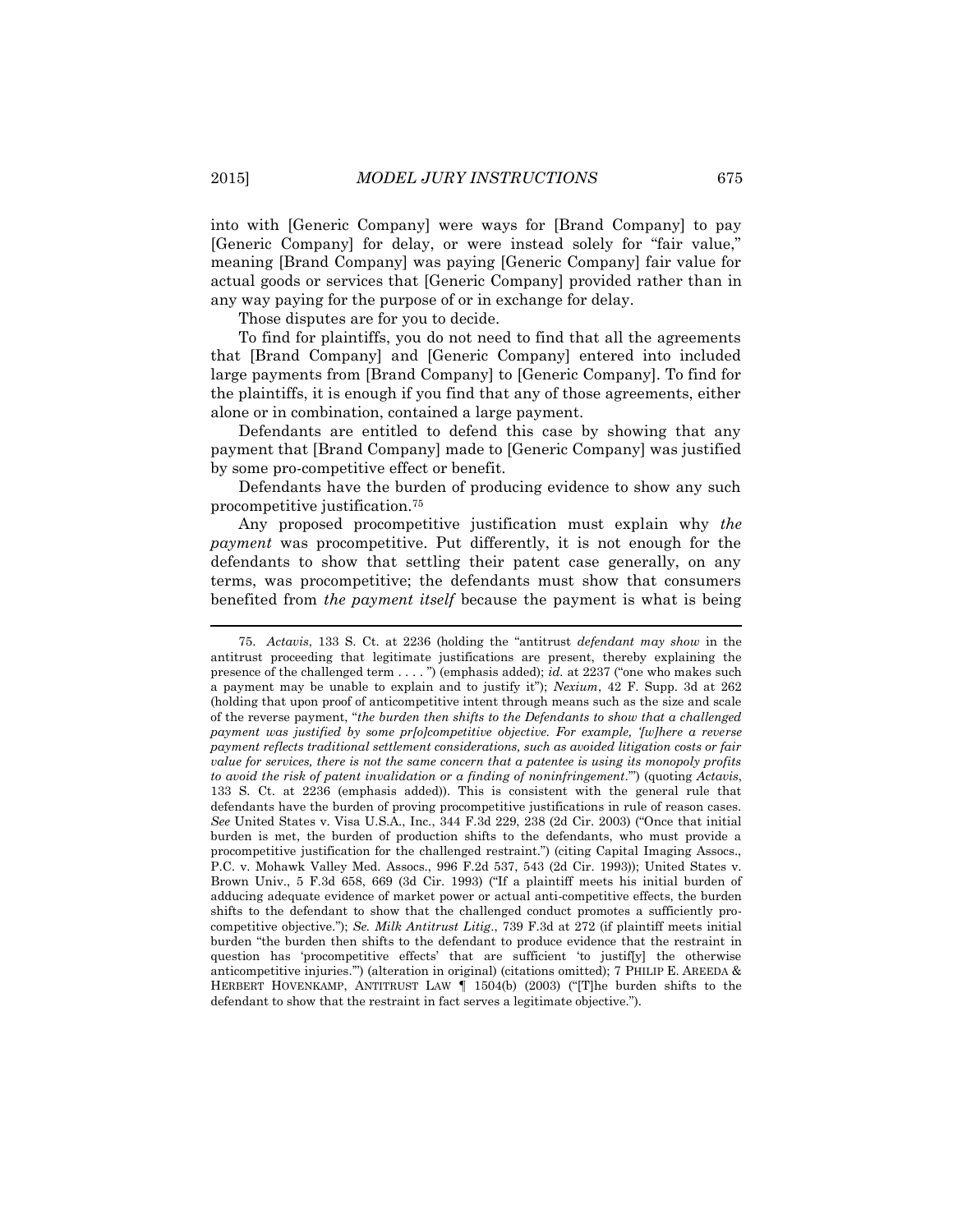challenged, and brand and generic companies can settle legally without payments.

A payment is "unjustified" if it was made for (1) the purpose of delaying generic competition or (2) eliminating the risk of generic competition or (3) to permit the brand company to share patentgenerated monopoly profits with its generic competitor.<sup>76</sup> Although [Brand Company] and [Generic Company] may have reasons that they preferred to settle with large payments going from [Brand Company] to [Generic Company], the relevant question for you in this trial is: "What are those reasons?" If the basic reason that [Brand Company] and [Generic Company] preferred to settle with large payments was a "desire to maintain and to share patent-generated monopoly profits . . . the antitrust laws are likely to forbid the arrangement."<sup>77</sup> If you find that maintaining or sharing monopoly profits was the basic reason for the [Brand Company]-[Generic Company] payment, you may find the payment from [Brand Company] to [Generic Company] was unjustified.

If you find the reason for the payment was to eliminate the risk of competition, then it is unjustified. In other words, [Brand Company] and [Generic Company] settled their patent litigation, but if you find that [Brand Company] made a large payment to [Generic Company] to eliminate the risk that [Brand Company] would lose the patent litigation between them, then the payment was unjustified.<sup>78</sup>

Further, if you find the payment was made to delay generic competition, you must find the payment was unjustified.<sup>79</sup>

<sup>76.</sup> *Actavis*, 133 S. Ct. at 2236–37.

<sup>77.</sup> *Id.* at 2237.

<sup>78.</sup> *Actavis*, 133 S. Ct. at 2236 (paying to "prevent the risk of competition" is "the relevant anticompetitive harm").

<sup>79.</sup> *Id*. at 2237.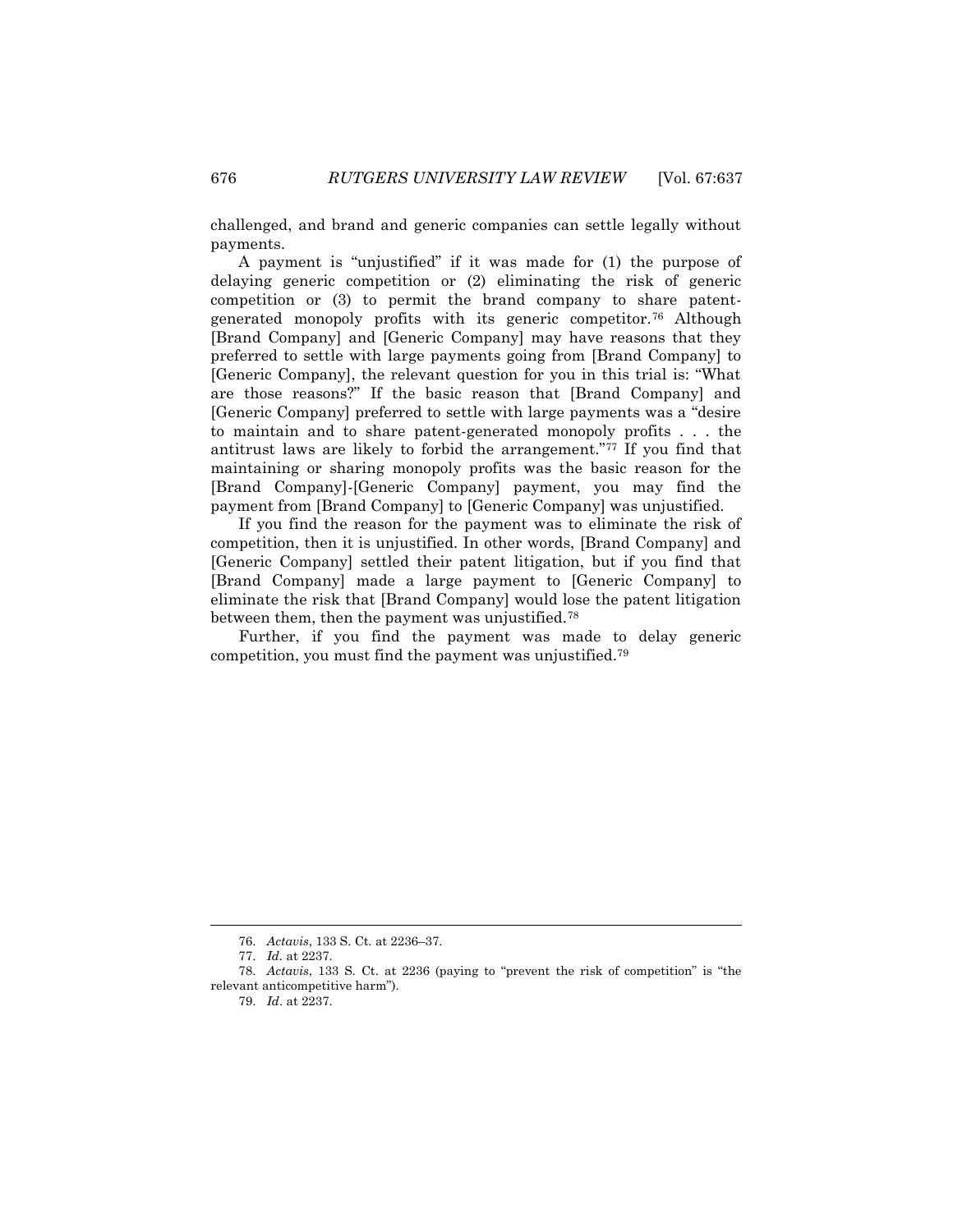#### <span id="page-40-0"></span>F. **Impermissible Defenses**

#### <span id="page-40-1"></span>1. **Patents Are Not A Defense.**

As I have mentioned, there are certain defenses or justifications for a large payment that you may *not* consider, meaning they are simply not proper legal defenses and you may not consider them.

Under the law, [Brand Company] and [Generic Company] are not immune from antitrust liability just because [Brand Company] had patents relating to [drug]. The mere fact that [Brand Company] has patents relating to [drug] that expired after [date of entry provided under agreement being challenged]—is not a defense.<sup>80</sup> Under the law, a brand company holding a patent must still obey the antitrust laws, and a patent does not immunize or shield the defendants' conduct from liability under the antitrust laws.<sup>81</sup> The patent laws do not allow a brand pharmaceutical company with a patent to pay a generic competitor to quit its patent challenge and stay away from the brand's market.<sup>82</sup>

l

Given these factors, it would be incongruous to determine antitrust legality by measuring the settlement's anticompetitive effects solely against patent law policy, rather than by measuring them against procompetitive antitrust policies as well. And indeed, contrary to the Circuit's view that the only pertinent question is whether 'the settlement agreement . . . fall[s] within' the legitimate 'scope' of the patent's 'exclusionary potential,' this Court has indicated that patent and antitrust policies are both relevant in determining the 'scope of the patent monopoly'—and consequently antitrust law immunity—that is conferred by a patent . . . . [R]ather than measure the length or amount of a restriction solely against the length of the patent's term or its earning potential, as the Court of Appeals apparently did here, this Court answered the antitrust question by considering traditional antitrust factors such as likely anticompetitive effects, redeeming virtues, market power, and potentially offsetting legal considerations present in the circumstances, such as here those related to patents.

*Id.* (internal citations omitted).

82. *Id.* at 2233 (rejecting the notion that "a patent holder may simply 'pa[y] a competitor to respect its patent' and quit its patent invalidity or noninfringement claim") (alteration in original).

<sup>80.</sup> *Id*. at 2230–31 ("[T]o refer, as the Circuit referred, simply to what the holder of valid patent could do does not by itself answer the antitrust question."); *id*. at 2231 ("The paragraph IV litigation in this case put the patent's validity at issue, as well as its actual preclusive scope."); *id*. at 2236 ("[T]he payment (if otherwise unexplained) likely seeks to prevent the risk of competition. And, as we have said, that consequence constitutes the relevant anticompetitive harm.").

<sup>81.</sup> *Id.* at 2231.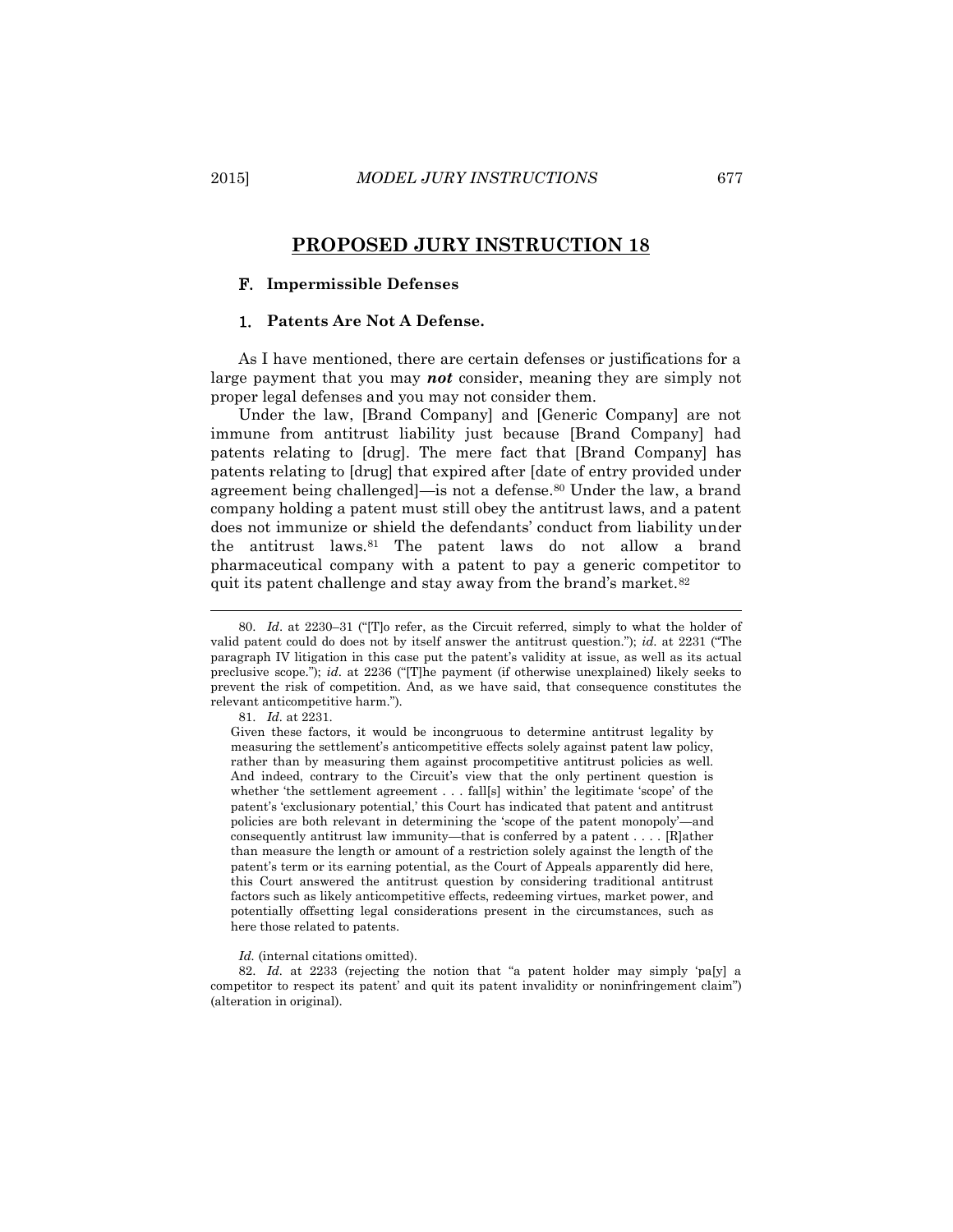Plaintiffs do not have to prove that any of [Brand Company]'s [Brand name drug] patents are invalid or would not have been infringed in order to prove that defendants violated the antitrust laws.<sup>83</sup> The antitrust laws restrict the ways that brand and generic companies may legally settle their patent lawsuits. Brand and generic companies, as I told you, are allowed to settle without large payments going from the brand to the generic, by simply compromising on the date of generic entry.

Put simply, the defendants are not immune from antitrust laws merely because [Brand Company] had patents. Instead, you must follow my instructions to decide whether or not there is liability in this case under the antitrust laws.<sup>84</sup>

<sup>83.</sup> *See Aggrenox*, 2015 WL 1311352, at \*9–11 (plaintiff need not plead or prove that the brand's patent is invalid or not infringed, but rather plead and ultimately prove that brand made a large payment to the generic).

<sup>84</sup>*. Actavis*, 133 S. Ct. at 2230 (rejecting the argument that one party's ownership of a patent which, "if valid and infringed, might have permitted it to charge" high drug prices because the patent does not "immunize the [alleged reverse payment] agreement from antitrust attack"); *id.* at 2231 (A "*valid* patent excludes all except its owner from the use of the protected process or product . . . . But an *invalidated* patent carries with it no such right. And even a valid patent confers no right to exclude products or processes that do not actually infringe.") (citation and internal quotation marks omitted).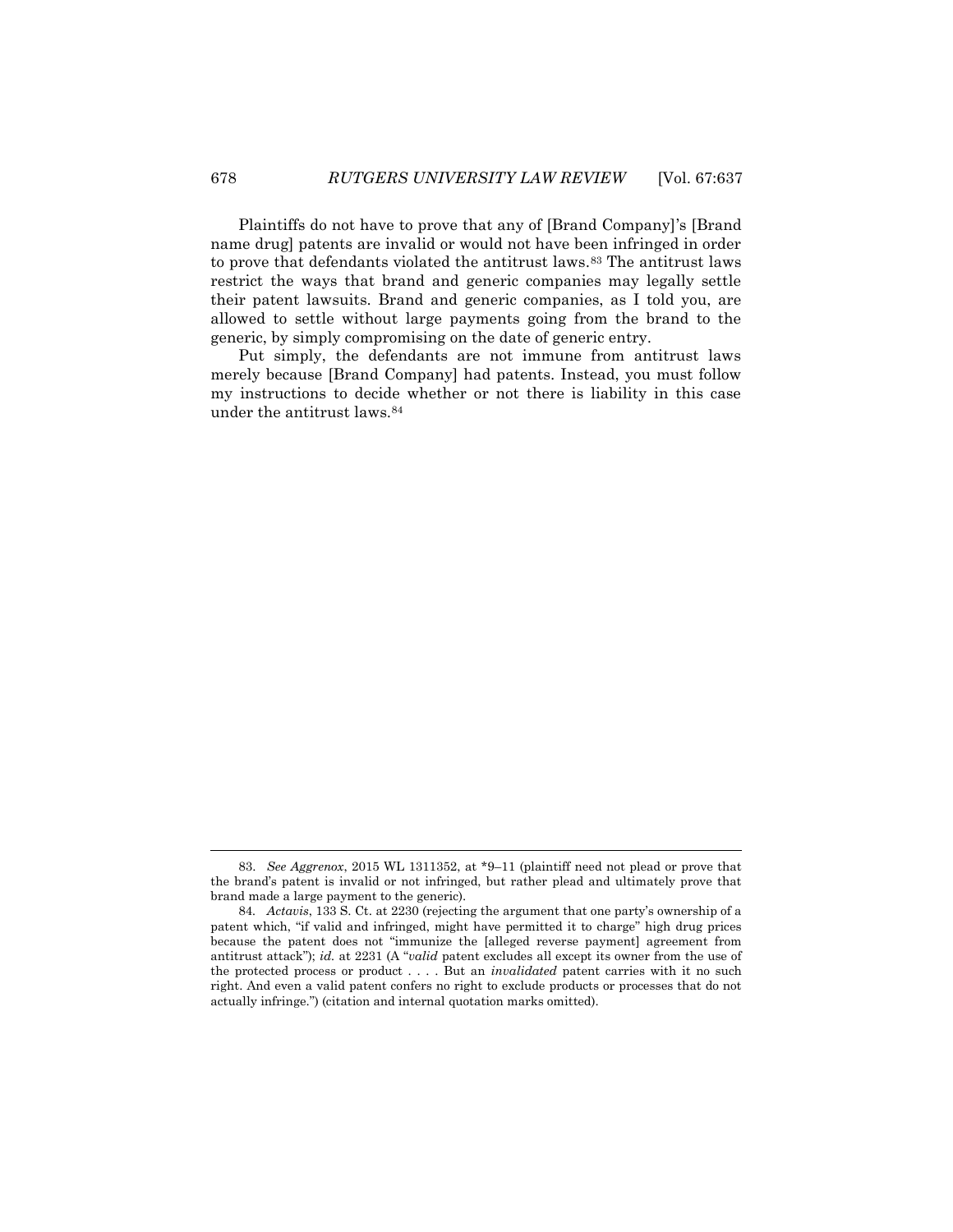# <span id="page-42-0"></span>2. **Permitting Entry Before the Last Patent Expires Is Not a Defense.**

You may *not* consider as a defense the fact that the [Brand Company] and [Generic Company] agreement permitted a generic to launch before the last patent related to [drug] expired.

Under the law, [Brand Company] and [Generic Company] are not immune from antitrust liability just because their agreement permitted generic entry before [Brand Company]'s last patent relating to [drug] expired.

The issue for you to decide is instead whether by making a large payment to [Generic Company], [Brand Company] was able to delay the date on which generic [drug] would have otherwise been available in the United States.<sup>85</sup>

<sup>85.</sup> *Id.* at 2230 (even if "the agreement's anticompetitive effects fall within the scope of the exclusionary potential of the patent . . . . we do not agree that that fact, or characterization, can immunize the agreement from antitrust attack.") (citation and internal quotation marks omitted); *see also* Edlin et al., *supra* note 7, at 16, 20–21.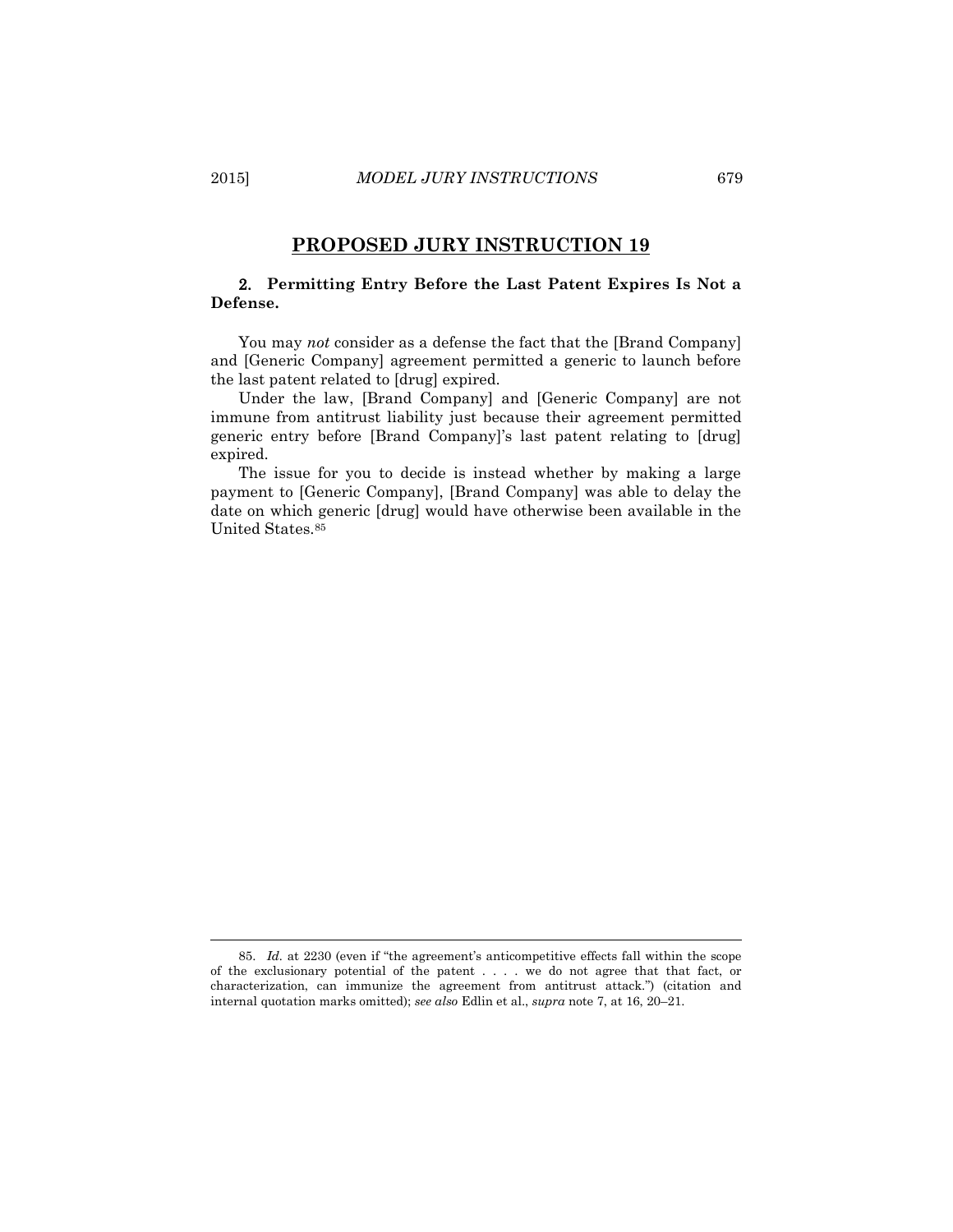#### <span id="page-43-0"></span>3. **Settling Based On "Business Reasons" Is Not A Defense.**

You may *not* consider the fact that [Brand Company] and/or [Generic Company] decided to settle for "business reasons" as a defense.

Under the law, [Brand Company] and [Generic Company] are not immune from antitrust liability just because they decided to settle with a payment for "business reasons" or that a settlement with a payment made "business sense."

Defendants cannot avoid antitrust liability by claiming that their agreements made business sense because the agreements helped or protected their profits.<sup>86</sup> Breaking the antitrust laws may let a lawbreaker make more money; but that is no defense.

<sup>86.</sup> *See, e.g.*, United States v. Socony-Vacuum Oil Co., 310 U.S. 150, 221 (1940) ("Ruinous competition, financial disaster, evils of price cutting and the like appear throughout our history as ostensible justifications for price-fixing. If the so-called competitive abuses were to be appraised here, the reasonableness of prices would necessarily become an issue in every price-fixing case. In that event the Sherman Act would soon be emasculated."); *id.* at 221 ("Congress . . . has not permitted the age-old cry of ruinous competition and competitive evils to be a defense to price-fixing conspiracies."); Freeman v. San Diego Ass'n of Realtors, 322 F.3d 1133, 1152 n.24 (9th Cir. 2003) ("It does not matter that Fallbrook and Valley Center would have operated at a loss in a competitive environment. Their precarious financial situation may have explained their intransigence, but it does not transform it into a viable defense. If there is any argument the Sherman Act indisputably forecloses, it is that price fixing is necessary to save companies from losses they would suffer in a competitive market."); *see Socony-Vacuum Oil Co.*, 310 U.S. at 221. ("While a competitor who fixes prices to stem his losses may be a more sympathetic character than one who does so to fatten his purse, he enjoys no favored legal position."); Nat'l Soc'y of Prof'l Eng'rs v. United States, 435 U.S. 679, 695–96 (1978) (rejecting defense that agreed ban on competitive bidding benefitted consumers); NCAA v. Bd. of Regents of Univ. of Okla., 468 U.S. 85, 116–17 (1984) (rejecting defense that agreed rule restricting televised games boosted attendance at live games); LePage's, Inc. v. 3M, 324 F.3d 141, 163 (3d Cir. 2003) (defense that defendant was merely "act[ing] in furtherance of its economic interests does not constitute the type of business justification that is an acceptable defense to § 2 monopolization"); Meijer Inc. v. Barr Pharms., Inc., 572 F. Supp. 2d 38, 63 n.24 (D.D.C. 2008) ("[a]lthough the Court does not reach the merits of Barr's proffered procompetitive benefits, the Court notes that 'benefits' are only procompetitive when they promote and protect competition, not competitors . . . and when they do not rely on the assumption that competition itself is unreasonable") (citations omitted).

As the Supreme Court explained in *Actavis*, "[i]f the basic reason is a desire to maintain and to share patent-generated monopoly profits, then, in the absence of some other justification, the antitrust laws are likely to forbid the arrangement." *Actavis*, 133 S. Ct. at 2237.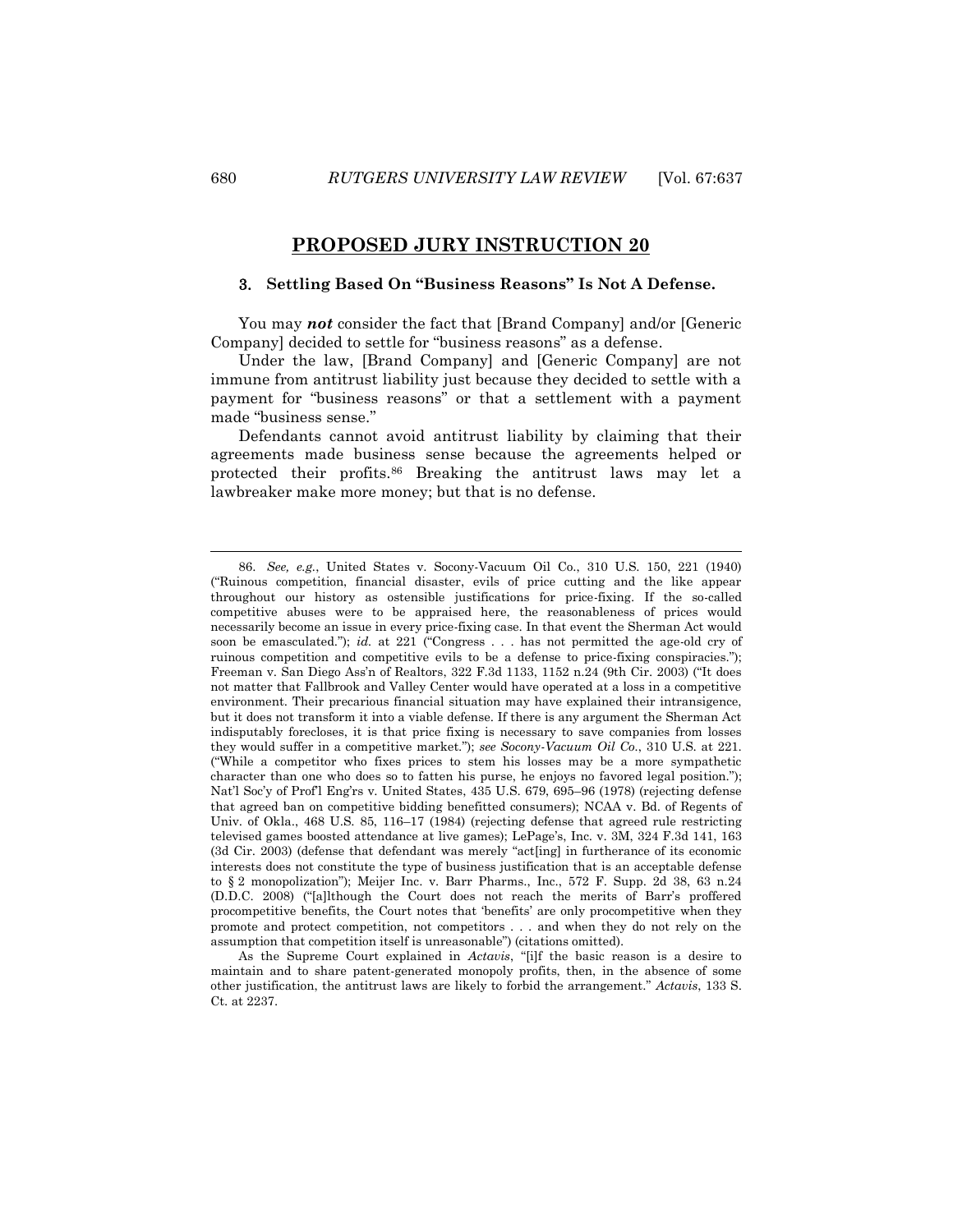# <span id="page-44-0"></span>4. **Avoidance Of Risk In The Patent Litigation Is Not A Defense.**

You may *not* consider as a defense the fact that [Brand Company] and [Generic Company] avoided risk in their patent litigation by settling.

Under the law, [Brand Company] and [Generic Company] are not immune from antitrust liability just because they settled to avoid risk.

[Brand Company] cannot justify any large payment to [Generic Company] as a way to avoid the risk that [Brand Company] might lose its patent infringement lawsuit and consequently any exclusivity it had with respect to [Brand name drug].<sup>87</sup> "The owner of a particularly valuable patent might contend, of course, that even a small risk of invalidity justifies a large payment. But, be that as it may, the payment (if otherwise unexplained) likely seeks to prevent the risk of competition. And ... that consequence constitutes the relevant anticompetitive harm."<sup>88</sup>

Nor can [Generic Company] try to justify agreeing to a large payment as a way to avoid the risk it would lose the patent case. It may be that [Brand Company] made the payment, and [Generic Company] took it, to avoid the risks of what would happen in their patent suit. But that is not a defense. To the contrary, if you conclude that the payment was made by [Brand Company] and accepted by [Generic Company] to avoid the risks of patent litigation, you should conclude that the payment was unjustified.<sup>89</sup>

 $\overline{a}$ 

<sup>87.</sup> The Supreme Court has explained that a brand name drug company's mere desire to settle and forestall the danger of losing its infringement action or to protect its monopoly profits are examples of anticompetitive harm, not valid justifications. *Actavis*, 133 S. Ct. at 2236–37 ("The owner of a particularly valuable patent might contend, of course, that even a small risk of invalidity justifies a large payment. But, be that as it may, the payment (if otherwise unexplained) likely seeks to prevent the risk of competition. And, as we have said, that consequence constitutes the relevant anticompetitive harm. In a word, the size of the unexplained reverse payment can provide a workable surrogate for a patent's weakness, all without forcing a court to conduct a detailed exploration of the validity of the patent itself.") (citing 12 AREEDA ¶ 2046, at 350–52 (3d. ed. 2012)).

<sup>88.</sup> *Id.*

<sup>89.</sup> *Id.* at 2236–37.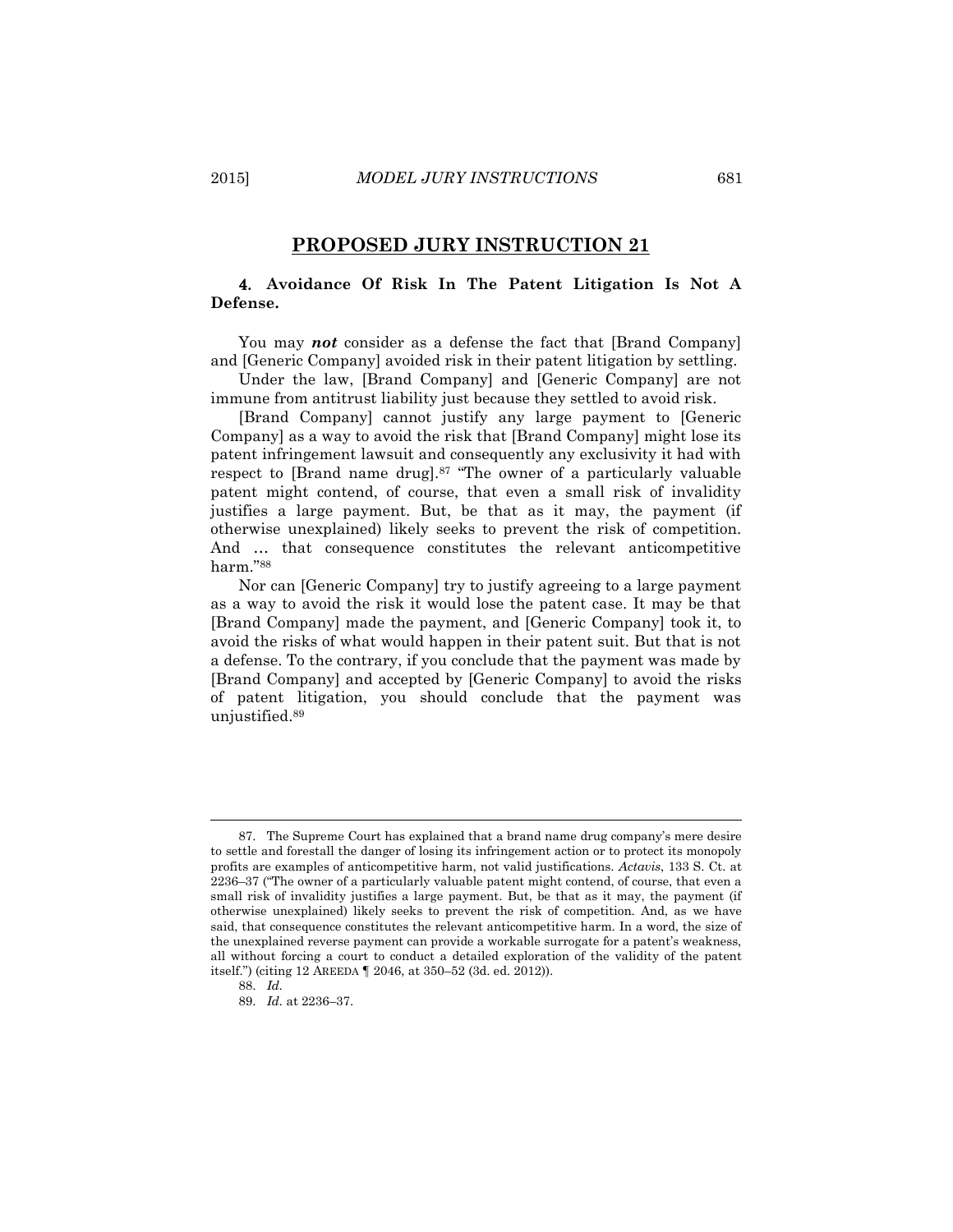### <span id="page-45-0"></span>5. **Legality of Agreement Not Dependent on Who Would Have Won or Lost Patent Case**

You have heard that [Brand Company] and [Generic Company] were involved in litigation over [Brand Company]'s patents on [drug], but as I have explained, you do not need to decide who would have won the patent cases. The question is whether defendants' agreement contained a large payment that delayed generic entry.

If you conclude, for example, that a fair and reasonable settlement between [Brand Company] and [Generic Company], one without a large payment, would have included a date for generic entry before [date], you can conclude that the payment delayed generic entry. For the purposes of determining harm to competition, you should follow my instructions on that and you should not try to decide who you think may actually have won, or lost, the patent cases.<sup>90</sup>

<sup>90.</sup> Reverse payment agreements raise anticompetitive concerns because they foreclose brand company patent risks. *Actavis* explicitly states "the payment (if otherwise unexplained) likely seeks to prevent the *risk* of competition. And, as we have said, *that consequence constitutes the relevant anticompetitive harm*." *Actavis*, 133 S. Ct. at 2236 (emphasis added). When an agreement arises out of an infringement lawsuit, by definition the actual preclusive power of the patent is in doubt. A patent "may or may not be valid, and may or may not be infringed." *Id*. at 2231. And while a "valid patent excludes all except its owner from the use of the protected process or product . . . an invalidated patent carries with it no such right. And even a valid patent confers no right to exclude products or processes that do not actually infringe." *Id*. A "paragraph IV litigation . . . put[s] the patent's validity at issue, as well as its actual preclusive scope. The parties' settlement end[s] that litigation." *Id.* Ultimately, questions concerning the putative strength of the patent are subsumed by the jury's consideration of the large payment. *Actavis*, 133 S. Ct. at 2236 ("An unexplained large reverse payment itself would normally suggest that the patentee has serious doubts about the patent's survival. And that fact, in turn, suggests that the payment's objective is to maintain supracompetitive prices to be shared among the patentee and the challenger rather than face what might have been a competitive market the very anticompetitive consequence that underlies the claim of antitust unlawfulness."); *Id.* at 2236–37 ("In a word, the size of the unexplained reverse payment can provide a workable surrogate for a patent's weakness, all without forcing a court to conduct a detailed exploration of the validity of the patent itself.") (citing 12 P. AREEDA & H. HOVENKAMP, ANTITRUST LAW ¶ 2046, pp. 350–52 (3d ed. 2012)); *Actavis*, 133 S. Ct. at 2237 ("Although the parties may have reasons to prefer settlements that include reverse payments, the relevant antitrust question is: What are those reasons? If the basic reason is a desire to maintain and to share patent-generated monopoly profits, then, in the absence of some other justification, the antitrust laws are likely to forbid the arrangement.").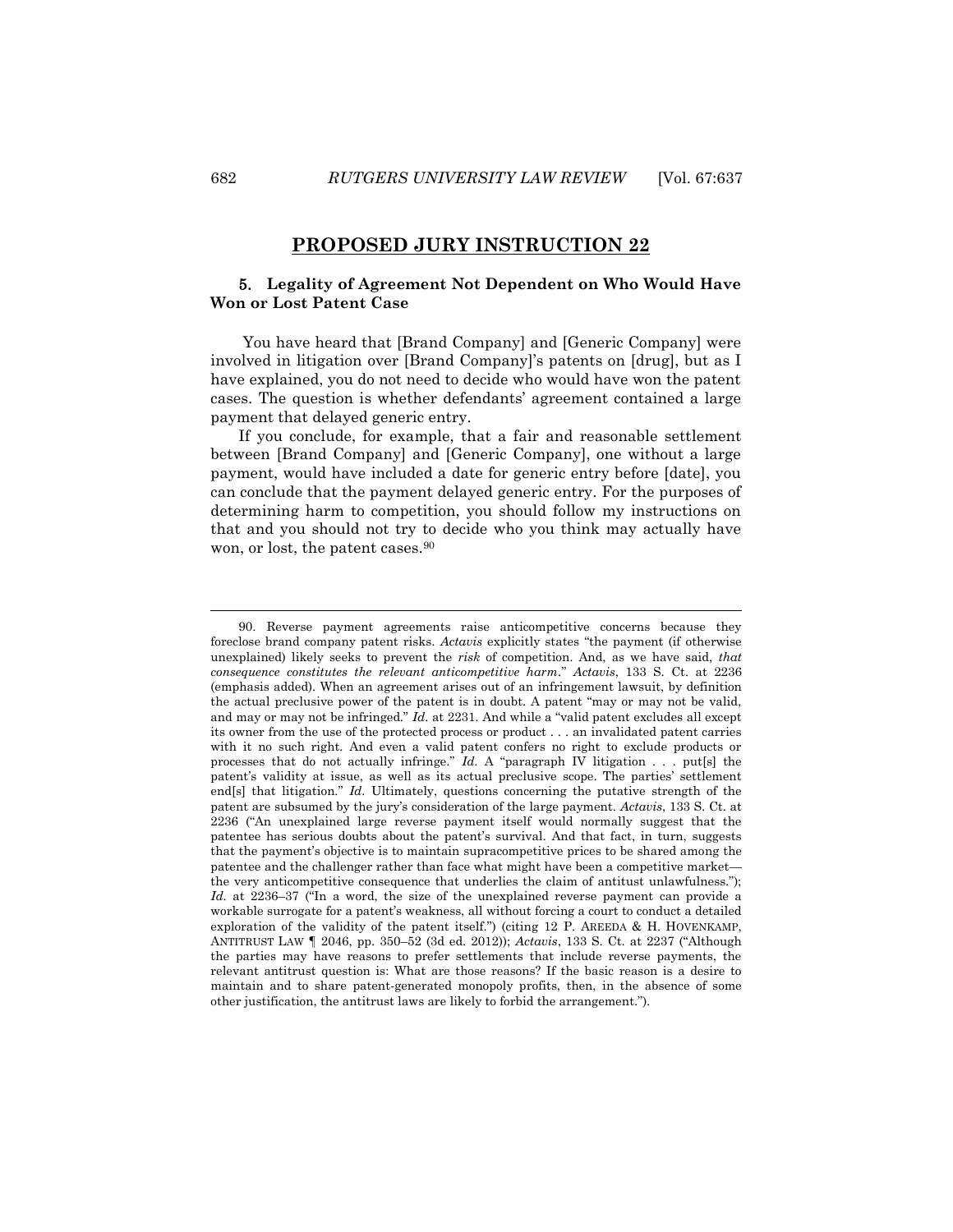$\overline{\phantom{a}}$ 

# **PROPOSED JURY INSTRUCTION 23**

# <span id="page-46-0"></span>G. **Plaintiffs May Rebut By Showing Likely Anticompetitive Effects Outweigh Any Legitimate Procompetitive Benefits**

If defendants can demonstrate a procompetitive justification for any large payment, the burden then shifts back to the plaintiffs, who must show that the restraints are, on balance, likely anticompetitive.<sup>91</sup> You must balance the likely competitive benefits of the payments against their competitive harms. If the likely competitive harms outweigh the likely competitive benefits, then the challenged restraint is unreasonable.

Plaintiffs also may satisfy their burden by showing that defendants' asserted procompetitive goals could have been adequately addressed by means less restrictive of competition. <sup>92</sup> In other words, plaintiffs can prevail if they can show, for example, that defendants could have settled on terms that accomplished the procompetitive benefits proven by

<sup>91.</sup> *See King Drug Co.*, 2015 WL 356913, at \*7–8; *Nexium*, 42 F. Supp. 3d. at 262–63 ("If the Defendants can demonstrate a pr[o]competitive justification, the burden shifts back to the Plaintiffs to establish, under the rule of reason, that the settlement is nevertheless anticompetitive on balance.") (citing Sullivan v. Nat'l Football League, 34 F.3d 1091, 1111 (1st Cir. 1994) ("[T]he rule of reason analysis requires a weighing of the injury and the benefits to competition attributable to a practice that allegedly violates the antitrust laws.")).

<sup>92.</sup> *See* Silver v. New York Stock Exch., 373 U.S. 341, 361 (1963) ("[S]elf-regulation is to be regarded as justified in response to antitrust charges only to the extent necessary to protect the achievement of the aims of the Securities Exchange Act"); Nat'l Society of Prof'l Engr's v. United States, 435 U.S. 679, 699–700 (1978) (Blackmun, J., concurring) ("For even accepting petitioner's assertion that product quality is one such benefit, and that maintenance of the quality of engineering services requires that an engineer not bid before he has made full acquaintance with the scope of a client's desired project [. . .] petitioner Society's rule is still grossly overbroad."); *Sullivan*, 34 F. 3d at 1103 ("One basic tenet of the rule of reason is that a given restriction is not reasonable, that is, its benefits cannot outweigh its harm to competition, if a reasonable, less restrictive alternative to the policy exists that would provide the same benefits as the current restraint."); Kreuzer v. Am. Acad. of Periodontology, 735 F.2d 1479, 1494–95 (D.C. Cir. 1984) ("[E]ven if evidence existed in the record to support the asserted justification that the limited practice requirement improved the quality of patient care, it must be shown that the means chosen to achieve that end are the least restrictive available."); Addamax Corp. v. Open Software Found., Inc., 888 F. Supp. 274, 283 (D. Mass. 1995) ("If the defendant then comes forward with a legitimate justification for the conduct, the plaintiff must show that the same legitimate purpose could have been obtained through less restrictive means."); *see also* Wilk v. Am. Med. Ass'n, 719 F.2d 207, 227 (7th Cir. 1983) (reversing district court and advising that on remand "[t]he jury should be instructed in appropriate language to the following effect: [. . .] that [defendants' asserted procompetitive goal] could not have been adequately satisfied in a manner less restrictive of competition."), *aff'd*, 735 F.2d 217 (1983).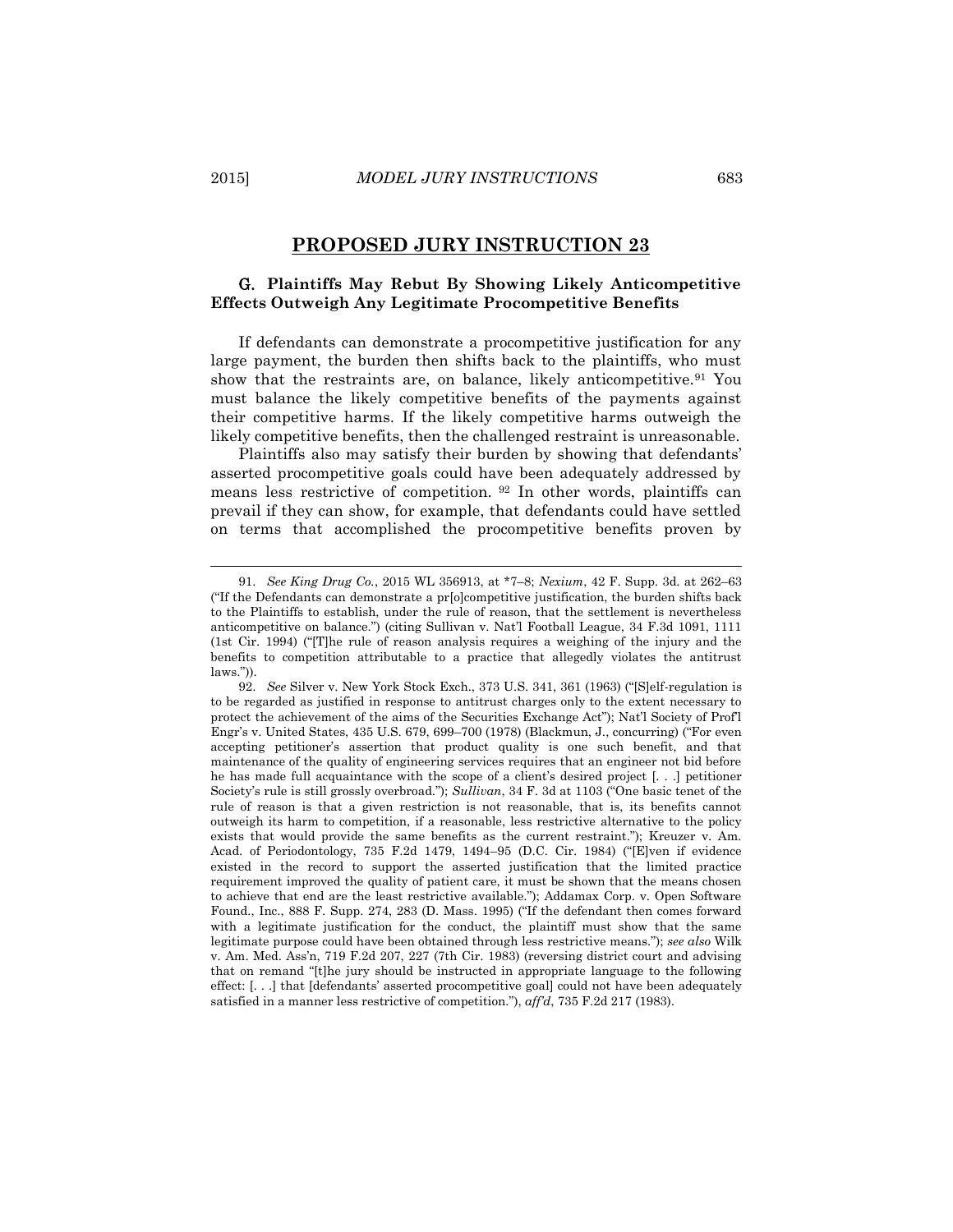defendants but did not include a large payment to [Generic Company] that delayed generic entry until [date]. If the competitive harm does not outweigh the likely competitive benefits, then the challenged restraint is not unreasonable. In conducting this analysis, you must consider the likely benefits and harm to competition and consumers, not just to a single competitor or group of competitors.<sup>93</sup>

<sup>93.</sup> *Cf.* ABA MODEL JURY INSTRUCTIONS, *supra* note 41, at A-12, Instruction 3-D ("If you find that the challenged restraint was reasonably necessary to achieve competitive benefits, then you must balance those competitive benefits against the competitive harm resulting from the same restraint. If the competitive harm substantially outweighs the competitive benefits, then the challenged restraint is unreasonable. If the competitive harm does not substantially outweigh the competitive benefits, then the challenged restraint is not unreasonable. In conducting this analysis, you must consider the benefits and harm to competition and consumers, not just to a single competitor or group of competitors.").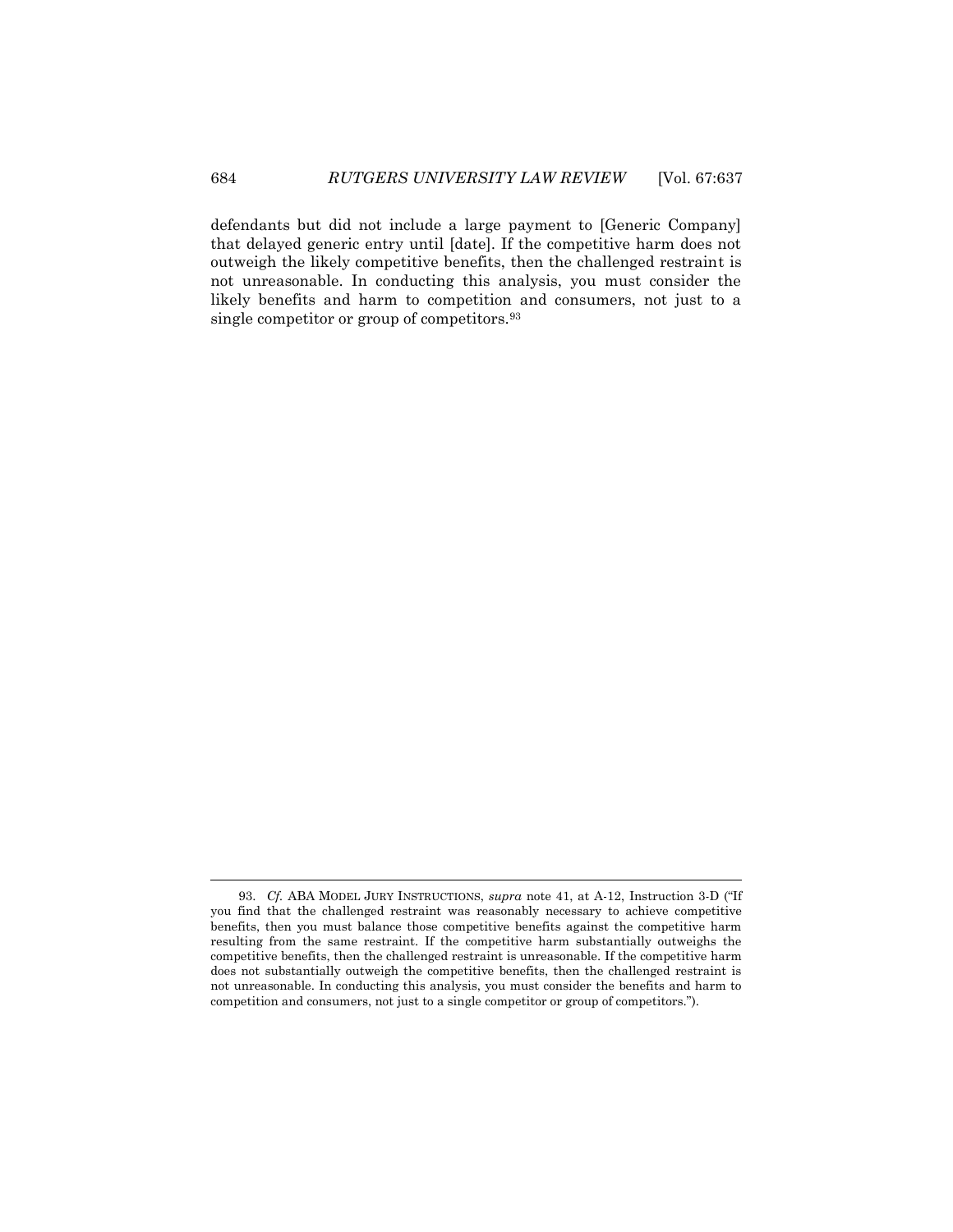#### <span id="page-48-0"></span>H. **Causation**

If you answer Questions 1–3 "yes," then you must answer Questions 4, 5, and 6.

The basic injury that all plaintiffs allege is that they paid more for [drug] than they would have paid for generic versions of [drug] had such generics become available before [date], and the difference in price between what plaintiffs paid and what they would have paid is called an "overcharge." [If applicable] You are not, in this trial, determining the dollar amount of any overcharges plaintiffs may have suffered; you are answering questions which—if you find for the plaintiffs—can be used later to determine that amount.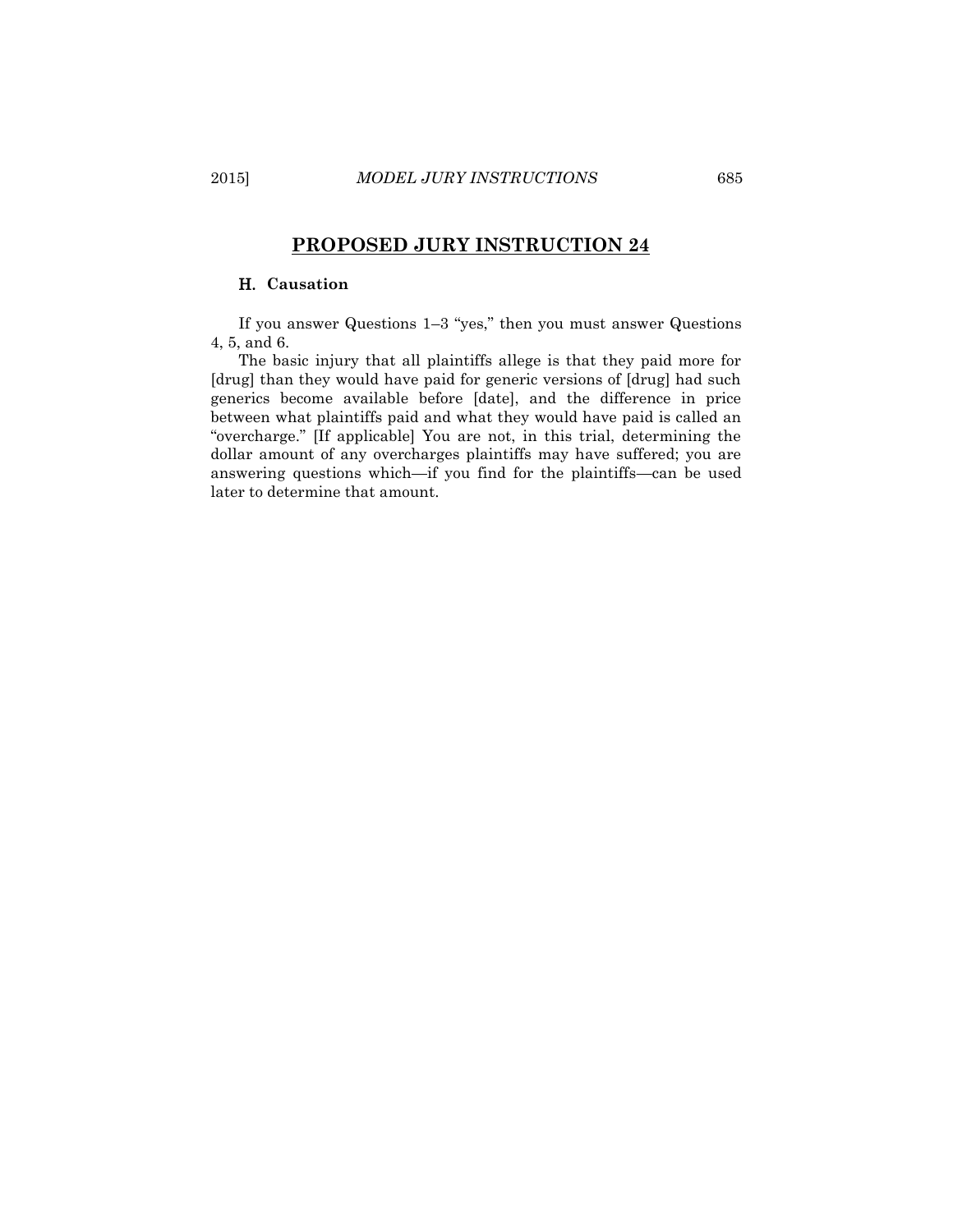# <span id="page-49-0"></span>1. **Market Entry Before [Date] [Question 4]**

Question 4 asks: "Had it not been for the [Brand-Generic] agreement(s), would a generic version of [drug] have come to market before [date allowed under the challenged settlement]?"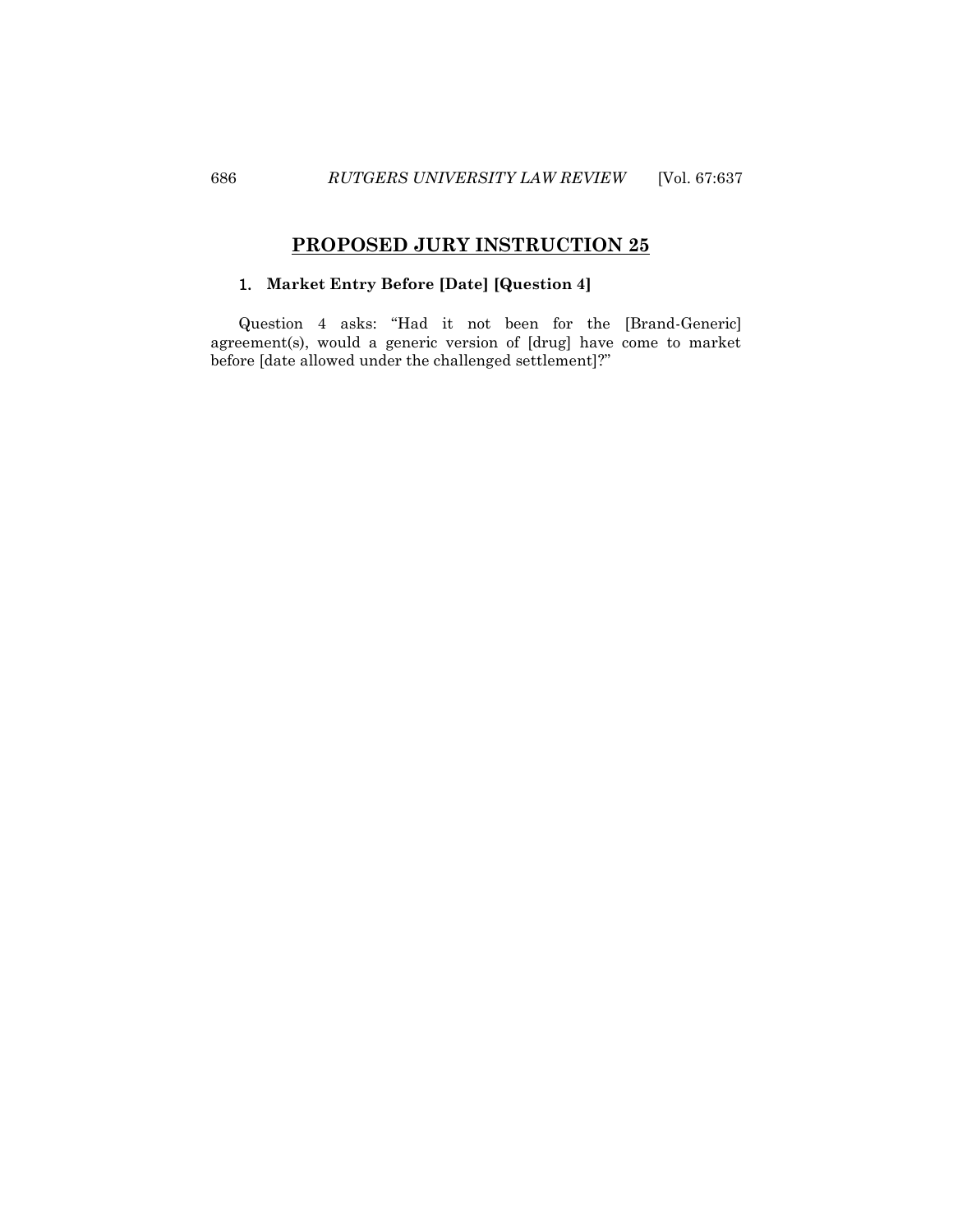#### <span id="page-50-0"></span>**a. Material Cause of Delay**

The plaintiffs must show that [Brand Company] and [Generic Company]'s conduct in entering into settlement agreement(s) that include large and unjustified payments caused a delay in the availability of generic [drug]. Plaintiffs allege that absent [Brand Company]'s payments to [Generic Company], one or more generic versions of [drug] would have reached the market before [date]. To the extent that the plaintiffs' injuries were caused by [Brand Company] and [Generic Company]'s agreement(s), then those injuries are the result of an unlawful reduction in competition and they constitute antitrust injury.<sup>94</sup>

For the purposes of this trial, you need only determine if defendants' agreement(s) were a material cause of the delay of generic [drug].<sup>95</sup> Plaintiffs meet their burden if they show that the defendants' agreement substantially contributed to the delay, even though other factors may have also contributed to the delay and plaintiffs' injuries.<sup>96</sup>

You should keep in mind that, in seeking to prove this, plaintiffs are given a considerable amount of leeway or latitude in proving what would have happened but for defendants' agreement.<sup>97</sup> Proving *what would* 

97. *Standard Oil Co. of Ca. v. United States*, 337 U.S. 293, 309–10 (1949) ("[T]o demand that bare inference be supported by evidence as to what would have happened but

 $\overline{\phantom{a}}$ 

<sup>94.</sup> The First Circuit is "fully aware of the difficulty of proving [antitrust] injury and the concomitant need to apply 'lenient' standards of proof." Allen Pen Co. v. Springfield Photo Mount Co., 653 F.2d 17, 21–22 (1st Cir. 1981).

<sup>95.</sup> *See Nexium*, 42 F. Supp. 3d at 267 ("Plaintiffs need not prove that the antitrust violation was the sole cause of their injury, but only that it was a material cause.") (quoting Engine Specialties, Inc. v. Bombadier Ltd., 605 F.2d 1, 14 (1st Cir. 1979)); *see also* Coastal Fuels Inc. v. Caribbean Petroleum Corp., 79 F.3d 182, 194 (1st Cir. 1996) ("[I]n order to collect damages as a private plaintiff, Coastal must show that CAPECO's offense was a 'material cause' of injury."); Addamax Corp. v. Open Software Found., Inc., 964 F. Supp. 549, 554 (D. Mass. 1997) (to prevail on an antitrust claim, a plaintiff "must show that [defendant's antitrust] violation was a 'material cause' of its injury"); In re Prograf Antitrust Litig., No. 11-MD-02242, 2014 WL 4745954, at \*6 (D. Mass. Jun. 10, 2014) ("To prevail on an antitrust claim, a plaintiff 'must show that [defendant's antitrust] violation was a 'material cause' of its injury.'") (quoting *Addamax*, 964 F. Supp. at 554).

<sup>96.</sup> *See Nexium*, 42 F. Supp. 3d at 267 ("An antitrust violation can be the proximate cause of a plaintiff's injury even if there are additional independent causes of the injury." (quoting *In re* Flonase Antitrust Litig., 798 F. Supp. 2d 619, 627–28 (E.D. Pa. 2011))); *see also* Zenith Radio Corp. v. Hazeltine Research, 395 U.S. 100, 114 n.9 (1969) ("It is enough that the illegality is shown to be a material cause of the injury; a plaintiff need not exhaust all possible alternative sources of injury in fulfilling his burden of proving compensable injury  $\dots$ ").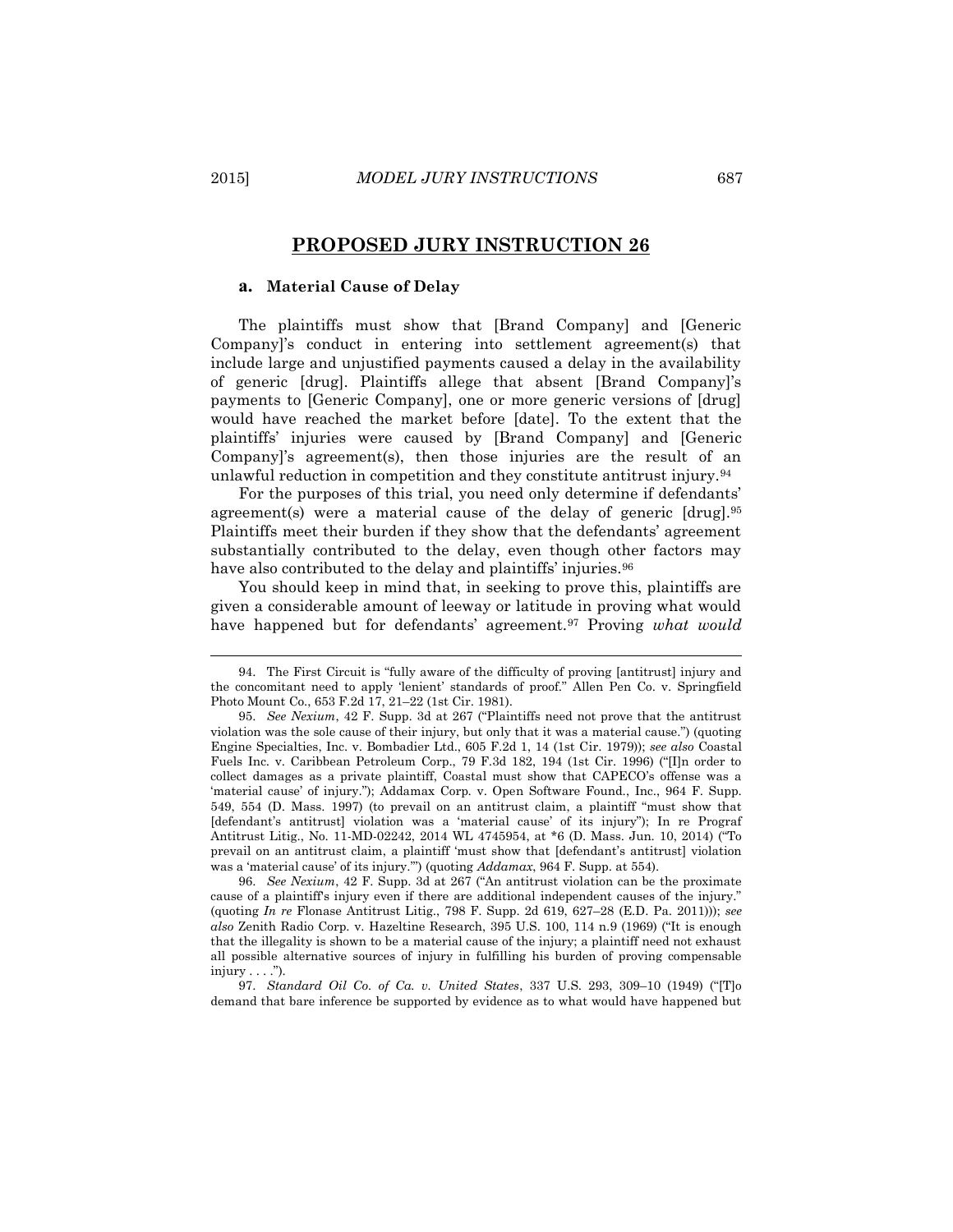*have happened* had the defendants not broken the antitrust laws is "rarely susceptible of the kind of concrete, detailed proof of injury which is available in other contexts."<sup>98</sup> "When a firm has engaged in anticompetitive conduct, courts should be reluctant to demand too much certainty in proving that such conduct caused anticompetitive harm because '[t]o some degree, the defendant is made to suffer the uncertain consequences of its own undesirable conduct.'"<sup>99</sup>

for the adoption of the practice that was in fact adopted or to require firm prediction of an increase of competition as a probable result of ordering the abandonment of the practice, would be a standard of proof, if not virtually impossible to meet, at least most ill-suited for ascertainment by courts."; involving claim for injunctive relief); *Zenith Radio Corp.*, 395 U.S. at 123 (recognizing "practical limits" on the burden of proving antitrust injury; proving *what would have happened* is "rarely susceptible of the kind of concrete, detailed proof of injury which is available in other contexts") (emphasis added); Sullivan v. Nat'l Football League, 34 F.3d 1091, 1103–05 (1st Cir. 1994) (affirming jury verdict even though "the evidence of causation is not overwhelming" because plaintiff presented a feasible hypothetical scenario of what would have happened, absent the defendant's anticompetitive conduct, through expert testimony which "provided enough of a basis for [the expert's] opinions and had sufficient facts to back [the] opinions up"); *In re* Microsoft Corp. Antitrust Litig., 699 F. Supp. 2d 730, 748 (D. Md. 2010) ("When a firm has engaged in anticompetitive conduct, courts should be reluctant to demand too much certainty in proving that such conduct caused anticompetitive harm because '[t]o some degree, the defendant is made to suffer the uncertain consequences of its own undesirable conduct.'"), *rev'd on other grounds*, 429 F. App'x 254 (4th Cir. 2011) (quoting 3 PHILLIP E. AREEDA & HERBERT HOVENKAMP, ANTITRUST LAW ¶ 651c, at 78); Spear Pharm., Inc. v. William Blair & Co.*,* 610 F. Supp. 2d 278, 285 (D. Del. 2009) (FDA's delay in approving a generic manufacturer's ANDA did not break the chain of causation originating from the defendant's citizen petition, because "to qualify as a superseding cause, the cause must be unforeseeable. According to Plaintiffs, the delay of their ANDA was not only foreseeable, but intended.") (citations omitted).

<sup>98.</sup> *Zenith Radio Corp.*, 395 U.S. at 123.

<sup>99.</sup> *In re Microsoft Corp.*, 699 F. Supp. 2d at 748.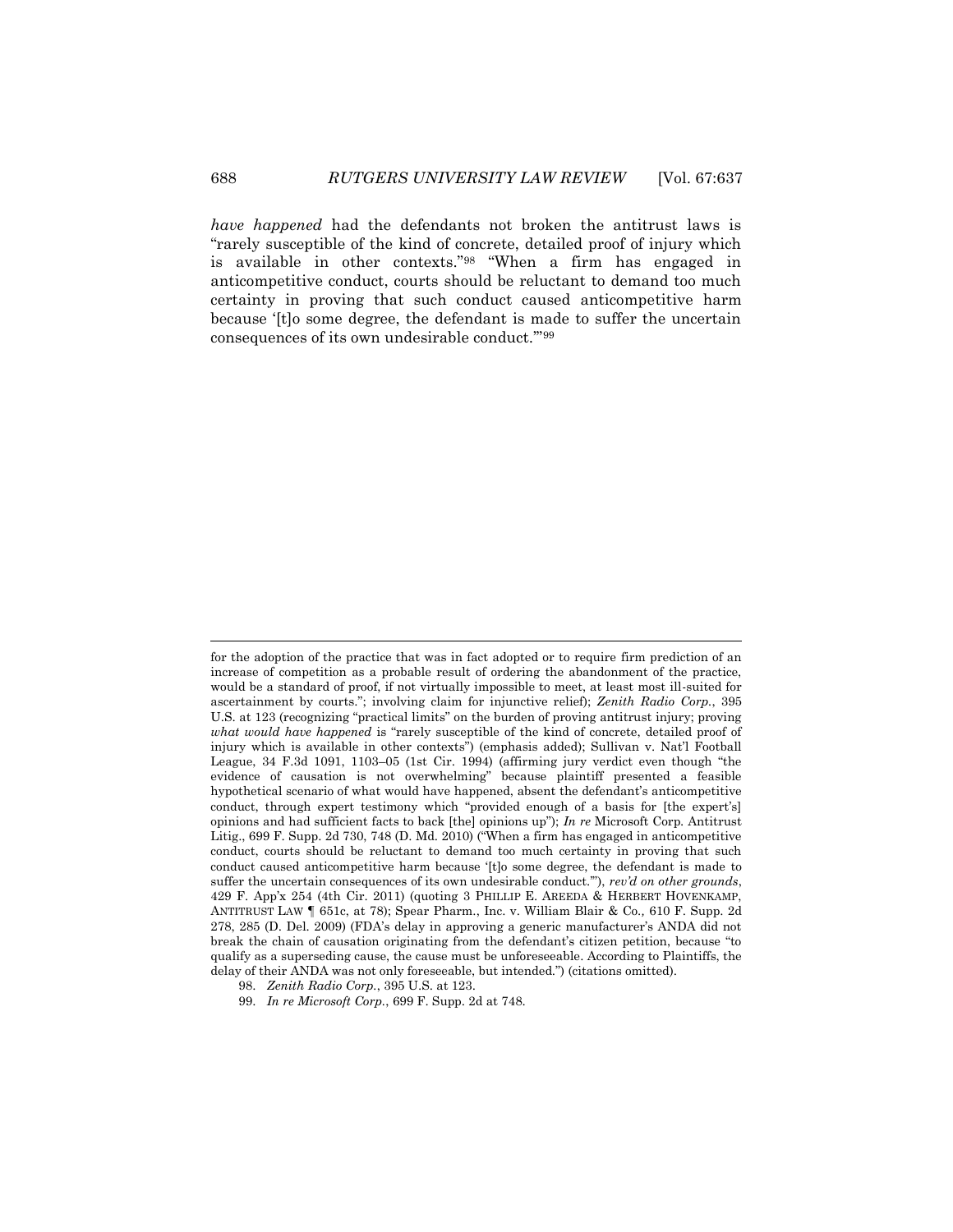# <span id="page-52-0"></span>**b. Plaintiffs Need Not Prove Defendants Were The Sole Cause Of Delay**

Plaintiffs do not have to prove that defendants' agreement was the sole, or only, cause of the delay in the availability of generic [drug] before [date]. Nor do plaintiffs need to identify or eliminate all other factors that could potentially contribute to the delayed availability of generic versions of [drug] before [date].

Plaintiffs are not required to show that the defendants' acts were a greater cause of delay than other factors. Plaintiffs need only show that the delay to some degree resulted from the defendants' agreement.<sup>100</sup>

Plaintiffs may recover even if there is an additional cause of plaintiffs' injury, if that additional cause was itself caused by defendants' antitrust violation, *or* if that other cause was a foreseeable consequence of the defendants' original antitrust violation.<sup>101</sup>

101. *Nexium*, 42 F. Supp. 3d at 269 ("Thus, to distill these cases, summary judgment on questions of causality is not appropriate where the plaintiff was injured by intervening conduct proximately caused by the defendant's antitrust action, or where such intervening conduct was a foreseeable consequence of the defendant's antitrust action. Summary

<sup>100.</sup> U.S. Football League v. Nat'l Football League, 644 F. Supp. 1040, 1052 (S.D.N.Y. 1986), *aff'd*, 842 F.2d 1335 (2d Cir. 1988) (affirming use of similar instruction); *see also* KEVIN F. O'MALLEY, JAY E. GRENIG & HON. WILLIAM C. LEE, 3A FED. JURY PRAC. & INSTR. §§ 150:70–150:71 (6th ed.); 3A FED. JURY PRAC. & INSTR. §§ 150:70–150:71 (6th ed.); Drumgold v. Callahan*,* No. 11-CV-01304, 2013 U.S. App. LEXIS 2301, at \*49–50 (1st Cir. Jan. 31, 2013) (citing RESTATEMENT (THIRD) OF TORTS § 27 (reviewing the "concurrent causation principle")); United States v. Kearney, 672 F.3d 81, 98 (1st Cir. 2012) (citing W. PAGE KEETON ET AL., PROSSER AND KEETON ON TORTS § 41, at 268 (5th ed. 1984); RESTATEMENT (THIRD) OF TORTS § 27 (2010) ("If multiple acts occur, each of which under § 26 alone would have been a factual cause of the physical harm at the same time in the absence of the other act(s), each act is regarded as a factual cause of the harm.")); Haverhill Gazette Co. v. Union Leader Corp., 333 F.2d 798, 806 (1st Cir. 1964) (adopting in antitrust context the "usual rule" of tort law that "a plaintiff may recover for loss to which defendant's wrongful conduct substantially contributed, notwithstanding other factors contributed also" and plaintiff need not prove challenged conduct is a "more substantial [cause] than any other") (citing RESTATEMENT OF TORTS § 431 (1934) (internal quotes omitted)). "[A]ntitrust violations are essentially 'tortious acts.'" Associated Gen. Contractors of Cal., Inc. v. Carpenters, 459 U.S. 519, 547 (1983). Consequently, "venerable principles of tort causation" apply in antitrust cases. Jack Walters & Sons Corp. v. Morton Bldg., Inc., 737 F.2d 698, 708–09 (7th Cir. 1984); *see also* Town Sound & Custom Tops, Inc. v. Chrysler Motors Corp., 959 F.2d 468, 486 (3d Cir. 1992) (same); DAN B. DOBBS ET AL., THE LAW OF TORTS § 189 (2d ed. 2011) ("It would be a windfall [if the actor] were to escape liability for the harm merely because another [force] was also sufficient to cause the same harm."); W. PAGE KEETON ET AL., PROSSER AND KEETON ON TORTS § 41 (5th ed. 1984).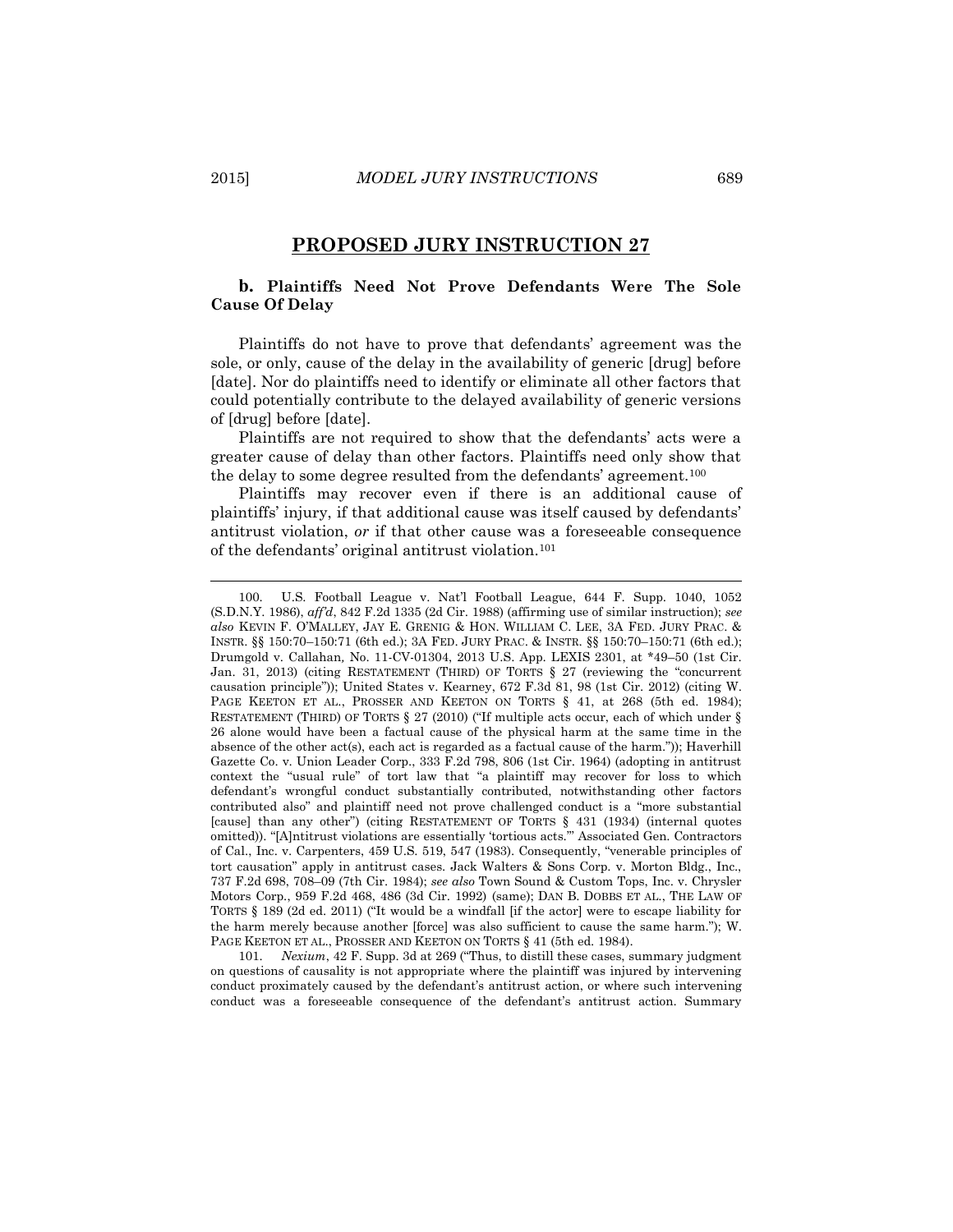If you find that the defendants' conduct was not a material cause of the delay of entry of generic [drug]—that is, did not contribute to the delay of generic [drug] in any way—then you should find for the defendants on Question 4.

 $\overline{\phantom{a}}$ 

judgment is appropriate, however, where there is insufficient proof of causation, or where the intervening conduct was independently caused by a government actor."); *see also id*. at 268 ("drawing from the common law principles of proximate cause, courts have held that intervening conduct 'does not sever the chain of causation where that [third-party] conduct was a foreseeable consequence of the original antitrust violation'") (quoting *Flonase*, 798 F. Supp. 2d at 627–28); *In re* Metoprolol Succinate Direct Purchaser Antitrust Litig., 2010 U.S. Dist. LEXIS 36303, at \*21–28 (D. Del. Apr. 13, 2010) (noting challenged sham litigation may have caused excluded generic company to divert resources from its ANDA pursuit; lack of FDA approval does not require dismissal for lack of standing/causation); *In re* Wellbutrin SR/Zyban Antitrust Litig.*,* 281 F. Supp. 2d 751, 756–57 (E.D. Pa. 2003) (FDA approval not required; noting allegedly frivolous lawsuit may have caused generic company to divert resources from pursuing its ANDA and "generated circumstances which are responsible for the lack of FDA approval itself"); *In re* Skelaxin (Metaxalone) Antitrust Litig., 2013 U.S. Dist. LEXIS 70968, at \*57 (E.D. Tenn. May 20, 2013) (FDA approval not necessary); Bristol-Myers Squibb Co. v. Ben Venue Labs., 90 F. Supp. 2d 540, 545–46 (D.N.J. 2000) (same); Xechem, Inc. v. Bristol-Myers Squibb Co., 372 F.3d 899, 901–02 (7th Cir. 2004) (generic competitor could state claim even though it had yet to file an ANDA). *Accord In re* Pharm. Indust. Average Wholesale Price Litig., 307 F. Supp. 2d 196, 207–08 (D. Mass. 2004) (holding that an "intervening act" breaking chain of causation must "be unforeseeable and completely independent of any act undertaken by the original actor").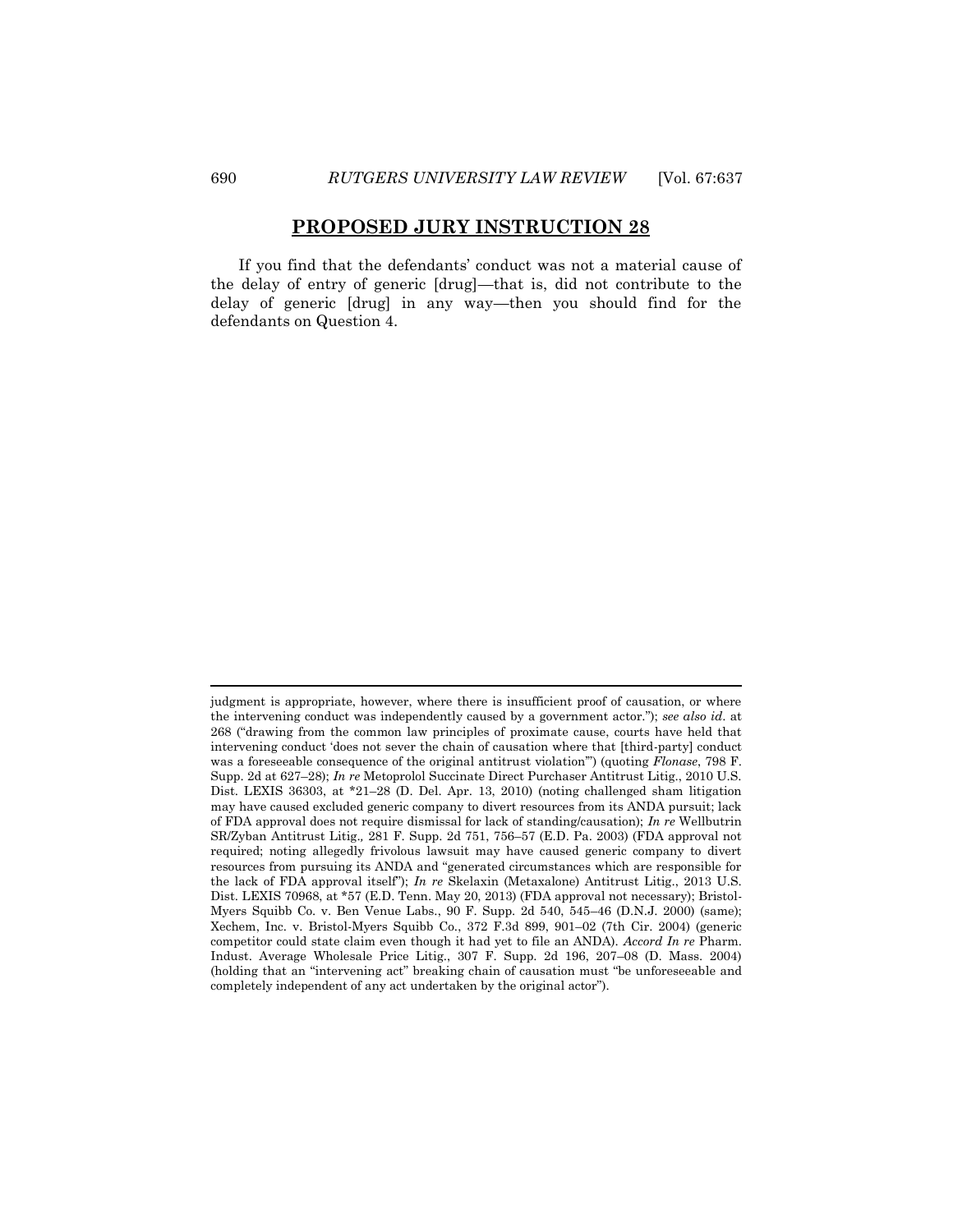# <span id="page-54-0"></span>2. **Reasonable Estimate As To When A Generic [Brand name drug] Would Have Come To Market [Question 5]**

Question 5 asks you "If so, what is a reasonable estimate as to when?", and asks you to estimate a month and year.

If you answer "Yes" to Question 4, you *must* provide a reasonable estimate of the date on which a generic version of [drug] would have come to market.

Plaintiffs' theory is that had there not been an antitrust violation, [explain theory].

In estimating the date for Question 5, you may conclude or decide that there is some uncertainty. If defendants' agreement has made it difficult to decide exactly when a generic would have entered without their unreasonably anticompetitive agreement in place, then the defendants are not allowed to benefit from that uncertainty.<sup>102</sup> The law prohibits a defendant whose own unlawful conduct has created uncertainty about the damage a plaintiff has suffered, or as applicable here, the date a generic would have entered, from benefitting from that same uncertainty.<sup>103</sup> So you should estimate the date as best you can based on the evidence,<sup>104</sup> but you must not speculate.

103. *Bigelow*, 327 U.S. at 265 ("The most elementary conceptions of justice and public policy require that the wrongdoer shall bear the risk of the uncertainty which his own wrong has created."); *see also* Eastman Kodak Co. v. S. Photo Materials Co., 273 U.S. 359, 379 (1927) ("a defendant whose wrongful conduct has rendered difficult the ascertainment of the precise damages suffered by the plaintiff, is not entitled to complain that they cannot be measured with the same exactness and precision as would otherwise be possible"); J. Truett Payne Co. v. Chrysler Motors Corp., 451 U.S. 557, 566–67 (1981) ("[o]ur willingness to accept a degree of uncertainty in these cases rests in part on the difficulty of ascertaining business damages as compared, for example, to damages resulting from a personal injury or from condemnation of a parcel of land. The vagaries of the marketplace usually deny us sure knowledge of what plaintiff's situation would have been in the absence of the defendant's antitrust violation. But our willingness also rests on the principle

<sup>102.</sup> Bigelow v. RKO Radio Pictures, 327 U.S. 251, 264 (1946) ("where the defendant by his own wrong has prevented a more precise computation, the jury may [. . .] make a just and reasonable estimate of the damage based on relevant data and render its verdict accordingly [. . .] juries are allowed to act on probable and inferential as well as (upon) direct and positive proof. Any other rule would enable the wrongdoer to profit by his wrongdoing at the expense of his victim. It would be an inducement to make wrongdoing so effective and complete in every case as to preclude any recovery, by rendering the measure of damages uncertain.") (citations omitted); *see also id.* at 265–66 ("Difficulty of ascertainment is [not to be] confused with right of recovery.") (quoting *Story Parchment*, 282 U.S. at 565); *In re* Relafen Antitrust Litig., 221 F.R.D. 260, 272 (D. Mass. 2004) (Young, J.).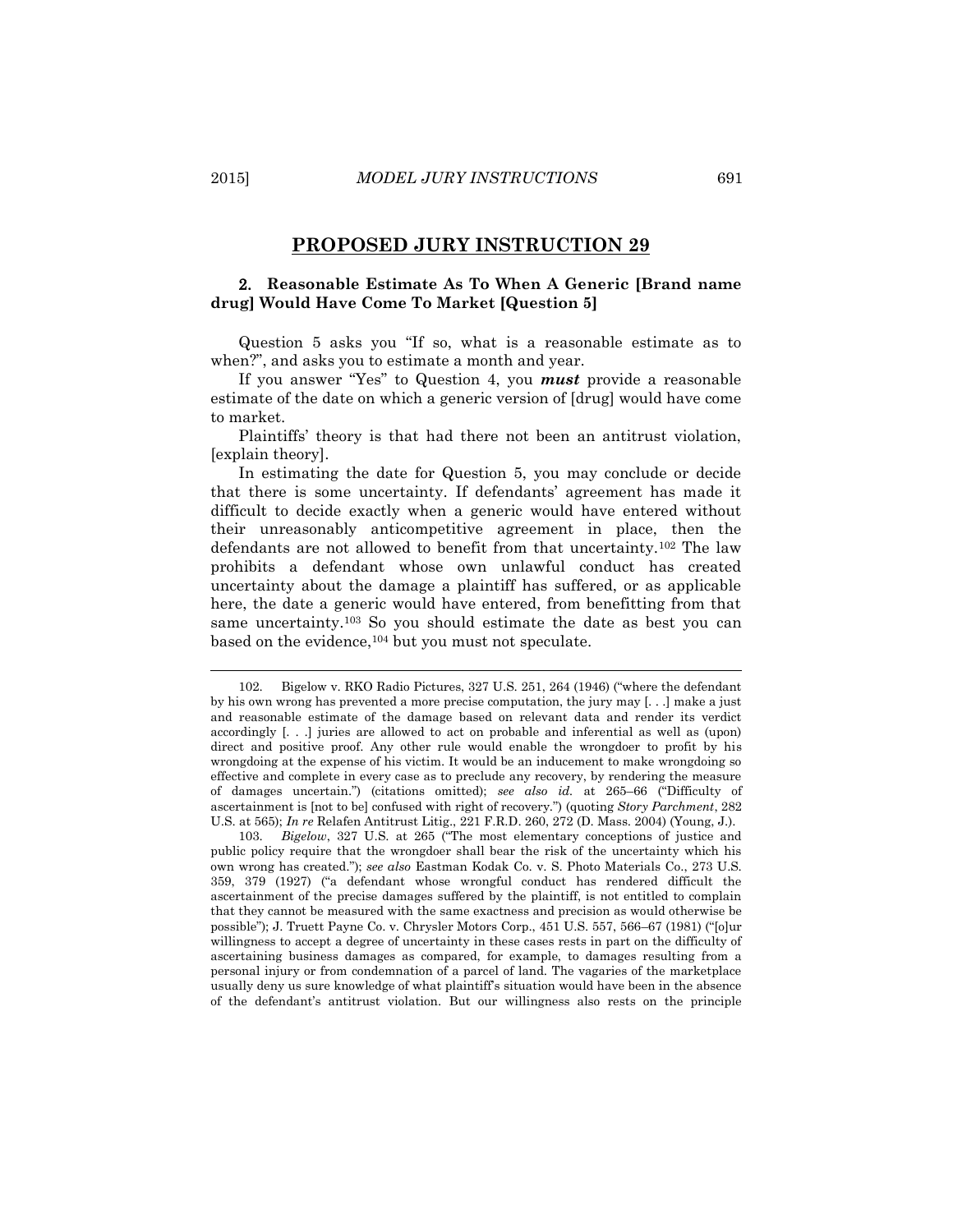# <span id="page-55-0"></span>3. **Authorized Generic Entry [and other entry] [Questions 6- 8]**

[If applicable] Question 6 asks "Would an authorized generic have entered at or about the same time?"

Once you have estimated the date in answering Question 5, you should decide whether, had such a generic entered, [Brand Company] would have launched its own authorized generic at or about the same time. This is just a yes or no question. The same rules about uncertainty that I just gave you apply to this question too.

[If applicable] Question 7 asks "Would additional generics have entered thereafter?" Once you have estimated the date in answering Question 5, you should decide whether, had such a generic entered, other generic companies [identify] would have entered also. This is just a yes or

 $\overline{\phantom{a}}$ 

articulated in cases such as *Bigelow*, that it does not come with very good grace for the wrongdoer to insist upon specific and certain proof of the injury which it has itself inflicted").

<sup>104.</sup> *See* MCI Commc'ns Corp. v. AT&T, 708 F.2d 1081, 1161 (7th Cir. 1983) ("Once causation of damages has been established, the amount of damages may be determined by a just and reasonable estimate . . ."); Comeau v. Rupp, 810 F. Supp. 1127, 1144 n.8 (D. Kan. 1992) ("By urging the court to refuse consideration of this deposition testimony, the Accountants fail to recognize that plaintiff's proof of causation in this case is rendered more difficult by the very nature of the claims: negligent omissions on the part of defendants that in turn caused inaction on the part of the RCSA Board. Because this necessarily poses the causation question of what "would have" happened if the Accountants had adequately fulfilled their duties, it is difficult to understand how the FDIC could prove its case without at least some of the testimony that the Accountants deride as "self-serving" and "speculative." To accept the Accountants' argument would allow them to profit from an uncertainty of their own creation, notwithstanding that [t]he most elementary conceptions of justice and public policy require that the wrongdoer shall bear the risk of the uncertainty which his own wrong has created.") (internal quotation and citations omitted); DeLoach v. Philip Morris Cos., Inc., 206 F.R.D. 551, 564 (M.D.N.C. 2002) ("A plaintiff in an antitrust case need only introduce evidence sufficient for a jury to estimate the amount of damages.") (citing *Bigelow*, 327 U.S. at 264–65); Rossi v. Standard Roofing, Inc., 156 F.3d 452, 484 (3d Cir. 1998) ("Once causation is established, the jury is permitted to calculate the actual damages suffered using a reasonable estimate, as long as the jury verdict is not the product of speculation or guess work.") (internal quotation and citation omitted); Momand v. Universal Film Exchs., Inc., 172 F.2d 37, 43–44 (1st Cir. 1948), *cert. denied*, 336 U.S. 967 (1949) ("It is well appreciated that a plaintiff has a difficult task in an anti-trust suit and that adherence to strict requirements of proof as to exact quantity of damage may deprive him of the substance of his rights. The law has gone far to ease that burden by permitting proof of losses which border on the speculative, in order to implement the policy of the antitrust laws.").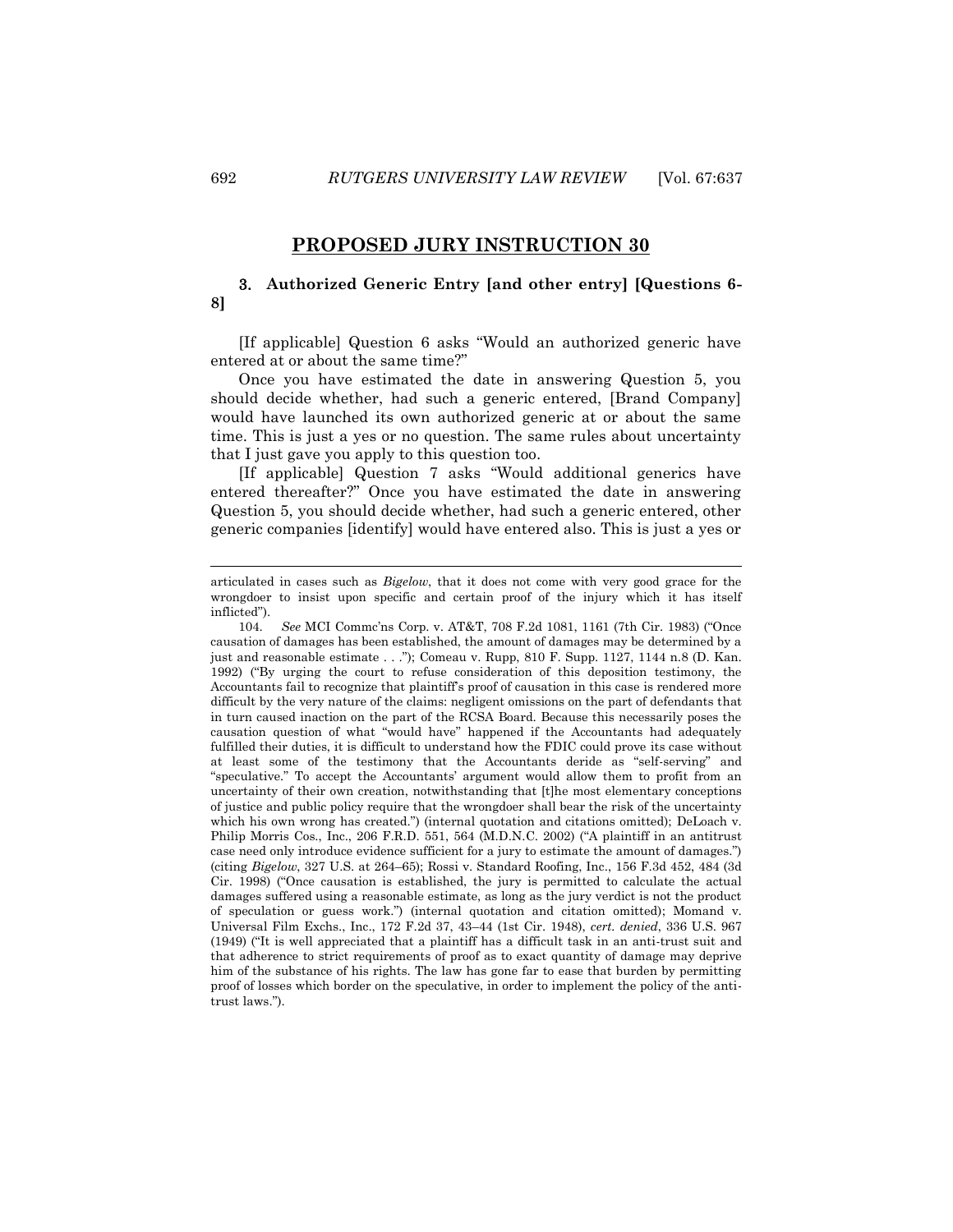no question. If you answer "yes," then you must answer Question 8, which asks "If so, what is a reasonable estimate as to how many and when?" In anwswering this question, the same rules about uncertainty I gave you before apply to this question too.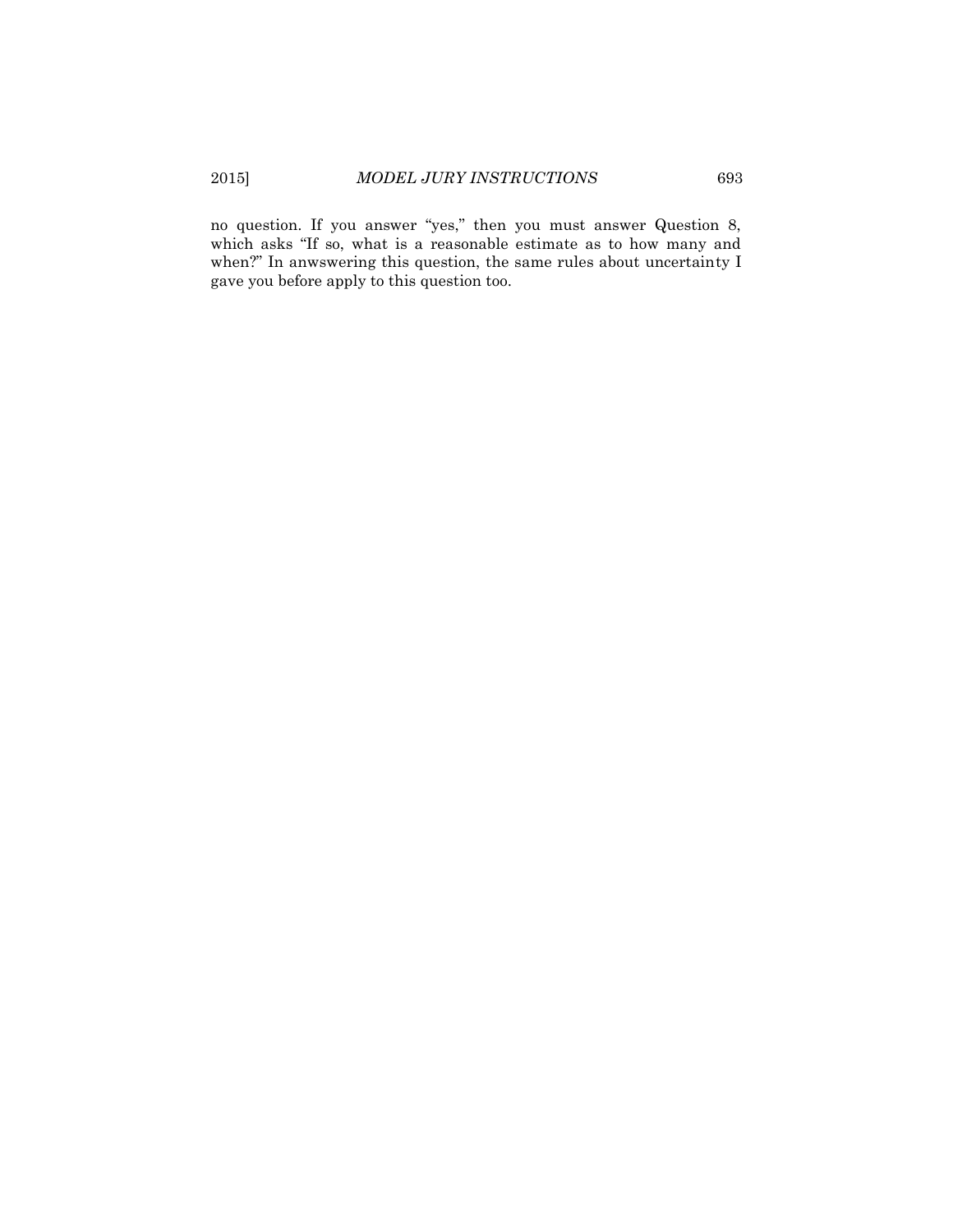# UNITED STATES DISTRICT COURT DISTRICT OF \_\_\_\_\_\_\_\_\_\_\_\_\_\_\_\_\_\_\_\_

|                          | MDL No.           |
|--------------------------|-------------------|
| IN RE: PRESCRIPTION DRUG |                   |
| ANTITRUST LITIGATION     | CIVIL ACTION No.: |
|                          |                   |

#### JURY VERDICT

1. Did [Brand Company] exercise market power over prescription [generic name of drug]?

\_\_\_\_\_\_\_\_ no \_\_\_\_\_\_\_\_\_ yes

2. Did the settlement of the [Brand-Generic] patent litigation involve a large payment by [Brand Company] to [Generic Company]?

\_\_\_\_\_\_\_\_ no \_\_\_\_\_\_\_\_\_ yes

3. Was [Brand Company's] settlement with [Generic Company] unreasonably anticompetitive, i.e., do the likely anticompetitive effects of the agreement(s) outweigh any procompetitive justifications shown by the defendants for the payment(s)?

 $\overline{\phantom{a}}$  no  $\overline{\phantom{a}}$  yes

4. Had it not been for the [Brand-Generic] agreement(s), would a generic version of [drug] have come to market before [date allowed under the challenged settlement]?

\_\_\_\_\_\_\_\_ no \_\_\_\_\_\_\_\_\_ yes

5. If so, what is a reasonable estimate as to when?

$$
\overbrace{\hbox{Month}}, 20 \\ \overline{\hbox{Year}} \\ \cdot
$$